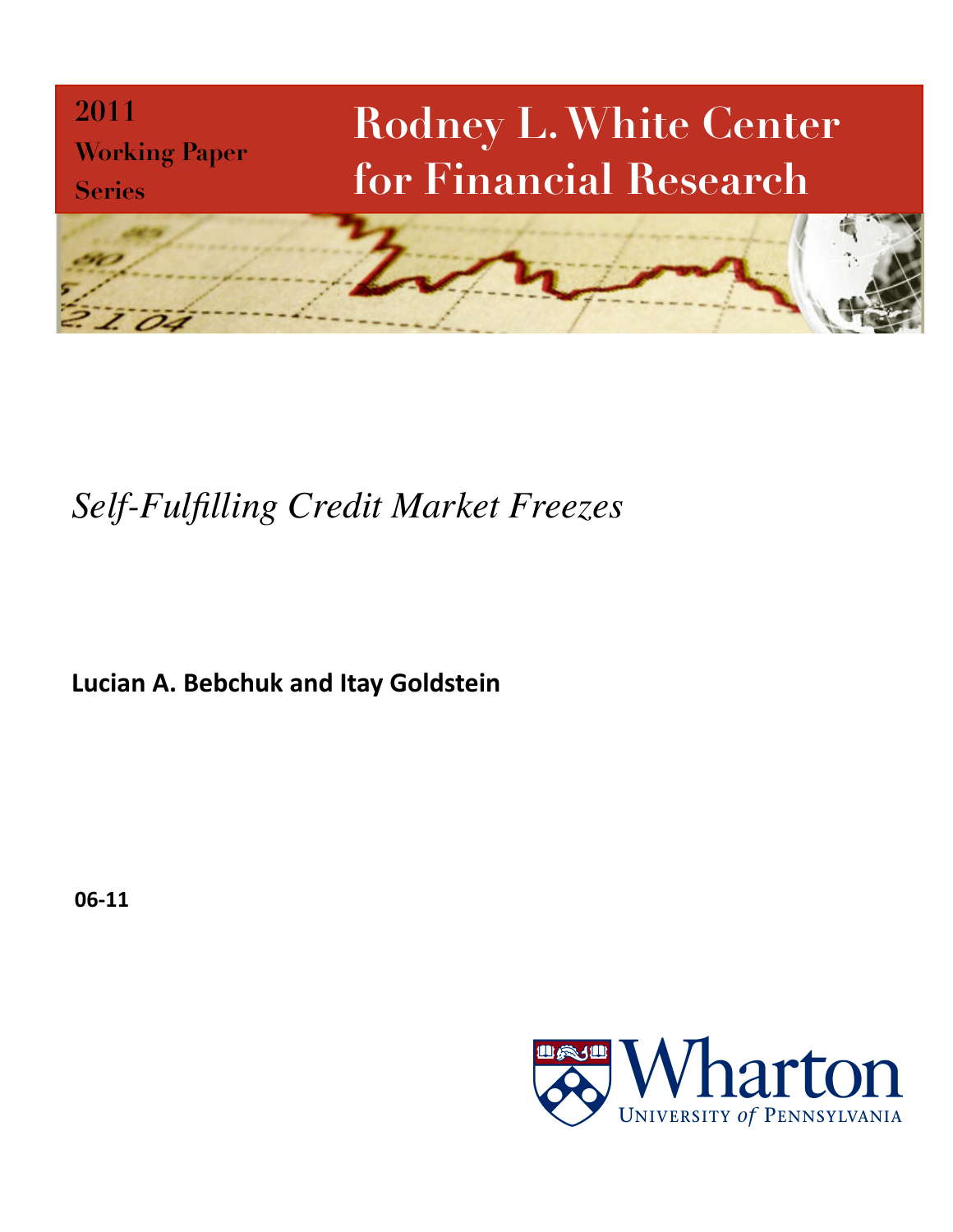# **Self-Fulfilling Credit Market Freezes**

Lucian A. Bebchuk and Itay Goldstein $\text{\textdegree}$ 

#### Abstract

This paper develops a model of a self-fulfilling credit market freeze and uses it to study alternative governmental responses to such a crisis. We study an economy in which operating firms are interdependent, with their success depending on the ability of other operating firms to obtain financing. In such an economy, an inefficient credit market freeze may arise in which banks abstain from lending to operating firms with good projects because of their self-fulfilling expectations that other banks will not be making such loans. Our model enables us to study the effectiveness of alternative measures for getting an economy out of an inefficient credit market freeze. In particular, we study the effectiveness of interest rate cuts, infusion of capital into banks, direct lending to operating firms by the government, and the provision of government capital or guarantees to finance or encourage privately managed lending. Our analysis provides a framework for analyzing and evaluating the standard and nonstandard instruments used by authorities during the financial crisis of 2008-2009.

*Key words*: Credit freeze, self-fulfilling crisis, run on the economy, global games, coordination failure, capital injection, government policy, lender of last resort. *JEL Classification:* C72, D21, E44, G01, G20.

l

 $\gamma$  Bebchuk is from the Harvard Law School and the NBER; e-mail: bebchuk@law.harvard.edu. Goldstein is from the Wharton School, University of Pennsylvania; e-mail:  $i$ tayg@wharton.upenn.edu. For their valuable comments, we would like to thank Guillermo Ordonez, Paolo Pesenti, Jakub Steiner, Andrew Winton, as well as seminar and conference participants at the American Economic Association Annual Meeting, the American Finance Association Annual Meeting, the Bank of Portugal Conference on Financial Intermediation, the Federal Reserve Bank of New York – Money and Payment Workshop, the Federal Reserve Bank of Philadelphia, the Fields Institute Forum on Systemic Stability and Liquidity, Harvard University, the IMF Annual Research Conference, McGill University, the University of Texas at Austin, the Wharton School, and Temple University. Bebchuk would like to thank the John M. Olin Center for Law, Economics, and Business for financial support.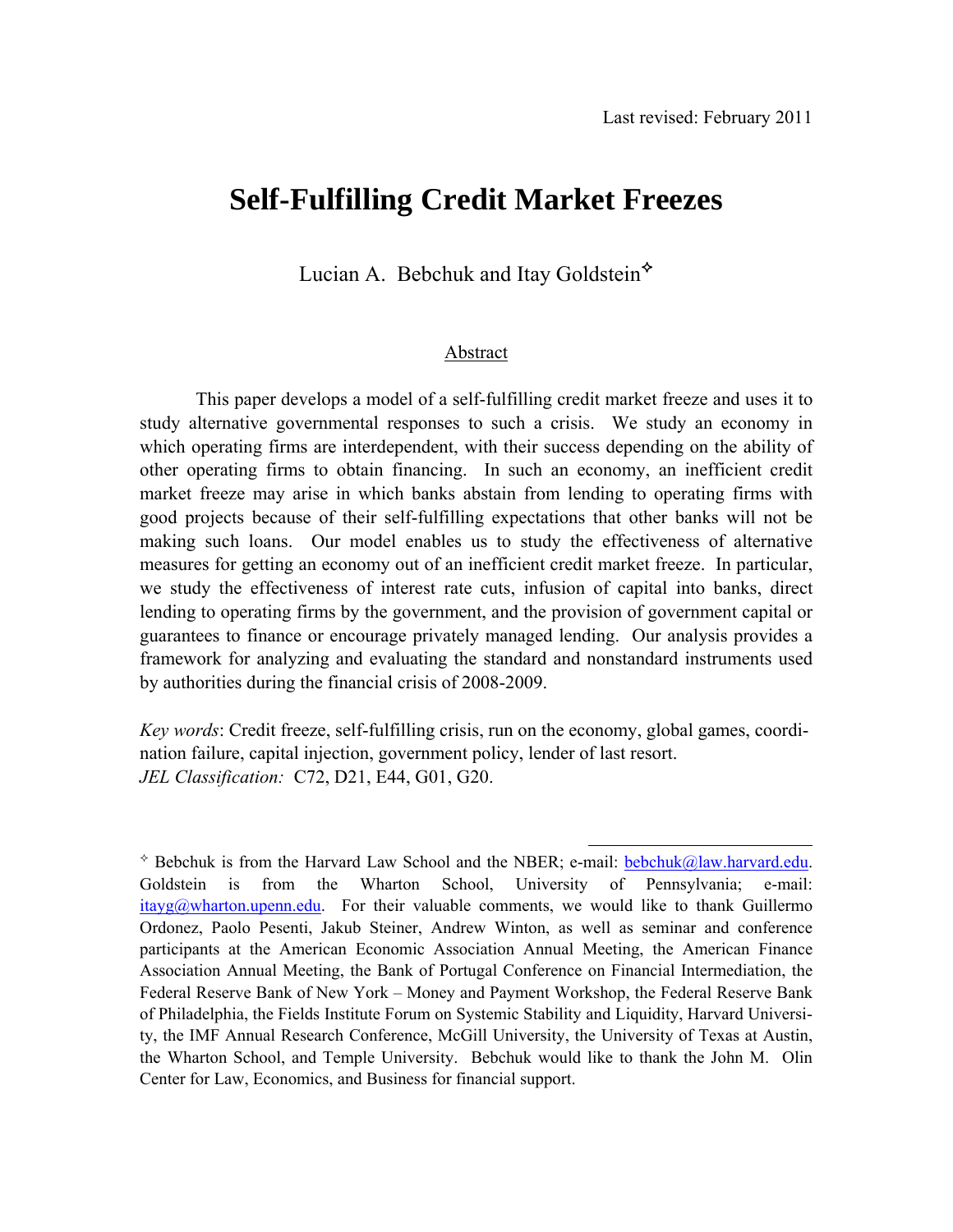# **1. Introduction**

An important aspect of the economic crisis of 2008-2009 has been the contraction or "freezing" of credit to nonfinancial firms.<sup>1</sup> During the crisis, financial firms have displayed considerable reluctance to extend loans to nonfinancial firms (as well as households). Some observers attributed the reluctance of financial firms to lend to irrational fear, while others attributed it to a rational assessment of the fundamentals of the economy, which can be expected to reduce the number of operating firms with good projects worthy of financing.

We analyze in this paper another factor that may contribute to the contraction of credit in such circumstances. In particular, we show how coordination failure among financial institutions can lead to inefficient "credit markets freeze" equilibria. In such equilibria, financial institutions rationally avoid lending to nonfinancial firms (operating firms) that have projects that would be worthy if banks did not withdraw from the lending market en masse. They do so out of self-fulfilling fear, validated in equilibrium, that other financial institutions would withhold loans and that operating companies would not be able to succeed in an environment in which other operating firms fail to obtain financing.

The primary contribution of the paper is in analyzing the effectiveness of various government policies in getting the economy out of such a self-fulfilling credit-freeze equilibrium. The analysis identifies the role and potential limitations of standard instruments such as interest rate cuts and infusion of capital into the financial sector. It also considers less traditional forms of intervention – including direct intervention in lending to nonfinancial companies, provision of incentives to financial firms to lend to such companies, and supplying government capital to private funds dedicated to such lending – and analyzes why and when they may be needed. Our analysis provides a framework for understanding and assessing the range of instruments used by authorities to revive credit markets in the course of the financial crisis.

 Our analysis is based on the premise (put forward in earlier work such as Cooper and John (1988)) that operating firms, or at least a significant fraction of such firms,

<sup>&</sup>lt;sup>1</sup> See Ivashina and Scharfstein (2010) and Almeida, Campello, Laranjeira, and Weisbenner (2010). For a description of the crisis and the events leading to it, see Brunnermeier (2009).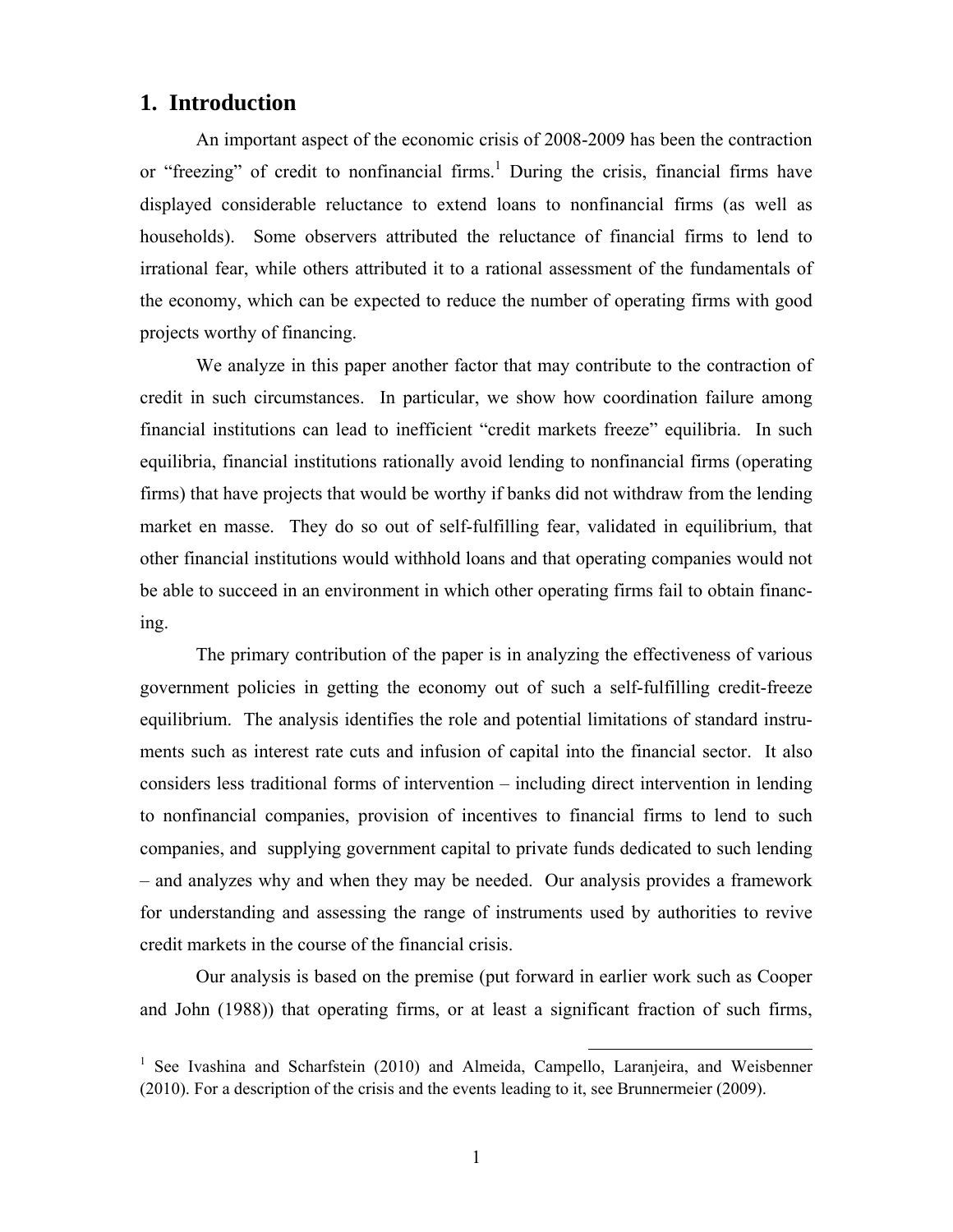benefit from the success of other operating firms in the economy, and the returns they will make on borrowed capital thus will increase if other operating firms are able to obtain financing. This interdependence can be generated by multiple channels. A firm's success depends on the success of firms who use its products, of those who supply its inputs, and of those whose employees buy its products. As a result of this interdependence, the decision of any given financial institution whether to lend to a given operating firm depends not only on the financial institution's assessment of the firm's project but also on its expectations as to whether other financial institutions will lend money to other operating firms. (Below we refer to financial institutions as banks for simplicity.)

 If fundamentals are sufficiently poor, it may be rational for banks not to lend regardless of what they expect other banks to do. And if fundamentals are sufficiently good, it may be rational for banks to lend regardless of what they expect other banks to do. However, given the positive spillovers among firms, there is an intermediate range of fundamentals that can give rise to multiple equilibria. In an efficient lending equilibrium, banks expect other banks to lend to operating firms with worthy projects, and these expectations are self-fulfilling. In an inefficient credit freeze equilibrium, banks have self-fulfilling expectations that other banks will withdraw from the lending market, and they rationally avoid lending to operating firms. We use the global-games methodology, where banks observe noisy signals about the macroeconomic fundamentals – which affect the profitability of real projects – to identify when an inefficient credit freeze arises in equilibrium. We also analyze the effect of various government policies on the probability of an inefficient freeze and on the overall wealth in the economy.

One standard policy measure to encourage lending is interest rate reduction. During the recent financial crisis, the Fed and other central banks around the world slashed interest rates. In our model, interest rate cuts by the central bank make an inefficient credit market freeze less likely by reducing the payoff to banks that avoid lending and invest in government bonds. Such cuts, however, still leave a range of fundamentals where the economy remains in an inefficient credit-freeze equilibrium, in which banks' self-fulfilling expectations that other banks will not lend lead them to avoid lending to firms that would be worth funding if other banks were expected to lend.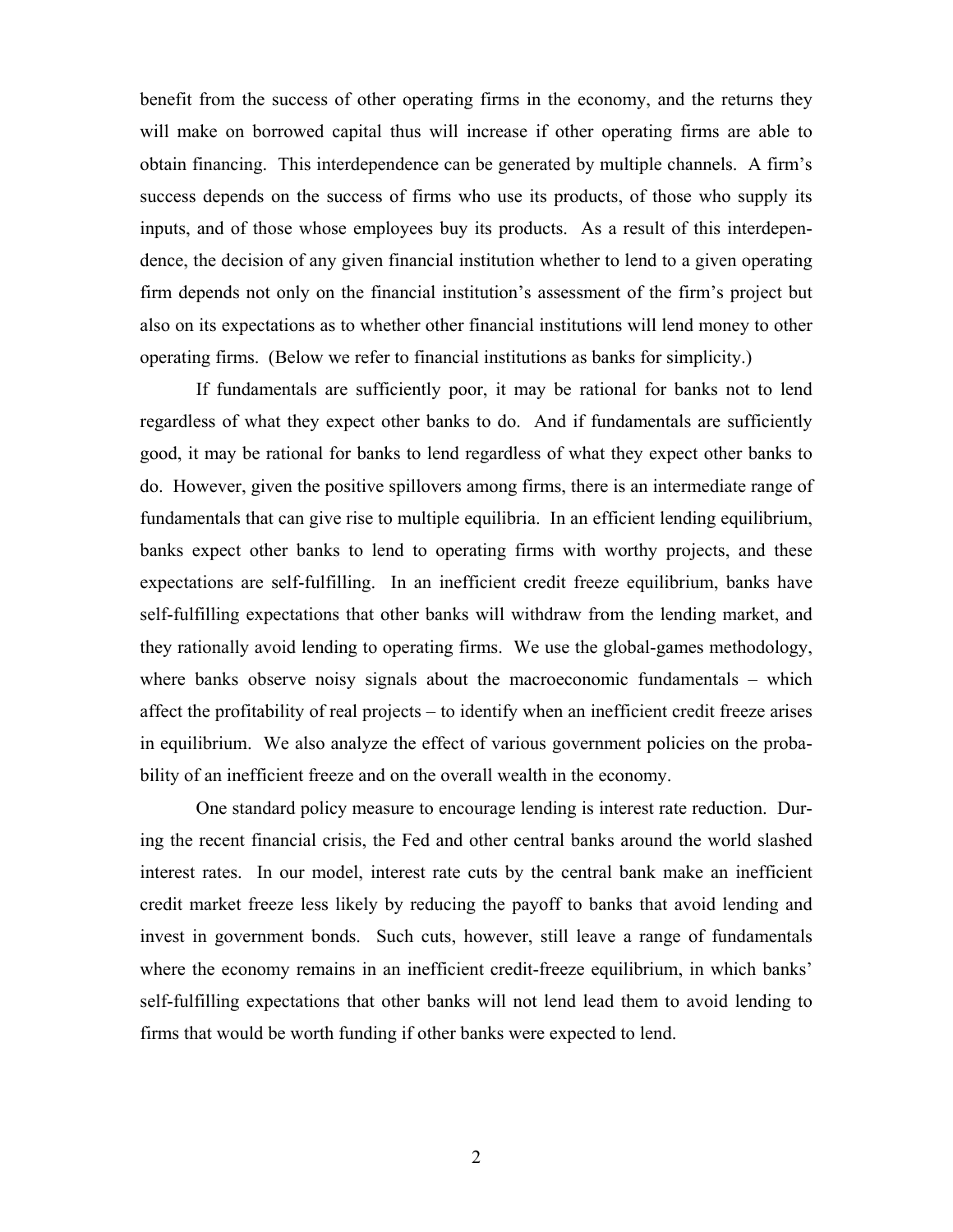Another prominent course of government policy works via capital infusion. Our analysis indicates that a shock to the banking system that depletes the amount of capital banks have makes an inefficient credit market freeze equilibrium more likely. Such depletion in the financial sector's capital makes each bank more concerned that operating firms in the economy will not receive sufficient capital and therefore more reluctant to lend the capital it has to operating firms. As a result, intervention through the infusion of capital into banks, which governments in the US, UK, and other countries did throughout the financial crisis, can be beneficial and reduces the probability of a freeze in our model. However, we show that this measure, again, has limited effectiveness. Even when banks know that the banking sector's capital is no longer depleted, there is still a range of macroeconomic fundamentals in which the economy remains in an inefficient credit freeze and banks avoid lending to operating firms that they would fund if other banks were expected to lend.

We then turn to examine the possibility of the government providing capital directly to operating firms. In macroeconomic circumstances in which an inefficient credit freeze arises, should the government serve as "lender of last resort" to operating firms? That is, should the government provide capital directly to *Main Street* rather than provide it to *Wall Street* with the hope that the banks will in turn lend it to operating firms? This has been attempted during the financial crisis when the government bought commercial paper of some firms. In our model, direct lending to operating firms is more effective in reducing the probability of a credit freeze, as it avoids the coordination problem among banks in lending the money. However, as long as the government does not have the same ability as banks to distinguish between operating firms with good and bad projects, direct lending to operating firms, without screening of such firms by intermediating banks, can waste resources by channeling capital to some firms with bad projects.

Thus, in some circumstances, providing the government's capital to banks will fail to break an inefficient credit freeze, but providing this capital directly to operating firms will fail to take advantage of the screening expertise of private parties and hence to allocate capital among productive operating firms. Therefore, our analysis devotes considerable attention to alternative mechanisms under which the government harnesses the screening expertise of financial firms but also provides them with incentives to lend.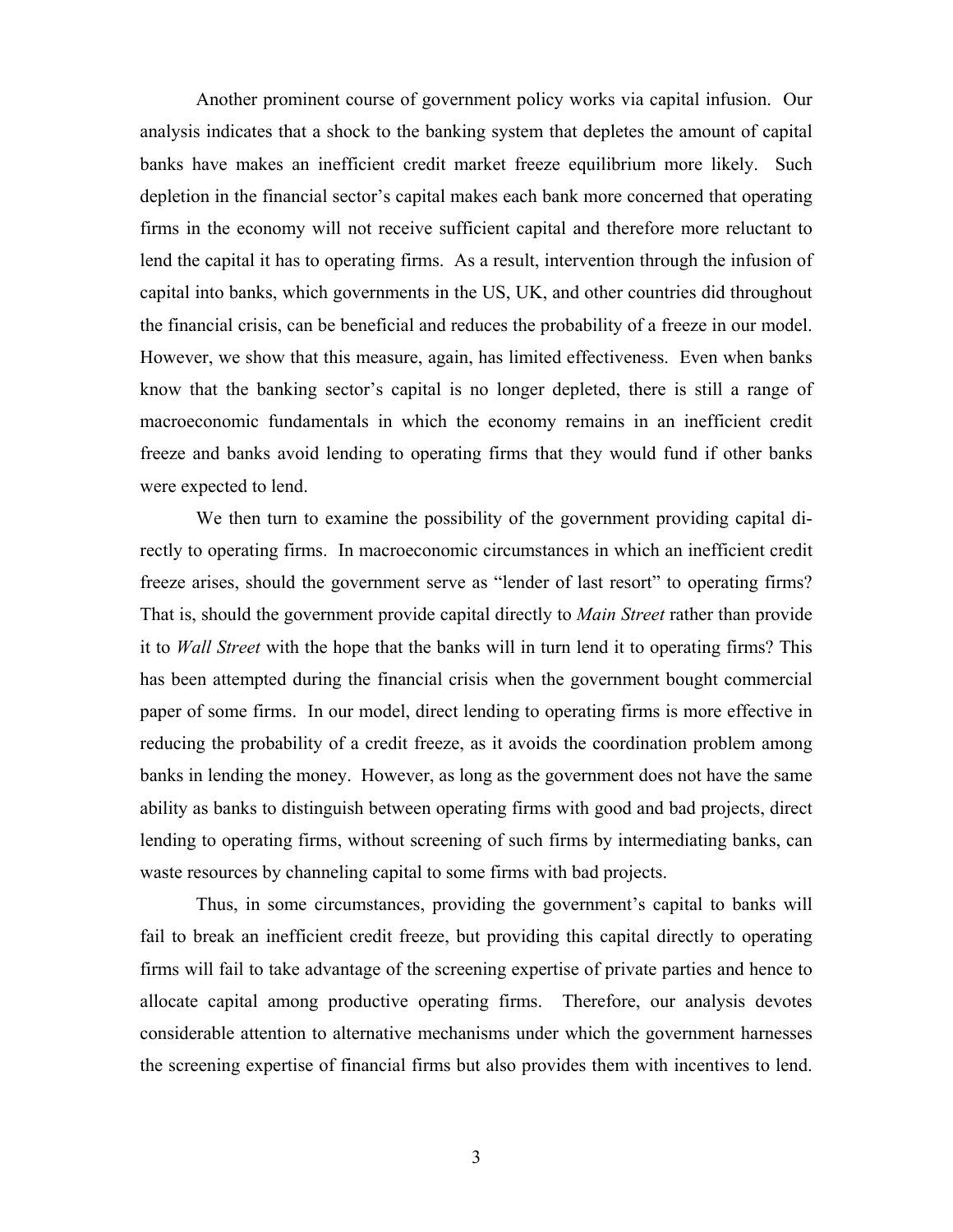For example, during the financial crisis, the US government has used the Term Asset-Backed Securities Loan Facility (TALF) to provide government capital, while limiting the downside risks of funds that extended certain types of credit to the nonfinancial economy. We analyze and compare the consequences of several alternative mechanisms. We identify their potential advantages and disadvantages relative to standard policy instruments as well as to each other. This analysis provides a rationale and framework for assessing and designing government-supported mechanisms to encourage lending while harnessing financial firms' expertise.

Although we shall explicitly discuss lending by financial firms to nonfinancial operating firms, it will be clear to the reader that the basic insights of our analysis also apply to some lending by the financial sector to other nonfinancial borrowers, namely, individuals and households. That will be the case whenever there is interdependence among borrowers that makes the ability of some nonfinancial borrowers to repay loans to a given bank dependent on the ability of other nonfinancial borrowers to obtain financing from other banks. This might be the case, for example, in the housing market, where the expected resale value of any given house for which a loan is sought from a bank depends on future housing prices and thus might depend on the willingness of other banks to finance house purchases.

Our paper is related to the large literature on bank runs, where depositors rush to demand early withdrawal from the bank because they believe that other depositors are going to do the same. The seminal paper on bank runs is by Diamond and Dybvig (1983), and it was followed by much subsequent work on the subject (see, e.g., Allen and Gale (1998), Peck and Shell (2003), and Goldstein and Pauzner (2005)). The ideas in the bank-run literature have subsequently been applied to also describe runs by investors on currencies (Morris and Shin (1998)), financial markets (Bernardo and Welch (2004) and Morris and Shin (2004a)), and other contexts. Our paper, which builds on the analytical insights of this literature, focuses on a different context. We do not consider a run by depositors or investors on financial institutions, financial markets, or governments, but rather a run by financial institutions on the nonfinancial firms of the real economy. More importantly, our contribution is in analyzing alternative government responses that can be used in this context.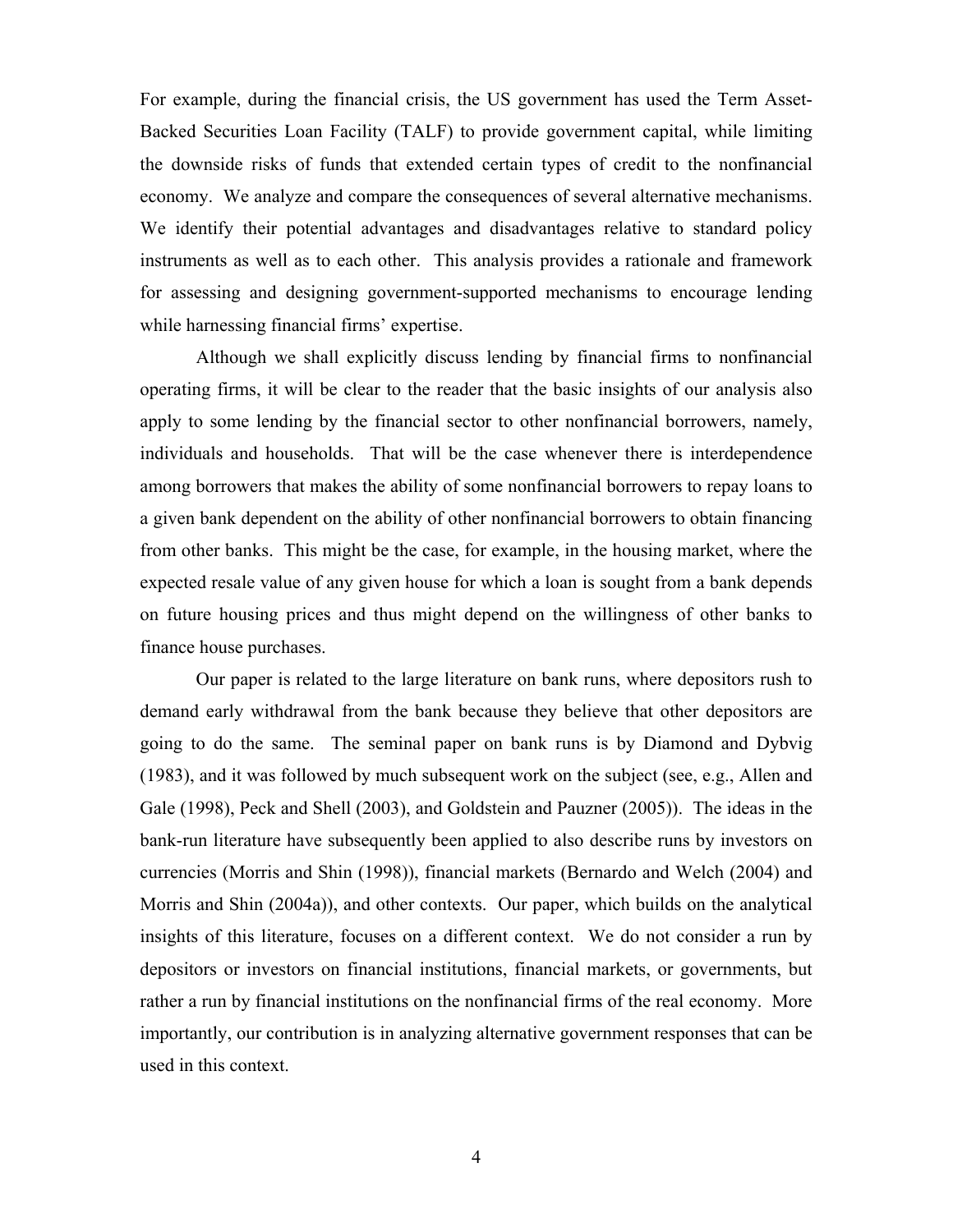Several papers analyze policies of deposit insurance or 'lender of last resort' to prevent runs on financial institutions. These include the papers by Rochet and Vives (2004), Corsetti, Guimaraes, and Roubini (2006), and Morris and Shin (2006). The policy problem we consider here is fundamentally different. In these papers, the analysis revolves around capital infusion to an institution that might be subject to a run because it lacks capital. In our model, on the other hand, coordination failures arise among financial institutions in their decision to lend to operating firms. Hence, capital infusion to financial institutions might not be sufficient to eliminate an inefficient credit market freeze, as they might fail to coordinate on lending this capital. This leads to our discussion on the role of direct government intervention in lending to operating firms, and the various ways of implementing it without losing the informational advantage that banks have in lending to such firms. $2$ 

The source of coordination failures among banks in our model is the interdependence among firms in the real economy that makes the investment in a firm profitable only if other firms are able to invest and produce. Such strategic complementarities in the macro economy were motivated in an influential paper by Cooper and John (1988), and have been used in other papers (e.g., Goldstein and Pauzner (2004)). Our paper complements this literature by showing how such complementarities can cause an inefficient credit freeze and analyze government policy in such context.

Models of strategic complementarities usually yield multiple equilibria and thus do not lend themselves naturally to policy analysis. To overcome this problem, we follow recent work on self-fulfilling crises and rely on global-games techniques. The global-games literature has been pioneered by Carlsson and van Damme (1993) and Morris and Shin (1998) and is reviewed in Morris and Shin (2003)). In particular, we build here on the model in Morris and Shin (2004b).

The recent financial crisis has generated a surge of theoretical research on the performance of markets during the financial crisis. Let us mention a few papers that are more related to ours. Acharya, Gale, and Yorulmazer (2010) analyze the debt rollover

 $2^2$  A recent paper by Sakovics and Steiner (2009) analyzes a related question of subsidizing agents who participate in a coordination game. While their paper focuses on who should be subsidized, ours focuses on how to subsidize. Another related paper, Chamley (1999), analyzes a dynamic coordination game and discusses the effect of providing subsidies in different points in time when agents learn from recent aggregate outcomes.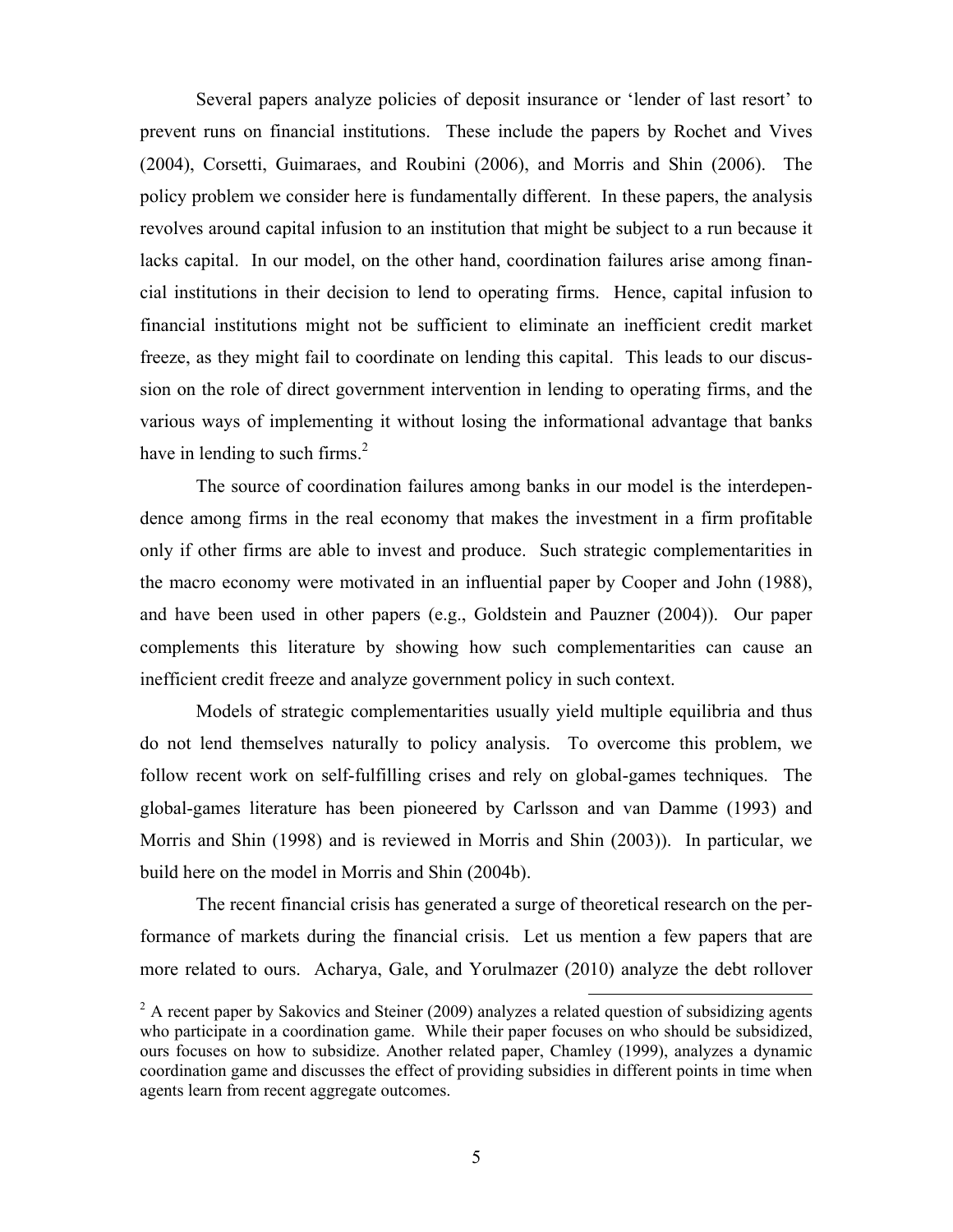problem, where the fact that debt needs to be rolled over frequently reduces the debt capacity of firms with little credit risk. Diamond and Rajan (2010) argue that the possibility of future fire sales makes banks want to hoard on cash instead of extending new loans. Benmelech and Bergman (2009) analyze government policies in a model where credit traps evolve as a result of reduction in collateral value. Philippon and Schnabl (2009) analyze government policy in a model where credit does not flow because firms suffer from a debt overhang problem.

The remainder of this paper is organized as follows. Section 2 describes our framework of analysis. Section 3 provides an equilibrium analysis, identifying the conditions under which inefficient credit freeze equilibria will arise. Section 4 analyzes alternative governmental policies that may be used to produce a credit thaw, identifying their potential benefits and limitations. Section 5 concludes.

#### **2. The Model**

There is a continuum *[0,K]* of identical financial firms, which we call banks for simplicity. Each bank has 1 dollar of capital. Banks can choose whether to invest their capital in a risk-free asset, such as a deposit with the central bank, generating  $1+r$  ( $>1$ ) dollars next period, or lend it to operating (nonfinancial) firms. Banks are risk neutral and hence make their choices so as to maximize expected payoffs.

Operating firms have access to investment projects that require investment of 1 dollar, but do not have any capital to finance them. They rely on bank lending to invest in their projects. There are two types of operating firms. Some operating firms have bad projects that always generate a gross return of 0. Others have good projects, generating a gross return of  $1+R$  ( $>1+r$ ) when the macroeconomic fundamentals are strong and a sufficient number of operating firms get the required financing to invest. Specifically, the return on a good project is assumed to take the following form:

$$
\begin{cases}\n1 + R & \text{if } al + \theta \ge b \\
0 & \text{if } al + \theta < b\n\end{cases} \tag{1}
$$

Here,  $\theta$  is a macroeconomic fundamental that can represent various factors, such as firms' productivity, consumers' demand, the cost of imported oil, etc. The variable *L* represents the mass of firms that received loans from banks to invest in their projects. In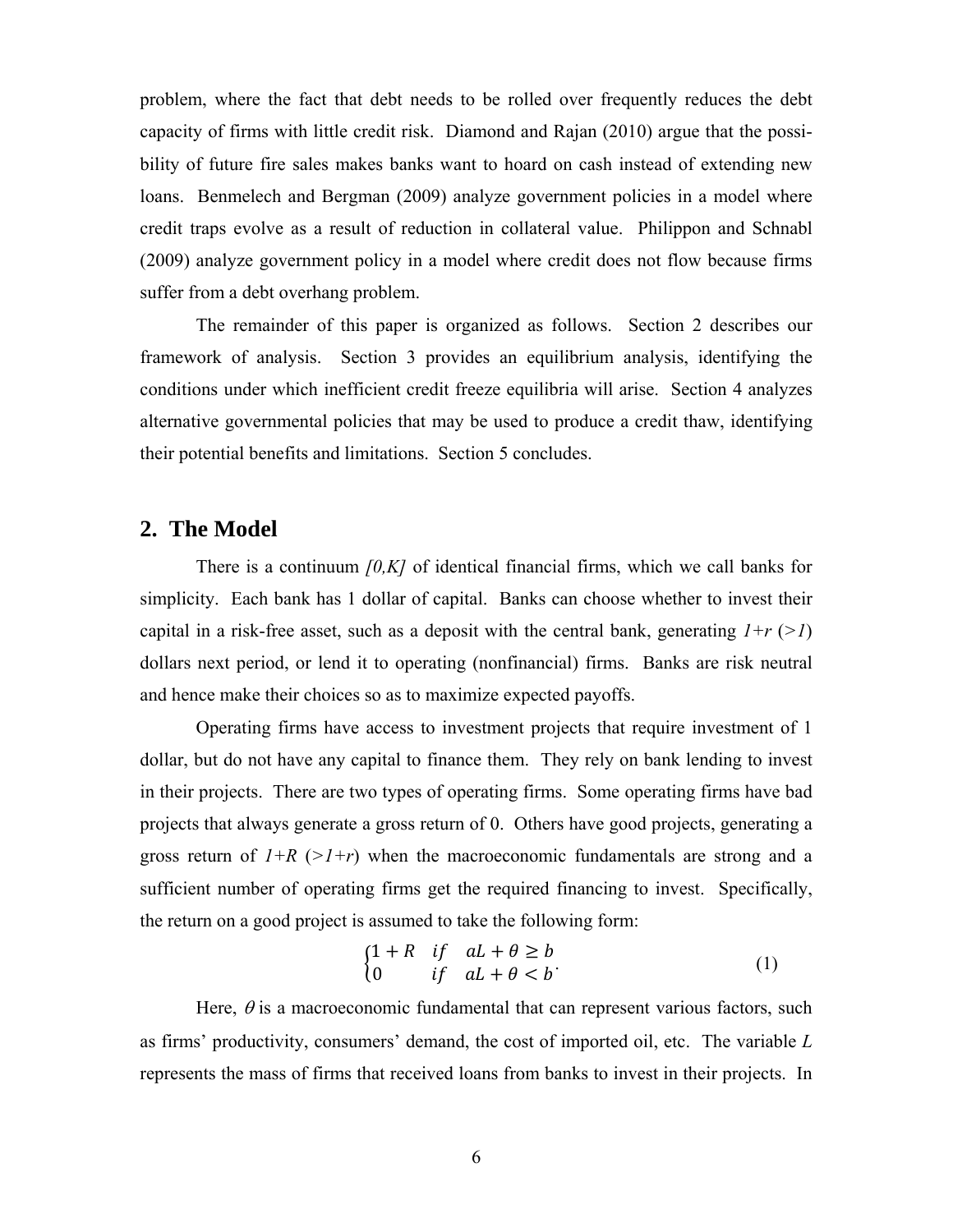the basic model,  $L = nK$ , where  $n \in [0,1]$ , whose value is determined endogenously in the model, is the proportion of banks that decide to lend to firms. Hence, the macroeconomic fundamentals and the proportion of firms investing in their projects are together responsible for the profitability of good projects. *a* is a parameter capturing the importance of complementarities vs. fundamentals in making projects profitable, and *b* is a parameter capturing the threshold needed to become profitable.<sup>3</sup>

The effect of L reflects the interdependence in payoffs among operating firms in the economy. This interdependence can be due to several reasons. For example, many firms can prosper only when there are other firms in the economy that can provide them with adequate inputs. In addition, many firms sell some or all of their output to other firms, and thus depend on the operation of other firms. Even firms that sell their output solely to individuals might suffer from declining sales if other firms are not able to employ these individuals. In sum, the success of the economy in our model requires the coordination among various operating firms and the banks that finance them. Such coordination issues in the macro economy were proposed before by other authors, e.g., by Cooper and John (1988). Note that there are some firms (e.g., firms providing services to firms in bankruptcy) that can become better off when other firms are hurting. Because our analysis focuses on complementarities, it should be viewed as applying to the universe of nonfinancial firms where positive complementarities are the dominant force.<sup>4</sup>

We assume that banks can tell the difference between firms with bad projects ("bad firms") and firms with good projects ("good firms"), and thus can choose to lend only to firms with good projects. The firms with bad projects will have an explicit role in the model later when we consider the possibility of the government extending direct

<sup>&</sup>lt;sup>3</sup> Note that we use a discontinuous return function (i.e., projects either succeed or do not succeed) for simplicity of exposition. Our results would hold in a model where the return on projects is a continuous function of  $\theta$  and *L*.

<sup>&</sup>lt;sup>4</sup> Identifying strategic complementarities in the data is a challenging task, since the fact that firms or investors exhibit similar behavior may be driven by similar characteristics or fundamentals and not by strategic complementarities. Recently, Chen, Goldstein, and Jiang (2010) and Hertzberg, Liberti, and Paravisini (2010) provide evidence for the effect of strategic complementarities in related contexts, achieving identification by relating the strength of aggregate action to the strength of complementarities and with a natural experiment, respectively. For a recent review, see Goldstein (2010).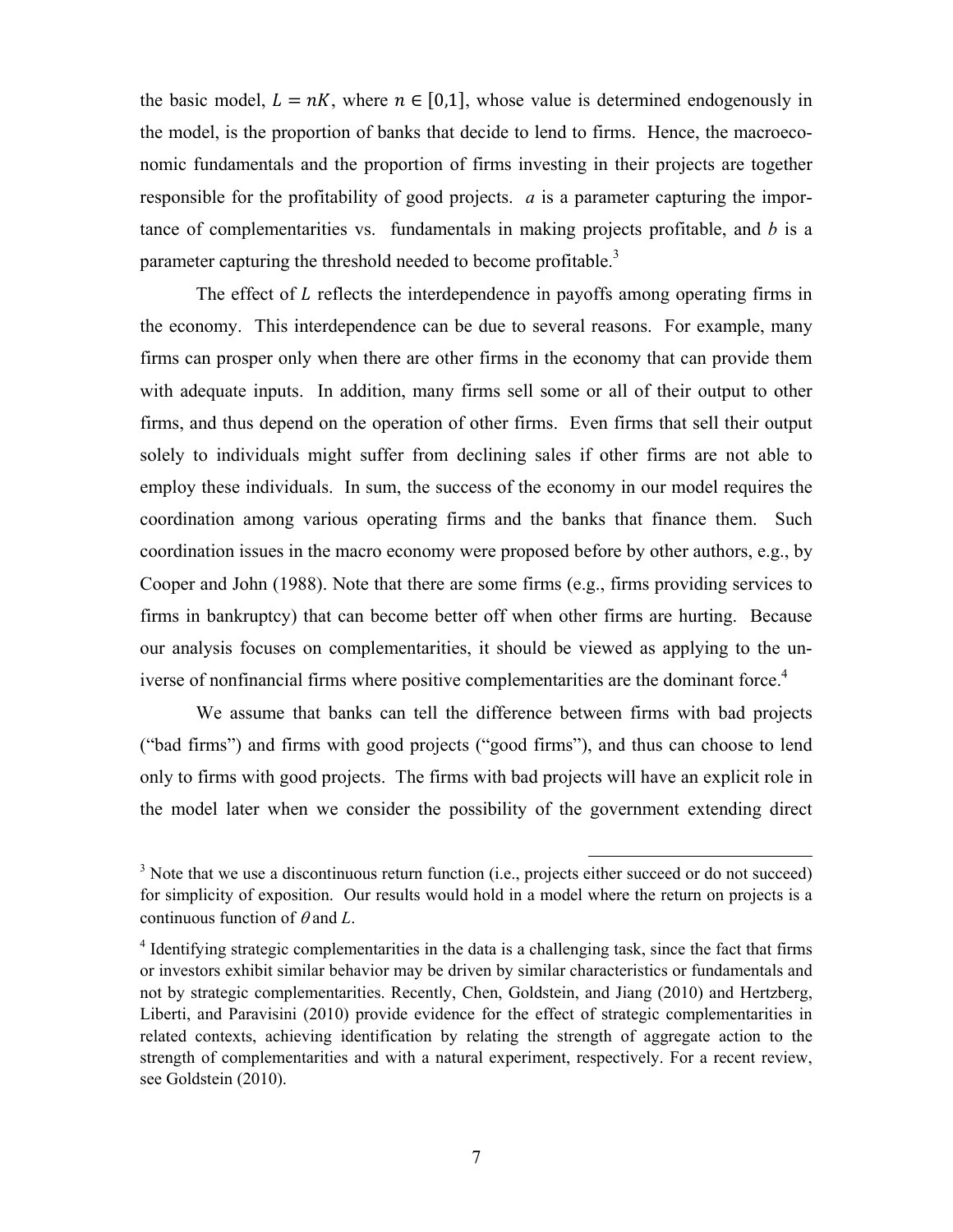loans to operating firms. We assume for simplicity that the mass of firms with good projects is greater than the mass of banks *K*, and thus banks are able to extract the full return *R* from lending to good firms, whose projects were successful. Given this assumption, we will be able to show that an inefficient credit-freeze equilibrium may arise even when the competitive conditions enable banks to extract the full surplus from lending and are thus as favorable to lending activity as possible.

We assume that the fundamental  $\theta$  is not publicly known. It is normally distributed around a mean of *y*. We consider *y* to be public news available to everyone about the strength of the economy. The standard deviation of  $\theta$  around *y* is  $\sigma_{\theta}$ , and we use  $\tau_{\theta} = \frac{1}{(\sigma_{\theta})^2}$  to denote the precision of the distribution of  $\theta$ . Each bank *i* receives a private signal regarding the value of  $\theta$ , given by  $x_i = \theta + \varepsilon_i$ . Here, the individual specific noise terms  $\varepsilon_i$  are independently normally distributed with mean 0 and standard deviation  $\sigma_p$ . We use  $\tau_p = \frac{1}{(\sigma_p)^2}$  to denote the precision of banks' signals. Banks make their decisions whether to invest in the riskless asset or to lend to operating firms after observing these signals.

Because the profitability of operating firms depends on macroeconomic conditions and the availability of financing to other firms, a bank's incentive to lend to a given operating firm with a good project is higher when the economy's fundamentals are favorable and when the number of banks who are going to lend is high. While the optimal behavior of a bank usually depends on its belief regarding the behavior of other banks, there are ranges of macroeconomic fundamentals in which banks have a dominant strategy. More specifically, when the fundamental  $\theta$  is above  $b$ , a bank will prefer to lend to an operating firm no matter what it believes other banks will do. This is because in this range the return on lending is guaranteed to be  $I + R$ . Similarly, when the fundamental is below  $b - aK$ , the bank will invest in a government bond even if it believes that all the other banks will lend to operating firms.<sup>5</sup>

<sup>&</sup>lt;sup>5</sup> The idea that below a threshold  $b - aK$  lending to all firms would be unprofitable applies more naturally if we think of our model as a description of a segment of the economy rather than the economy as a whole.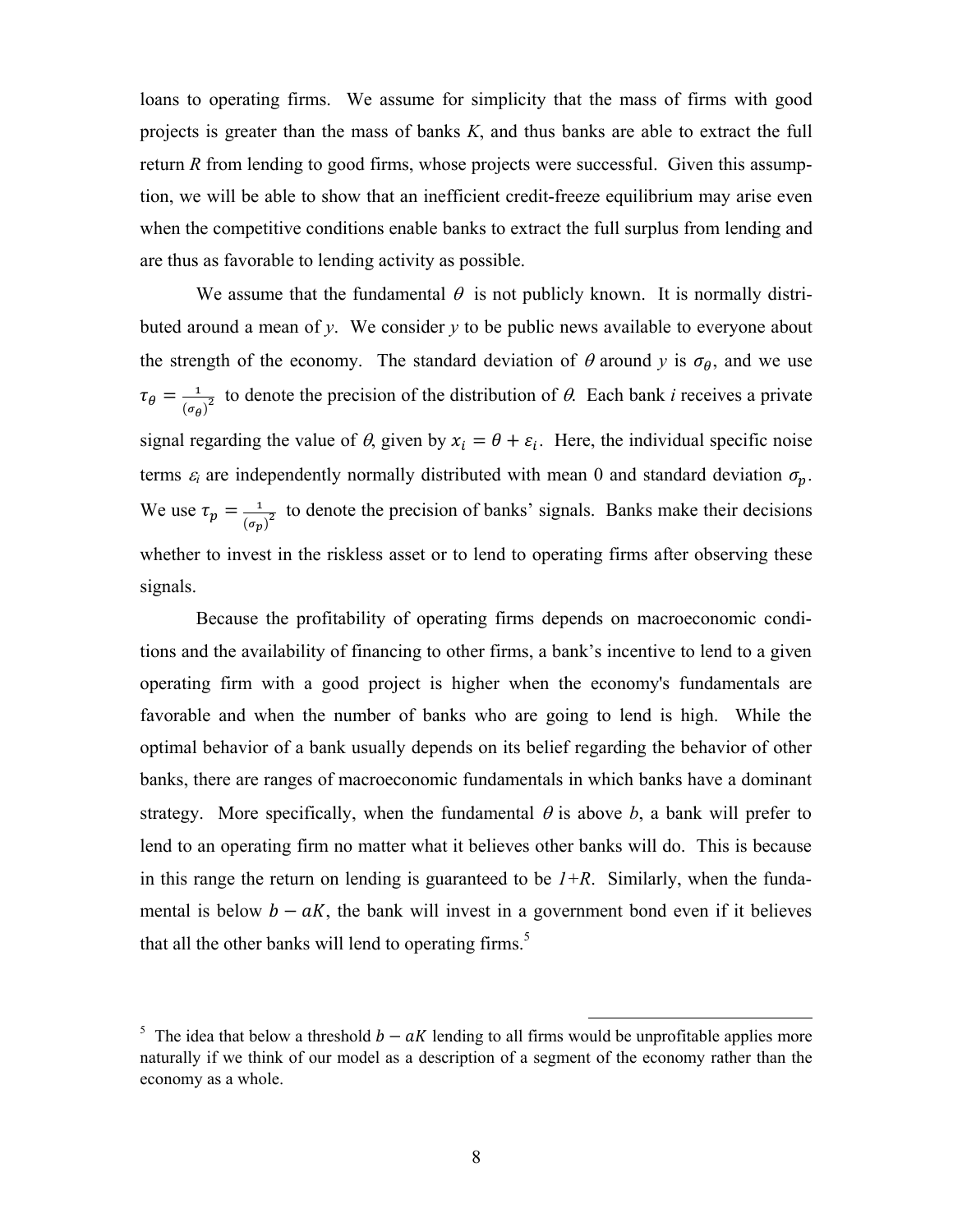Since  $\theta$  is drawn from an unbounded distribution, there are signals at which banks choose to lend to operating firms independently of their beliefs regarding other banks' behavior, as well as signals at which they choose not to lend independently of their beliefs. As for banks that receive a signal in the intermediate range, however, their optimal decision depends on their expectations about whether other banks will lend to operating firms. This calls for an equilibrium analysis to which we turn next.

# 3. Equilibrium Analysis

#### 3.1. Credit Freeze

We solve the model using global-games techniques. In particular, we follow here Morris and Shin (2004b). Proposition 1 states the basic equilibrium result.

**Proposition 1:** Suppose that the information in banks' signals is precise relative to prior information, so that  $\frac{\tau_{\theta}}{\sqrt{\tau_n}} \leq \frac{\sqrt{2\pi}}{aK}$ . Then, there is a unique Bayesian Nash Equilibrium in which all banks lend to operating firms if they observe a signal above  $x^*$  and withdraw from lending if they observe a signal below  $x^*$ . Investment projects then succeed if and only if the fundamentals are above the threshold  $\theta^*$ , between  $b - aK$  and b, which is *characterized by the following equation:* 

$$
\theta^* = b - aK + aK\Phi\left(\frac{\tau_\theta}{\sqrt{\tau_p}}\left(\theta^* - y + \frac{\sqrt{\tau_\theta + \tau_p}}{\tau_\theta}\Phi^{-1}\left(\frac{1+r}{1+R}\right)\right)\right),\tag{2}
$$

where  $\Phi(\cdot)$  is the cumulative distribution function for the standard normal.

**Remarks:** (i) *Intuition:* The intuition behind the result of Proposition 1 can be explained as follows. Due to strategic complementarities, when banks do not know that the fundamentals are below  $b - aK$  or above b, they do not have a dominant action to choose. In this case, they simply want to do what other banks do. In a model with common knowledge about the fundamental  $\theta$ , this would result in multiple equilibria, as both the case where all banks lend to operating firms and the case where none of them does so can be supported by equilibrium beliefs. The assumption that banks observe slightly noisy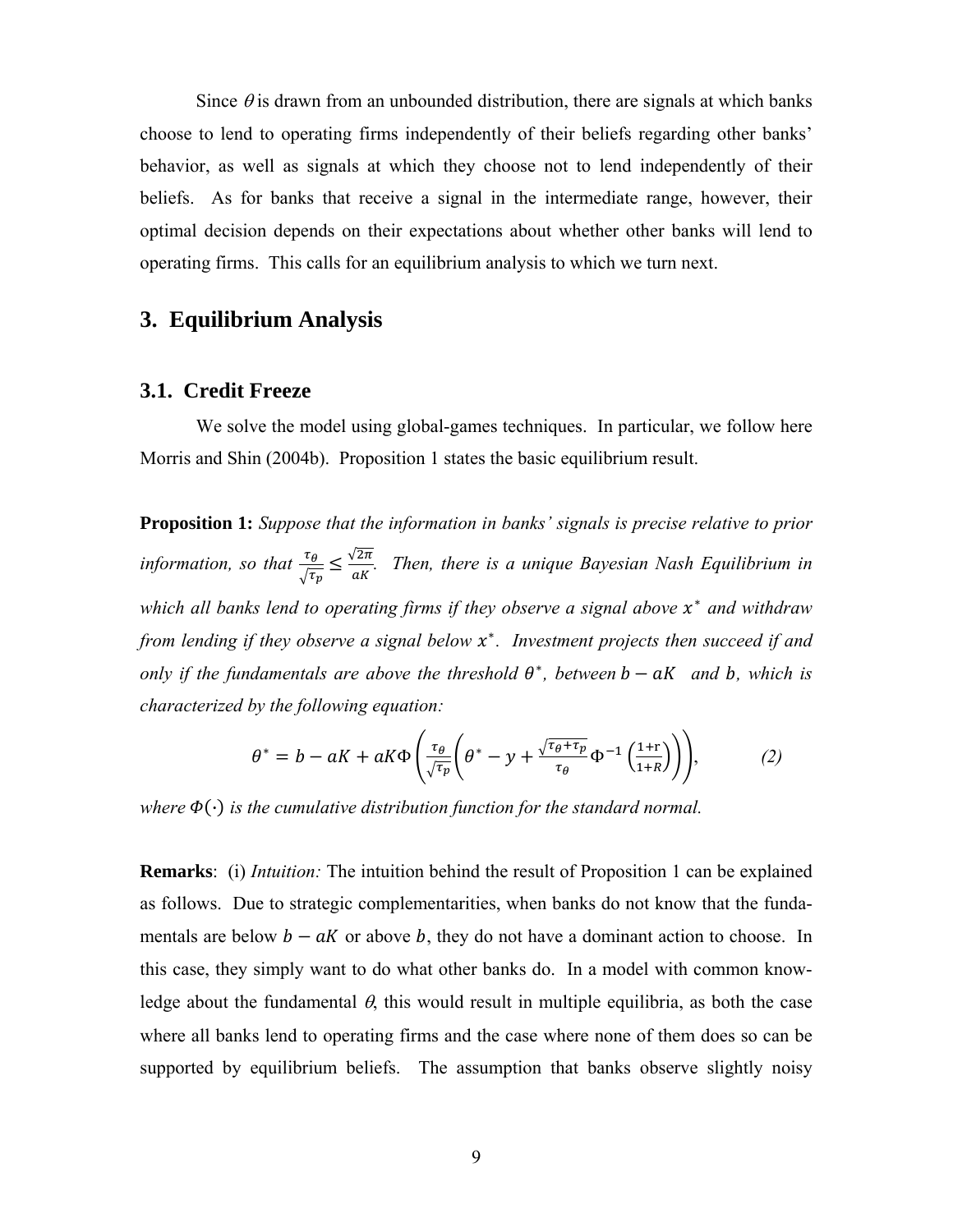information about  $\theta$  combined with the presence of extreme regions where they have dominant actions pins down the threshold equilibrium characterized by equation (2) as the unique equilibrium here.

Intuitively, with noisy information, banks that observe a signal slightly below the upper dominance region know that the fundamental may well be higher than their signal and thus choose to lend. Knowing this, banks with even lower signals will also choose to lend. This rationale can be repeated again and again, guaranteeing a range of signals below the upper dominance region, where banks choose to lend. Similarly, due to the noisy information, there will be a range of signals above the lower dominance region, where banks will choose to invest in government bonds. The proof of equilibrium with global-game techniques demonstrates that this procedure exactly separates the real line, so that banks lend above  $x^*$  and do not lend below it, leading to success of real projects above  $\theta^*$  and failure below it.

(ii) *The No-Lending Threshold:* Equation (2) characterizes the threshold fundamental  $\theta^*$  below which investment projects fail. To gain some intuition for what determines this threshold, it is useful to consider the limit, as banks' private signals become infinitely precise, i.e., as  $\tau_n$  approaches infinity. In this case,  $x^*$  and  $\theta^*$  converge to the same value, which is given by:

$$
\theta^* = b - aK + aK \frac{1+r}{1+R} \tag{3}
$$

Intuitively, a bank observing the signal  $\theta^*$  is indifferent between lending to operating firms and investing in the risk-free asset under the belief that the proportion of other banks lending to operating firms is uniformly distributed between 0 and  $1<sup>6</sup>$  This implies that lending to operating firms will be profitable with probability  $\left(1 - \frac{b - \theta^*}{aK}\right)$ , which yields the following indifference equation:

$$
1 + r = \left(1 - \frac{b - \theta^*}{aK}\right)(1 + R).
$$

Rearranging this equation, we get (3).

<sup>&</sup>lt;sup>6</sup> The rationale behind the uniform-distribution belief is that each bank perceives a uniform distribution on the proportion of banks getting lower signals than its own. Given that the bank observed  $\theta^*$  and that other banks lend if and only if they obtained a signal above  $\theta^*$ , the bank perceives a uniform distribution on *n*.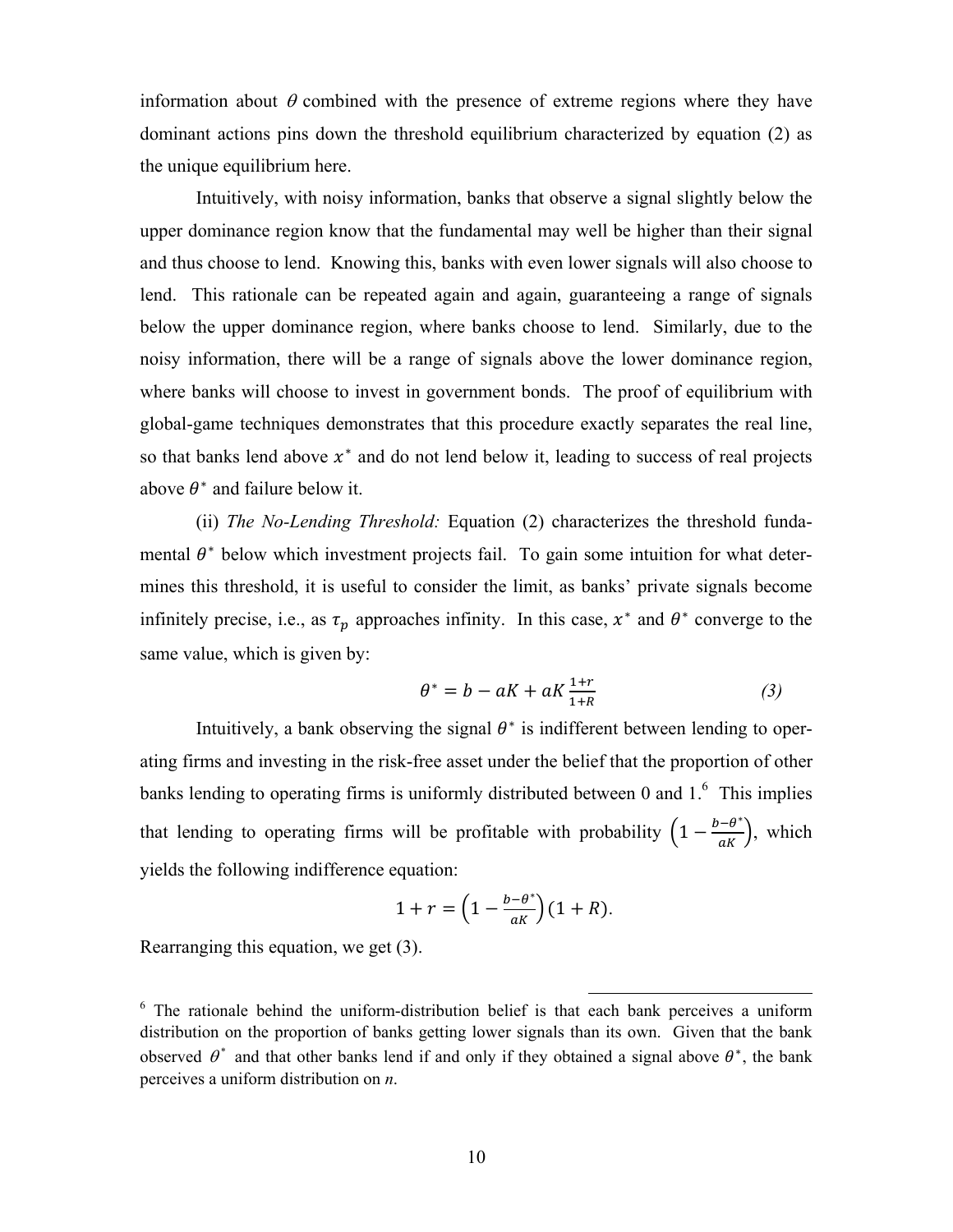Because banks' signals have infinitesimally small noise, the equilibrium result is that all banks lend when the fundamental is above  $\theta^*$  and do not lend when the fundamental is below  $\theta^*$ . Hence, below  $\theta^*$ , the economy ends up in a no-lending equilibrium.

 (iii) *Efficient and Inefficient No-Lending Equilibria:* When macroeconomic fundamentals are so bleak that we are below  $b - aK$ , the refusal of banks to lend is efficient because firms' projects will not produce payoffs exceeding the economy's riskless rate even if no banks withdraw from the lending market. When fundamentals lie between  $b - aK$  and  $\theta^*$ , however, the economy is in an inefficient no-lending equilibrium. In this interval, banks withdraw from lending even though, were banks all willing to lend, firms' projects would produce returns exceeding the riskless rate and the banks would be all better off relative to the no-lending equilibrium. We refer to such an inefficient equilibrium as a *credit freeze*.

(iv) *Credit Freezes as a Coordination Failure*: When fundamentals lie between  $b - aK$  and  $\theta^*$ , the credit freeze can be viewed as due to coordination failure. Here, banks do not lend to operating firms just because they fear that other banks will not lend to operating firms. The fundamentals uniquely determine banks' expectations regarding what other banks are going to do and thus (indirectly) uniquely determine whether a credit freeze will arise; however, the credit freeze is still inefficient. If the banks could have concluded among themselves an enforceable agreement on how they would act, they would have agreed on a coordinated strategy of lending to firms. However, as long as the banks make their decisions separately, based on their expectations as to how other banks will act, an inefficient credit freeze equilibrium may ensue. Interestingly, this inefficiency could have been avoided if the available capital was held by one large bank (or a few large banks) instead of many small ones. Thus, from the point of view of avoiding coordination failures, having large financial institutions may be an advantage.

(v) *The 2008-2009 Credit Crunch:* The analysis above indicates that a credit freeze can arise in a certain range of fundamentals and that an economy may fall into such an equilibrium when fundamentals worsen. The credit crunch of 2008-2009 was preceded by the arrival of bad economic news about macroeconomic fundamentals. For one thing, the substantial decline in housing prices considerably reduced the wealth of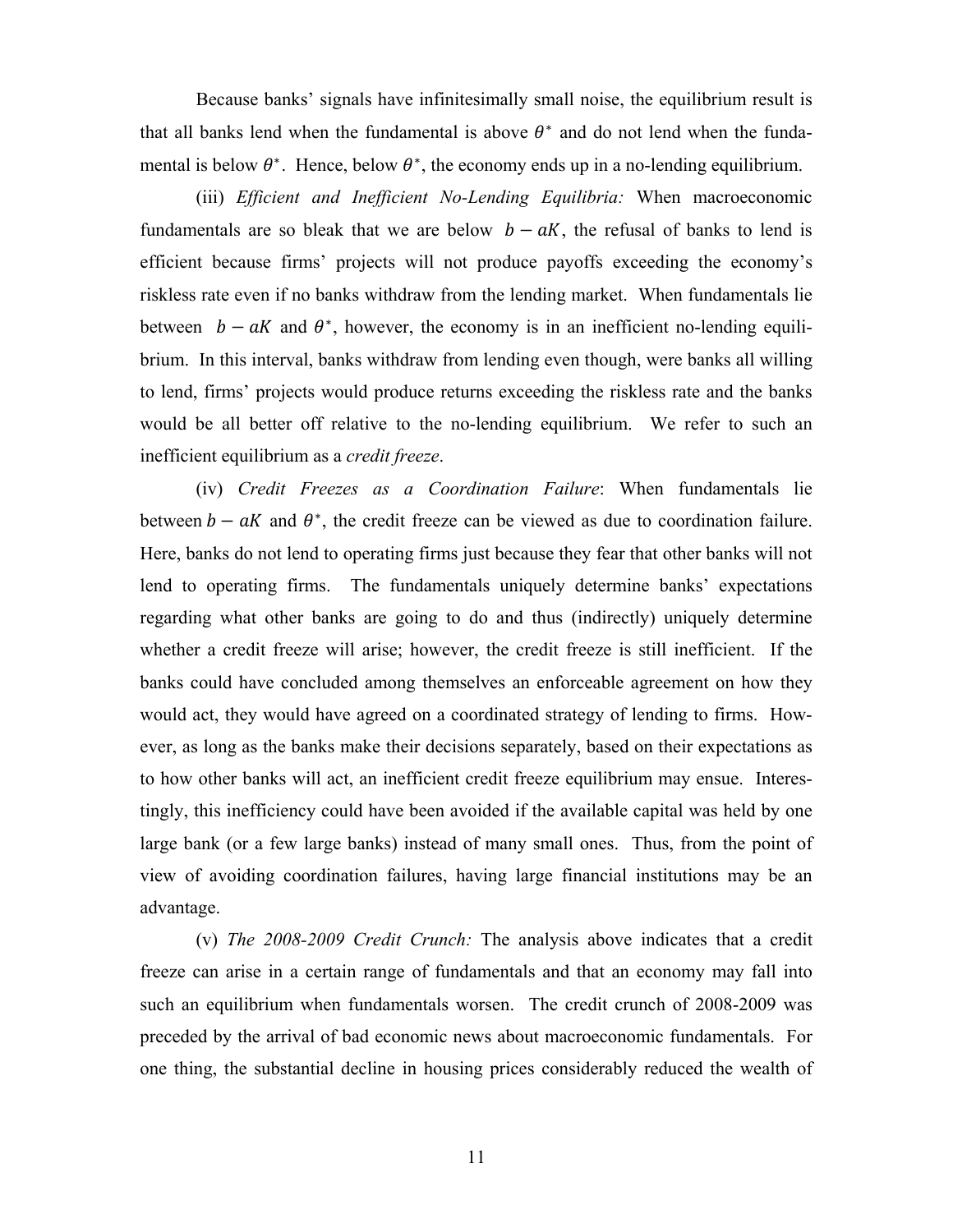households, and such a reduction could have been expected to produce a subsequent decrease in consumer spending and thus the demand for firms' output. Our model indicates that the arrival of bad macroeconomic news might trigger a credit freeze that will lead to the refusal of banks to lend to firms, even though the firms would still be worth financing notwithstanding the deterioration in macroeconomic fundamentals absent a self-fulfilling withdrawal of banks from the lending market. Such triggering of a credit freeze will of course further reinforce and exacerbate the effects of the deterioration in fundamentals that triggered it in the first place.

#### **3.2. Can Reduction in Banks' Capital Trigger A Credit Freeze?**

The credit crunch of 2008-2009 was preceded not only by deteriorating macroeconomic fundamentals but also by a deterioration in the capital positions of financial institutions as a result of losses from real estate mortgage assets. This subsection examines whether a reduction in the banks' capital can trigger a credit freeze, even holding the fundamental  $\theta$  constant.

To study this issue, let us introduce the parameter *l* (between 0 and 1), which denotes the proportion of capital lost by banks in the economy due to bad past investments. For simplicity of exposition, we assume that capital has been lost uniformly across banks, that is, each bank in the economy lost a fraction *l* of its capital. With this parameter introduced into the model, the capital of a single bank (*1-l*) does no longer suffice to finance a firm's project. Hence, each firm will have to pool resources from more than one bank. Eventually, if a fraction *n* of banks decide to lend the capital they have to operating firms, the total capital that will be provided as loans to such firms will be only a fraction  $n(l-l)$  of K, and hence  $L = n(1-l)K$ .

Proposition 2 characterizes the new equilibrium results and the effect that the parameter *l* may have on the realization of a credit freeze.

**Proposition 2:** *(a) In the unique Bayesian Nash Equilibrium, investment projects succeed if and only if the fundamentals are above the threshold*  $\theta^*(l)$ *. The threshold*  $\theta^*(l)$  *is characterized by the following equation:*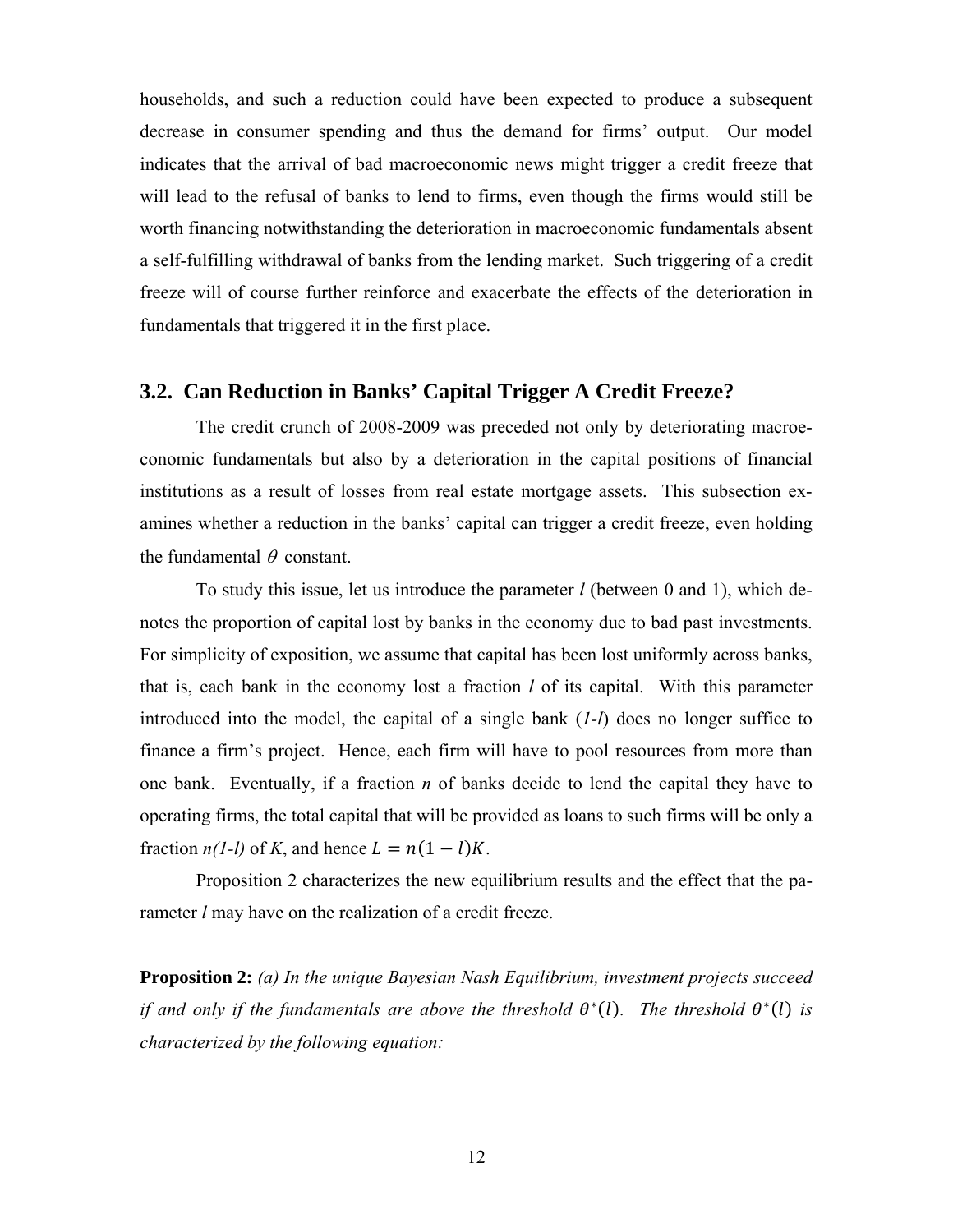$$
\theta^* = b - aK(1-l) + aK(1-l)\Phi\left(\frac{\tau_\theta}{\sqrt{\tau_p}}\left(\theta^* - y + \frac{\sqrt{\tau_\theta + \tau_p}}{\tau_\theta}\Phi^{-1}\left(\frac{1+r}{1+R}\right)\right)\right), \quad (4)
$$

(b) The threshold  $\theta^*(l)$  is an increasing function of the parameter l; hence, an increase in the fraction of bank capital that was lost, l, with no change in the fundamental  $\theta$ , can shift the economy from an efficient lending equilibrium to an inefficient credit freeze.

**Remark:** The intuition behind the result of Proposition 2, which indicates that a reduction in the banking sector's capital raises the threshold, below which banks elect to withdraw from lending, is as follows. A reduction in the banking sector's capital makes each bank "less sure" that other banks will provide enough capital to operating firms to guarantee adequate return from extending loans to operating companies. Hence, such a reduction makes each bank more concerned that, in the event it provides a loan to a given operating company, the firm will nonetheless suffer from the inability of many other operating companies to obtain financing. Technically, in equilibrium, a higher fundamental  $\theta$  is required to make banks indifferent between providing credit to operating companies and investing in the riskless asset, which leads to an increase in the threshold  $\theta^*$ , and thus in turn to a larger range of fundamentals at which an inefficient credit freeze ensues.

Thus, our results indicate that banking losses can drive the economy into a credit freeze even without any accompanying change in other macroeconomic fundamentals. What is important to stress is that such reduction in capital will make operating firms less likely to receive financing not only because of the direct effect that some capital which could have been available for loans is no longer in place, but also because of the indirect effect, which our result identifies, that it might deprive operating firms even of the capital that remains in place. By influencing banks' expectations as to how many operating firms will be able to obtain financing, the disappearance of some capital can make banks more reluctant to lend the capital that still remains.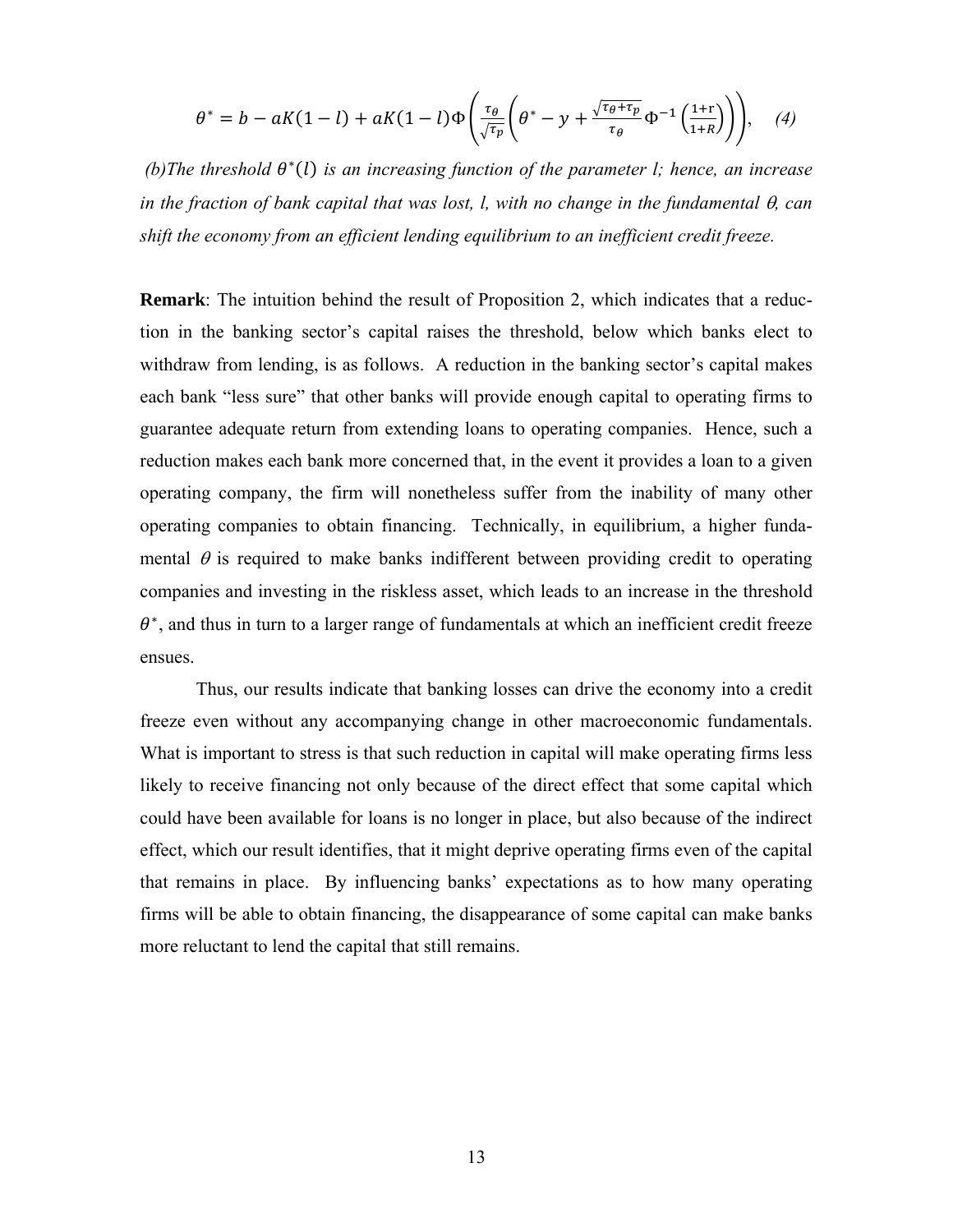#### **4. Government Policy**

The focus of our paper is on analyzing and comparing various government policies intended to reduce the inefficiency from credit-freeze equilibria. This analysis, building on the setup and equilibrium analysis of the preceding two sections, is provided in this section.

#### **4.1. Interest Rate Reduction**

One governmental measure that is natural to examine as an instrument for addressing a credit freeze is a cut in interest rates. During the credit crisis of 2008, governments around the world have made substantial use of interest rate cuts. During 2008, in a series of moves, the Federal Reserve Board cut the federal rate considerably, bringing the Federal funds rate down from 4.25% in January to 1% in October. Similar steps have been taken by other central banks around the world. In October 2008, for example, facing a worldwide contraction in lending, twenty one countries around the world, including the US and the UK, simultaneously cut interest rates.

Under normal market conditions, a cut in a country's interest rate can be expected to spur lending. To what extent can a cut in interest rate, however, be relied on to eliminate a coordination failure that results in an inefficient credit freeze equilibrium? As we show below, a cut in interest rate (i.e., reducing  $r$ ) may – but does not have to – produce a credit thaw. The following proposition summarizes the results.

**Proposition 3:** *(a) For every level of bank losses l, a decrease in the interest rate r on*  government bonds reduces the threshold θ<sup>\*</sup>, below which a credit freeze occurs, and *hence reduces the likelihood of a credit freeze.* 

*(b) Yet, for every r ≥ 0 and l (between 0 and 1), there are realizations of the fundamental*   $\theta$ , at which an inefficient credit freeze occurs.

**Remarks:** (i) *The Reduction in the Likelihood of Credit Freeze*: A reduction in *r* makes investment in the riskless asset less attractive and thus lowers the expected return that will be necessary to induce banks to lend to operating firms, which in turn lowers the threshold  $\theta^*$  above which banks will lend to such firms rather than withdraw from the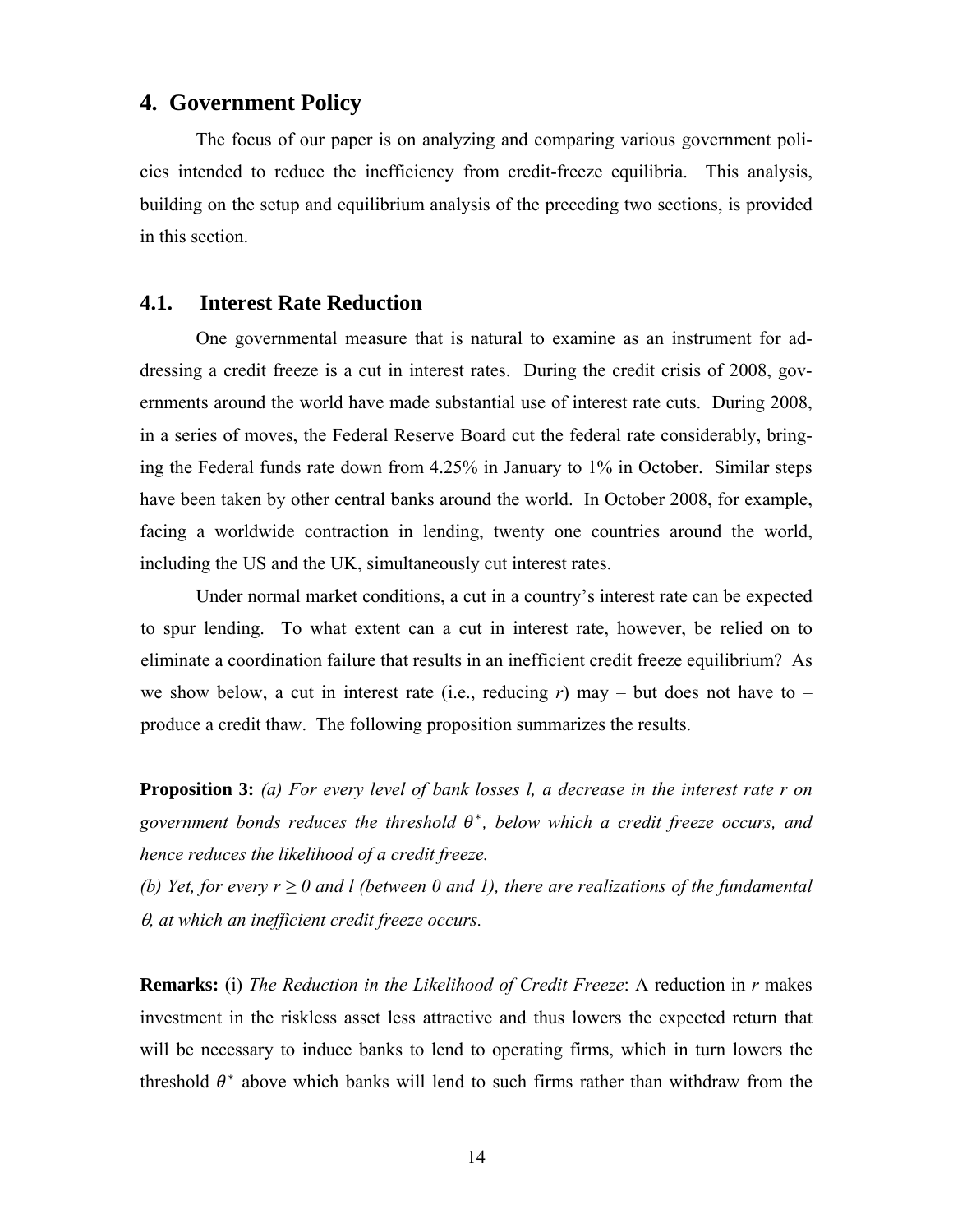lending market. It is interesting to note that the effect of the reduction in *r* on the decision of an individual bank is more than just the direct effect on this bank's payoff. Because the reduction in interest rate can be expected to affect other banks' decisions, it also affects the individual bank's decision through its effect on the bank's expectation concerning how other banks will act.

(ii) *The Limits of Interest Rate Cuts*: The second part of the proposition says that interest rate reductions cannot eliminate all inefficient credit freezes. Even if the government reduces *r* all the way to 0 (or to a very low level just above zero),  $\theta^*$  will remain above  $b - aK(1 - l)$ , which implies that inefficient credit freezes may occur in the interval between  $b - aK(1 - l)$  and  $\theta^*$ . The intuition goes back to the coordinationfailure aspect of credit freezes in our model. Even if the net return on the riskless asset is close to zero, banks will prefer to invest in it rather than lending to operating firms when they expect that other banks will all do so. Thus, while governmental reduction in interest rates can shift the threshold that triggers coordination failure and credit freezes, it cannot completely eliminate such coordination failures. This result might be thought of as similar in spirit to the well-known liquidity trap in monetary economics.

#### **4.2. Infusion of Capital to the Banking System**

During the financial crisis of 2008-2009, governments around the world infused very large amounts of capital into banks to shore up banks' capital positions, which have eroded due to losses from real estate mortgage assets and other investments. In the fall of 2008, for example, the US Troubled Asset Relief Program (TARP) provided about \$250 billion in capital to banks, and the UK invested about \$90 billion in several major banks.

Infusion of capital into banks is a policy measure that is natural to consider in financial crises. Infusion of capital, e.g., in the form of a lender of last resort, has been used to prevent or stop bank runs in which depositors seek to withdraw their deposits en masse from a bank. When a solvent bank faces a problem of a bank run, providing the bank with capital may ensure depositors that their money is safe and prevent a run on the bank. Infusion of capital has also been used in the case of insolvent banks when governments felt that making sure such banks can meet their obligations to depositors is necessary to prevent a contagion effect that would lead to runs by depositors on other banks.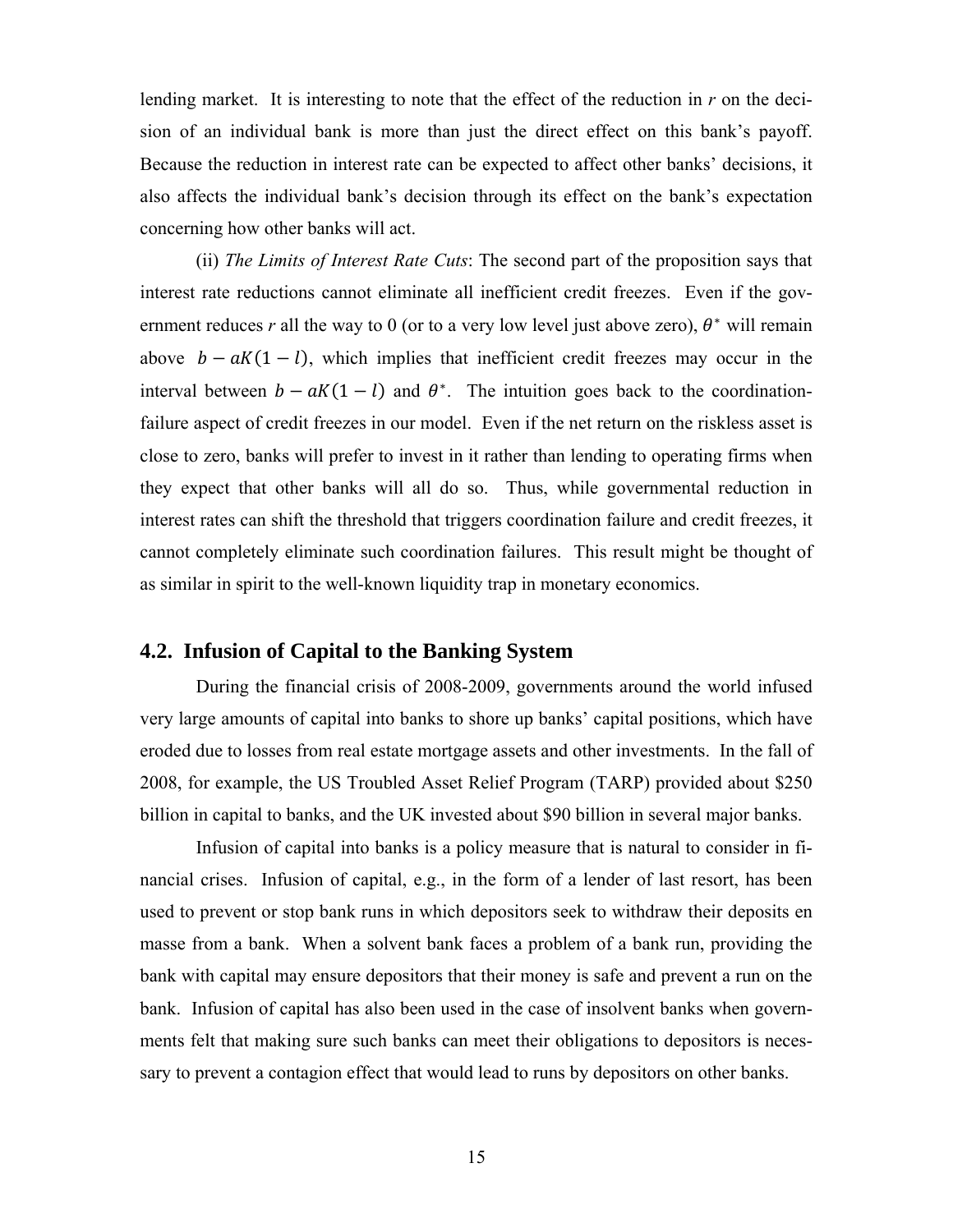The subject we examine using our model is different because it does not involve potential runs by depositors on banks (or financial institutions more generally). Rather, it is the banks that may "run on the economy" by not extending loans to operating firms. In our context, therefore, capital infusion will not be designed to enable banks to meet their obligations toward their creditors. Rather, in our context, capital infusion may be used to facilitate lending by banks to operating firms in two ways: first, the direct and straightforward way of providing banks with additional capital that they may use for the purposes of extending loans; and, second, the indirect effect, which our model highlights, of encouraging banks to lend to operating firms capital that they already have but that they might elect not to lend in the absence of the capital infusion to the banking sector and the shift in expectations produced by it.

To analyze governmental infusion of capital into the banking sector, let us assume that the government has or can obtain capital that would be sufficient to cover part of banks' losses. In particular, let us assume that the government has an amount  $Z = \alpha lK$ , enabling it to inject a proportion  $\alpha$  of the lost capital l to all banks in the economy. If the government injects the capital, each bank will have a total capital of  $1 - (1 - \alpha)l$ .

Banks will again make a decision whether to lend to operating firms or invest in the riskless asset. The first option yields a gross return of  $1 + R$  if firms' investment projects succeed, which happens as long as the proportion of banks lending to firms is above  $\frac{b-\theta}{a(1-(1-\alpha)l)K}$ , while the second one yields a certain gross return of  $l+r$ . To focus on capital infusion, we will assume from now that  $r=0$ , so that the government has already reduced the interest rate as much as possible. The following proposition analyzes the effect of injecting capital to the banking system.

**Proposition 4:** (a) The threshold  $\theta^*$ , below which a credit freeze occurs when the government covers proportion  $\alpha$  of bank losses is implicitly determined by:

$$
\theta^* = b - aK(1 - (1 - \alpha)l) +
$$
  
\n
$$
aK(1 - (1 - \alpha)l)\Phi\left(\frac{\tau_\theta}{\sqrt{\tau_p}}\left(\theta^* - y + \frac{\sqrt{\tau_\theta + \tau_p}}{\tau_\theta}\Phi^{-1}\left(\frac{1}{1+R}\right)\right)\right),
$$
\n(5)

(b) The threshold  $\theta^*$  decreases in  $\alpha$ . Yet, for every  $\alpha \leq l$ , there are realizations of the fundamental  $\theta$  at which an inefficient credit freeze will occur.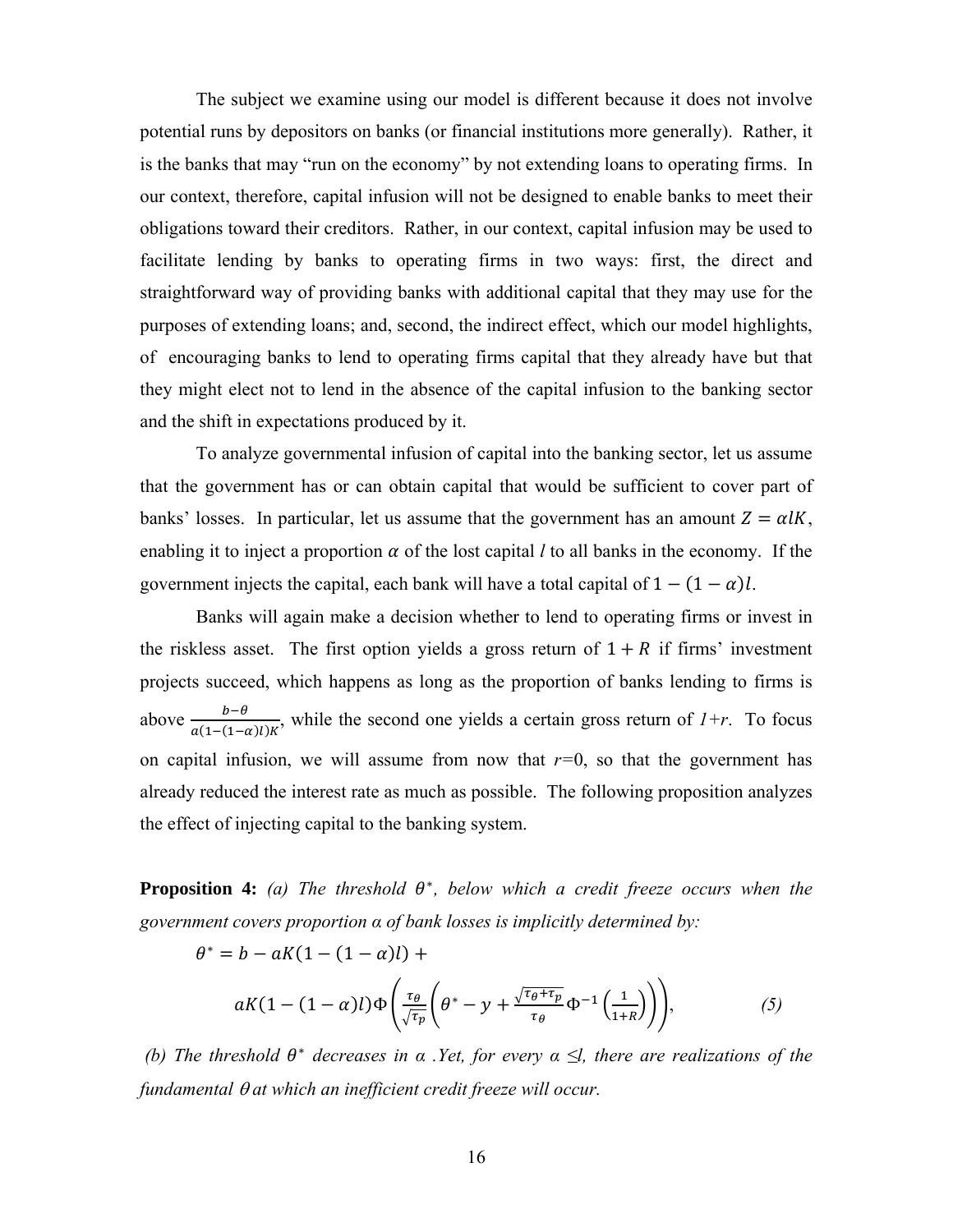**Remarks:** (i) *The Reduction in the Likelihood of Credit Freeze*: By providing capital to the banking system, the government creates externalities that make the projects of operating firms more profitable. This is because banks have more capital to lend to operating firms, and so when they decide to lend, operating firms will produce greater returns. This encourages banks to lend to operating firms, making a credit thaw more likely to occur. Importantly, the effect of capital infusion is not merely due to the fact that the government's capital flows to operating firms, but rather mostly due to the fact that the availability of this capital makes banks more likely to lend capital that they already have. This is thus the mechanism behind the effect of TARP if the underlying problem was indeed a coordination problem.

Technically, at the threshold, below which a credit freeze occurs, banks will require a lower fundamental  $\theta$  to be indifferent between lending and not lending to operating firms when the government injects more capital to the banking system ( $\alpha$  is higher). This is because a higher  $\alpha$  implies that under a uniform distribution of banks that decide to lend, the returns from lending increase. This pushes the threshold  $\theta^*$  lower and increases the likelihood of a credit thaw.

(ii) *The Limits of Capital Infusion:* Even when the government covers all the losses that banks accumulated, banks will be reluctant to lend if they believe other banks are not going to lend. Hence, this policy of the government cannot fully eliminate coordination-based credit freezes. This sharpens the difference between infusion of capital to banks in our model, where crises reflect a run of banks on operating firms, and infusion of capital in a model of a run on the bank. Because, in our model, coordination failures arise among banks in their decision to lend to operating firms, banks end up not using capital that they have for lending purposes. Hence, capital infusion might not be sufficient to eliminate an inefficient credit market freeze.

#### **4.3. Direct Lending to Operating Firms**

As explained above, the difficulty that the government faces in breaking a credit freeze by providing capital to banks is that banks might take the capital and not lend it to operating firms due to the fear that other banks will not lend. An alternative to providing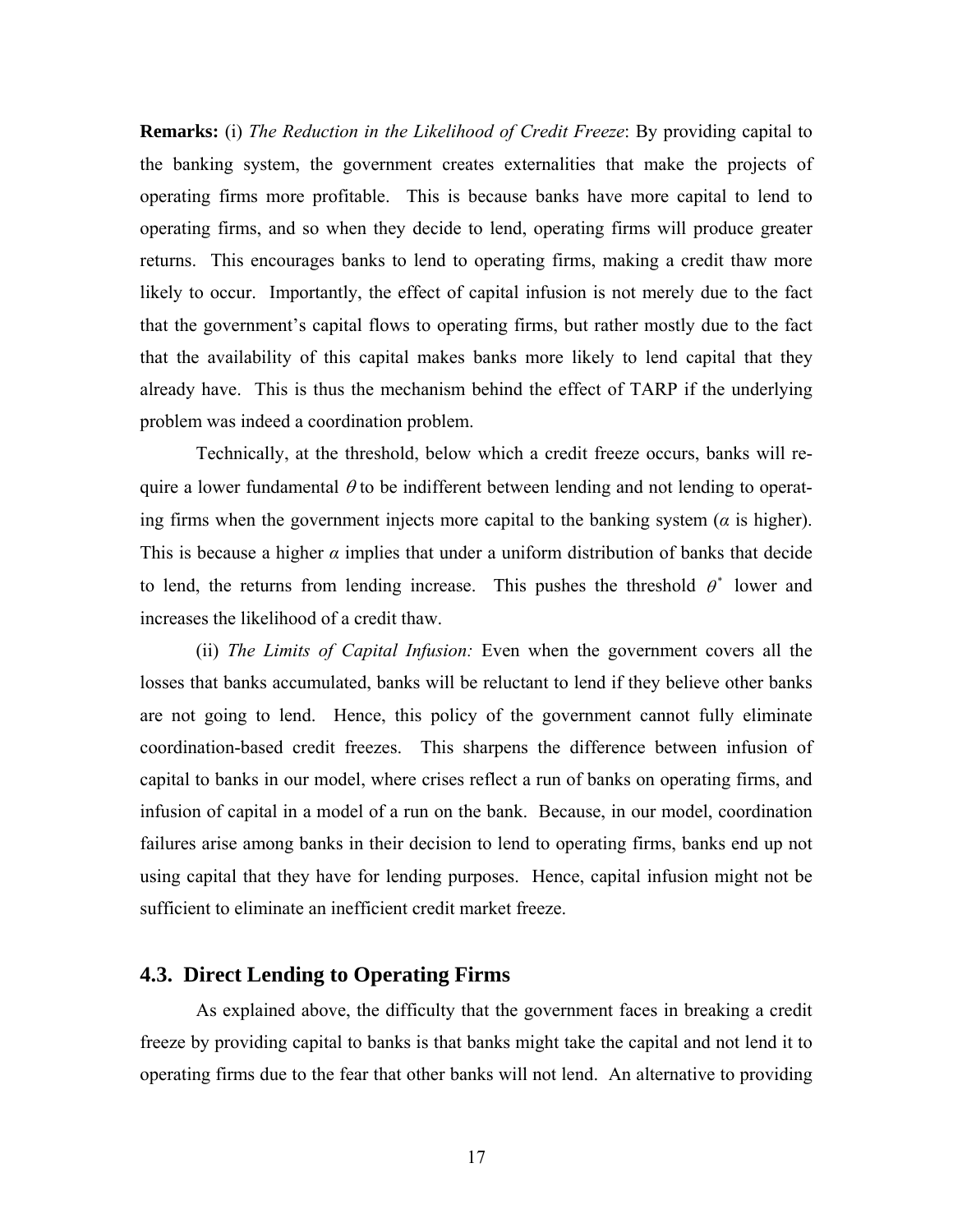capital to banks is for the government to forgo the intermediation by banks and lend directly to operating firms. This approach could be viewed as extending the government's role as a lender of last resort from the financial sector to the nonfinancial sector. During the financial crisis of 2008-2009, governments provided some direct financing to operating firms. In the US, for example, the government made an unprecedented entry into the market for commercial paper and purchased the commercial paper of some nonfinancial firms.

While such an approach avoids the coordination problems that might impede lending by banks, it suffers from the disadvantage that the government does not have the ability that banks have to screen operating firms. Thus, providing capital to firms without using the intermediation services of banks would lead to lending to some firms that have bad projects and should not get financing.

To examine the efficiency of direct lending formally, we have to explicitly describe the bad operating firms in our model. So far, there was no need to consider them and how many of them exist, as the assumption was that banks can tell good firms from bad firms, and thus bad firms would always be avoided. If the government attempts to lend to operating firms directly, however, it will have to consider the consequences of not being able to tell good firms from bad firms.

For the formal analysis, let us denote the mass of bad (good) operating firms in the economy as *B* (*G*). Recall that *G* is greater than *K* (the mass of banks). Suppose that the government has capital at the amount of  $Z = \alpha l K$  (as in Section 4.2) and it has to decide whether to inject it directly to operating firms or to the banks. When the government lends capital to operating firms, the capital is randomly allocated between good or bad firms. We denote the proportion of the capital that finds its way to bad firms as  $\beta \equiv$  $B/(B+G)$ . For simplicity, we assume that the government does not know the realization of the fundamental  $\theta$  (and does not get any signal about it). Initially, we will assume that the operation of firms with bad projects, while producing no returns for the lending bank, still provides a positive externality for other operating firms (as firms with bad projects do purchase inputs from other firms etc.); below we will discuss how our conclusions will change if we were to assume that such externalities flow only from the operation of firms with good projects.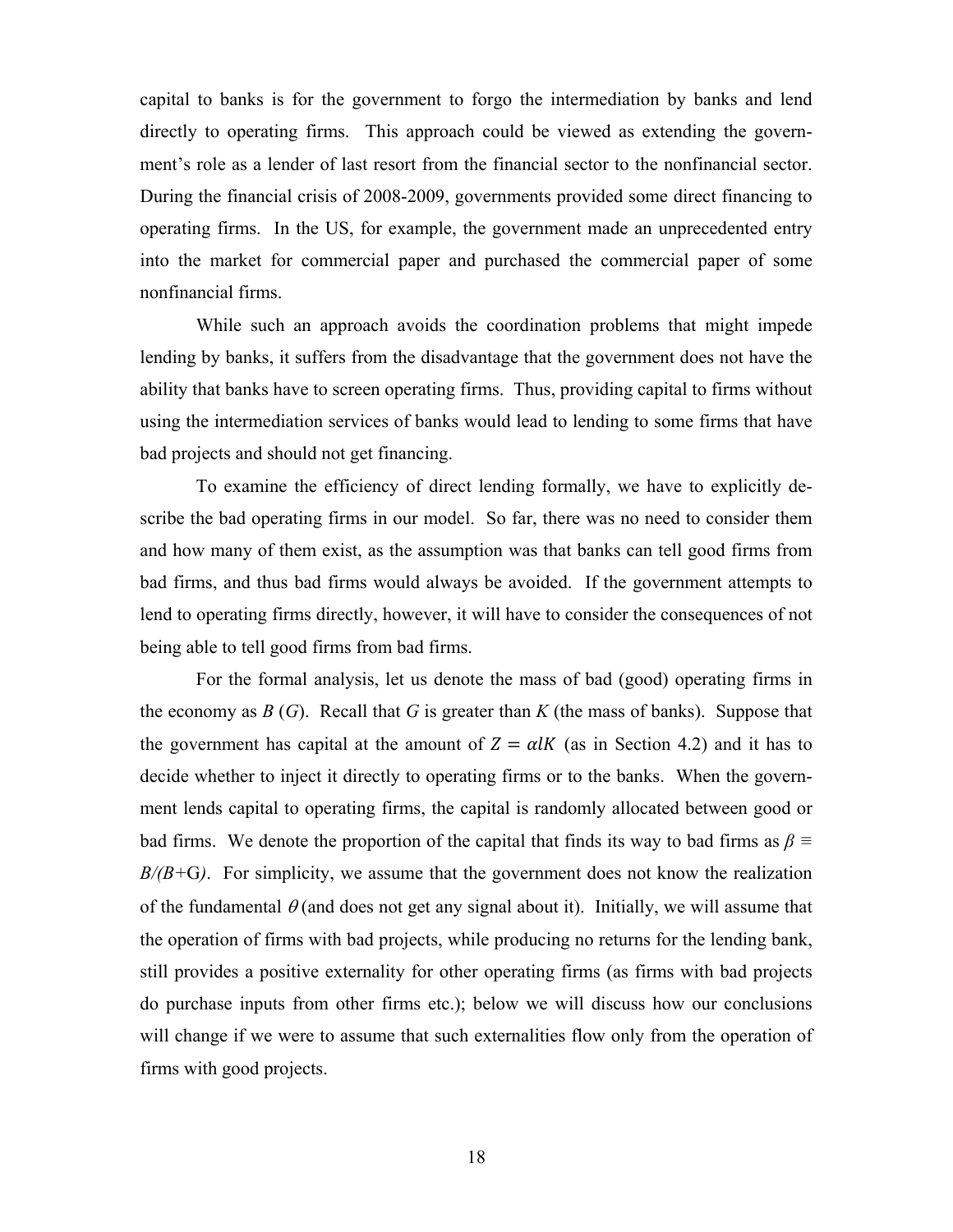We begin the analysis by comparing the likelihood of a credit freeze under direct lending to operating firms vs. under infusion of capital to banks. The result is summarized in the following proposition.

**Proposition 5:** If the government lends  $\alpha$ lK directly to operating firms, there is a credit *freeze equilibrium if and only if the fundamental*  $\theta$  *is below the threshold*  $\theta^*$ *, which is implicitly defined by:* 

$$
\theta^* = b - aK(1 - (1 - \alpha)l) + aK(1 - l)\Phi\left(\frac{\tau_\theta}{\sqrt{\tau_p}}\left(\theta^* - y + \frac{\sqrt{\tau_\theta + \tau_p}}{\tau_\theta}\Phi^{-1}\left(\frac{1}{1+R}\right)\right)\right), \quad (6)
$$

*Denoting the threshold under capital injection to banks (defined in equation (5)) as*   $\theta^*_{Bank}$  and the one under direct lending to firms (defined in equation(6)) as  $\theta^*_{Direct}$ , we *get that for every*  $\alpha$  *and l,*  $\theta_{Bank}^* > \theta_{Direct}^*$ *, implying that the probability of a credit freeze is higher under capital injection to banks than under direct lending to operating firms.* 

**Remark:** The intuition for why directly lending the government's capital will reduce the lending threshold more than infusing the capital into banks is simple. When the government injects capital to banks, some of this capital might remain "stuck" in the banking system as banks fail to coordinate on lending it to operating firms. When the government lends the capital directly to operating firms, banks know that it will generate the desired externalities. As a result, lending directly to operating firms more effectively increases the returns to banks from lending and encourages banks to lend, and thus is more likely to bring the economy to a credit thaw.

Focusing attention on the limit case where banks' private signals become infinitely precise, i.e., as  $\tau_p$  approaches infinity, the comparison between the two cases becomes very transparent. Following (3), we can express the thresholds under the two regimes in the limit case as:

$$
\theta_{Bank}^* = b - aK(1 - (1 - \alpha)l) + aK(1 - (1 - \alpha)l)\frac{1}{1 + R}
$$
 (7)

$$
\theta_{Direct}^* = b - aK(1 - (1 - \alpha)l) + aK(1 - l)\frac{1}{1 + R}
$$
\n(8)

Equations (7) and (8) clearly reveal that  $\theta_{Bank}^* > \theta_{Direct}^*$ .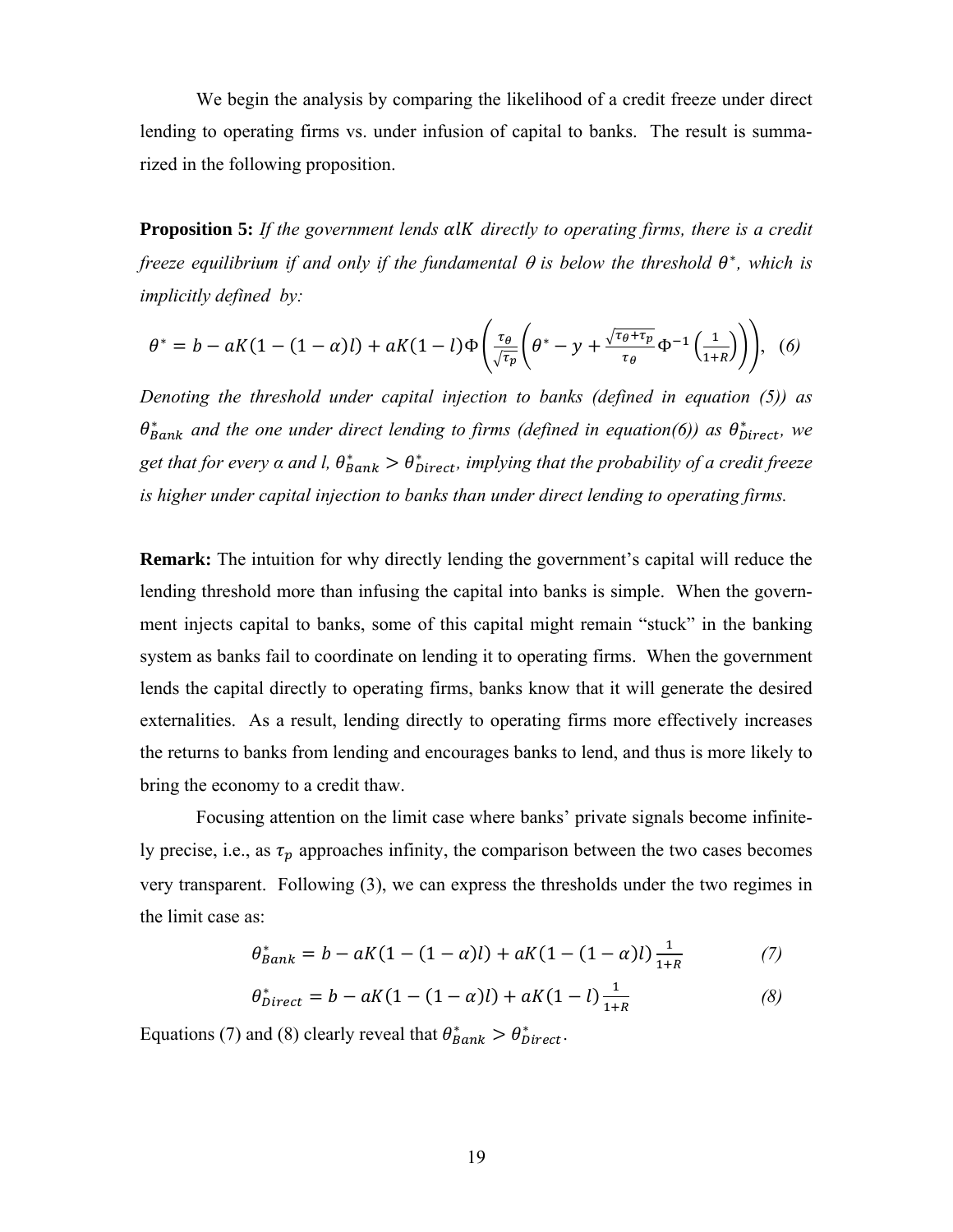But, as noted above, the fact that direct lending is more likely to generate a credit thaw is not enough to make this policy measure more efficient. We now carry out a full comparison between the two measures. For a sharp comparison, we focus attention on the limit case considered above. This is easier to work with because at the limit either all banks lend or none of them does, and then we do not have to consider cases where some banks lend but projects fail and vice versa. The following proposition characterizes which policy ends up producing better results for different levels of the fundamentals.

**Proposition 6:** (a) When the fundamental  $\theta$  is below  $\theta_{\text{Direct}}^*$  or above  $\theta_{\text{Bank}}^*$ , the overall *wealth in the economy is higher under injection of capital to the banking system than under direct lending to operating firms.* 

*(b)* When the fundamental  $\theta$  is between  $\theta_{\text{Direct}}^*$  and  $\theta_{\text{Bank}}^*$ , the comparison between the *two regimes yields ambiguous results. For a sufficiently large β and/or small R the wealth is higher under injection of capital to the banking system.* 

*(c) Ex-ante, when choosing the policy, the government should choose to inject capital to the banking system when β is sufficiently high, R is sufficiently low, and y is either sufficiently high or sufficiently low (i.e., outside an intermediate range).* 

**Remarks:** (i) When  $\theta$  is below  $\theta_{\text{Direct}}^*$  or above  $\theta_{\text{Bank}}^*$ . In these circumstances, direct lending is clearly undesirable, as it does not turn a credit freeze into a thaw, but still generates the costs of lending by the government. In particular, when  $\theta$  is above  $\theta_{Bank}^*$ , a credit thaw is produced under both policies, but direct lending involves lending money to bad borrowers. When  $\theta$  is below  $\theta_{Direct}^*$ , there is a credit freeze under both policies, but direct lending involves lending to bad borrowers and also to good borrowers, whose projects fail because there is a credit freeze.

(ii) When  $\theta$  is between  $\theta_{\text{Direct}}^*$  and  $\theta_{\text{Bank}}^*$ : In these circumstances, infusion of capital into the banks will fail to induce banks to lend efficiently. Direct lending by the government will accordingly have two benefits: first, it will provide financing to some operating firms with good projects; second, direct lending will induce banks to lend to operating firms. On the other hand, direct lending by the government will involve the wasteful provision of financing to firms with bad projects. If  $\beta$  is sufficiently large – that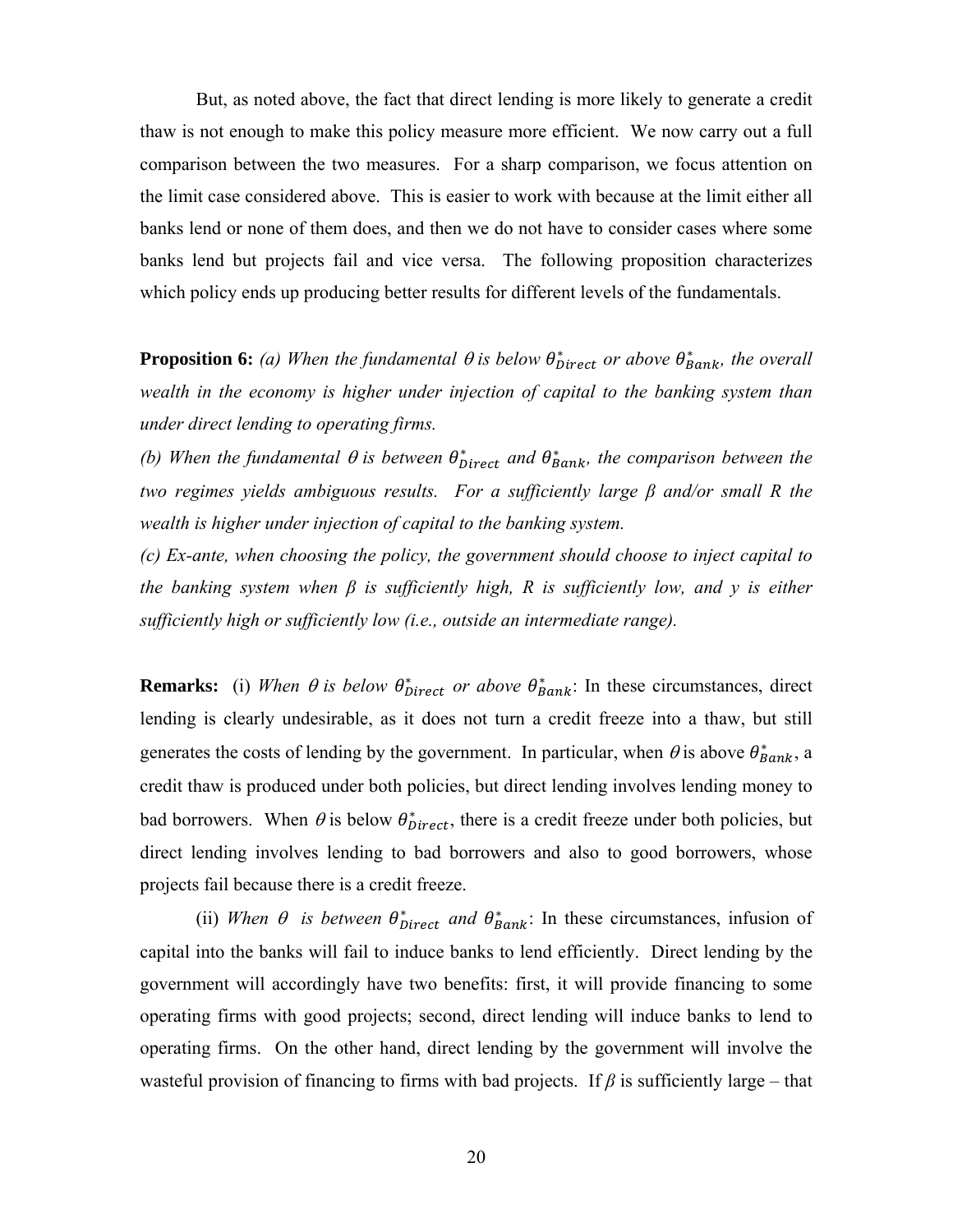is, when the government's screening ability is sufficiently poor – this cost of a direct lending program may make it overall undesirable. The same is true when the return on successful good projects *R* is sufficiently low.

(iii) *Ex-ante choice between the two policy measures*: As noted above, the government does not know the realization of  $\theta$ . Hence, it should make its decision between the two policy measures based on the characterization provided above of what will happen for different realizations of  $\theta$  and on the prior distribution of  $\theta$ . Clearly, based on the above, we can see that for sufficiently high  $\beta$  and/or low  $R$ , the government should not choose direct lending. In addition,  $y$  – the mean of the fundamentals, which can be interpreted as public news – matters for the decision. Given that direct lending may only be desirable at an intermediate range of the fundamentals, the government should not choose it when  $\gamma$  is either too high or too low, only when it is in an intermediate range.

This result can be tied to the policy debate that came up in the recent crisis about whether the government should bail out *Wall Street* or *Main Street*. Infusing money to banks can be interpreted as helping Wall Street, while lending directly to operating firms can be interpreted as helping Main Street. Our results suggest that the latter is desirable when public news about the fundamentals of the economy is in some intermediate range, and not desirable when it is too bad or too good.

(iv) *The Case in which only Operating Firms with Good Projects have Beneficial Spillover Effects*: Finally, we remind the reader that our analysis was conducted under the assumption that capital that is lent to bad firms still creates positive externalities to other firms even though it generates no direct return. It might be argued, however, that some bad projects create no or lower spillover benefits for other firms. To examine the consequences of this factor, let us assume that the payoffs of operating firms do not depend on the number of other firms in operation but on the number of other firms in operation with good projects. Making this assumption weakens the attractiveness of direct lending to operating firms by the government.

Formally, note that if only good firms getting capital from the government created synergies to other firms, than the equation that determined the threshold  $\theta_{Direct}^*$ , below which a credit freeze occurs in a regime of direct lending, would change from equation (8) to the following (we consider the limit again, for simplicity):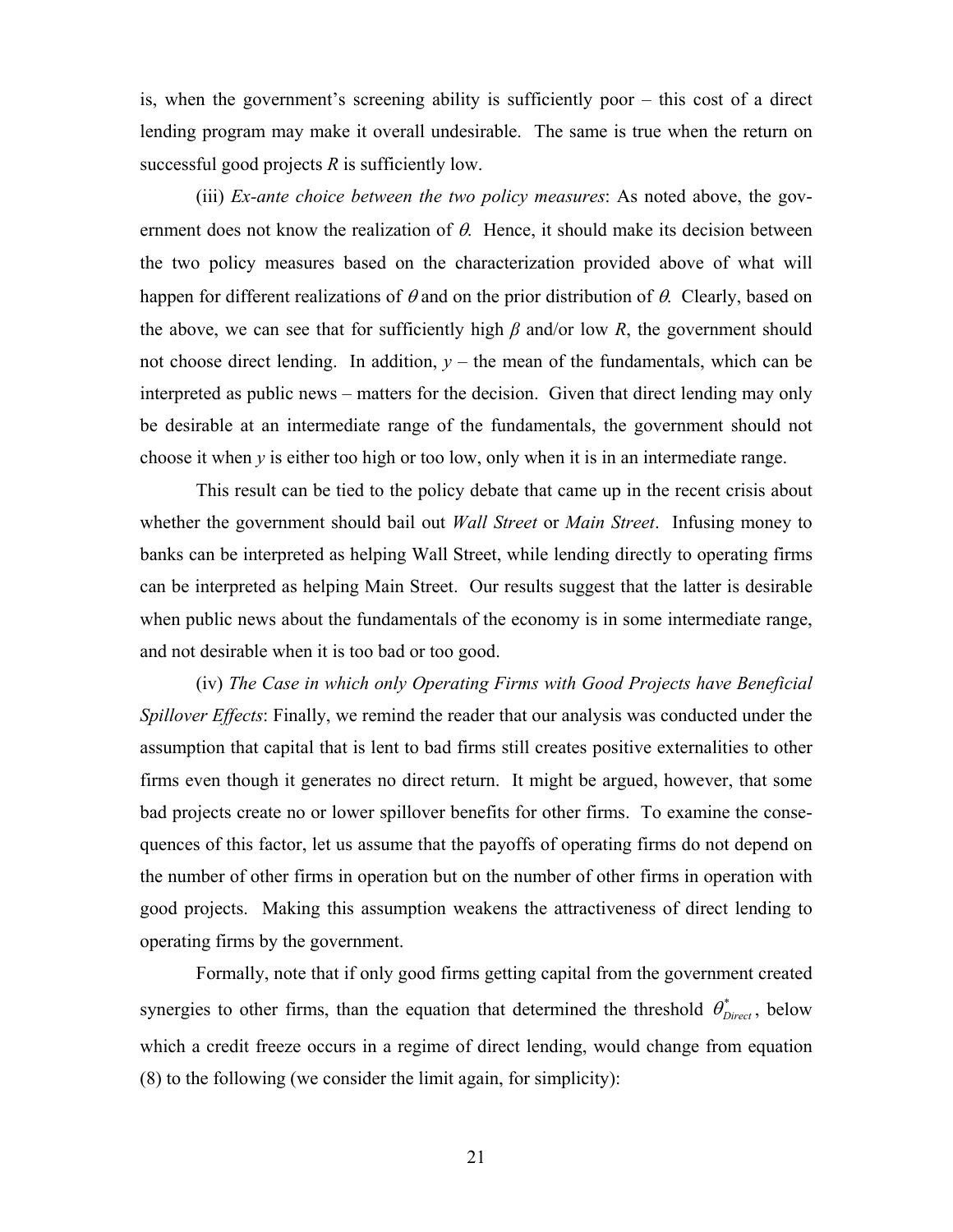$$
\theta_{\text{Direct}}^* = b - aK\big(1 - \big(1 - \alpha(1 - \beta)\big)l\big) + aK(1 - l)\frac{1}{1 + R} \tag{9}
$$

Clearly, this would increase the likelihood of a credit freeze under direct lending, making this regime overall less desirable.

#### 4.4. **Government Funds Managed by Private Firms**

While the direct lending program analyzed in the preceding section could ensure that the government's capital will flow to operating firms, it is disadvantaged by the government's inability to distinguish between operating firms with good and bad projects. Accordingly, a direct lending program could benefit if it were designed to utilize the expertise of private parties in screening operating firms with good projects from operating firms with bad projects.

Consider the following mechanism. The government places the capital  $Z = \alpha lK$ in a number of funds, which are managed by banks or by other private agents that have the same expertise. The managers of the funds will be paid a proportion  $\gamma$  on any profit that they generate on the capital invested by the fund they manage – that is, the excess of the return they generate over the riskless return. However, like hedge fund managers, they will not bear any share of the losses generated, if any, and such losses will be borne by the government.<sup>7</sup> The following proposition characterizes the consequences of this mechanism.

**Proposition 7:** (a) If the government invests  $Z = \alpha lK$  in funds dedicated to lending to operating firms, and managed by private agents promised a proportion  $\gamma$  on any return they generate above 1, then (i) the funds' capital will be fully lent to operating firms with good projects, and (ii) the threshold defining whether banks will lend to operating firms will be  $\theta_{\text{Direct}}^*$ , as characterized in equation (6).

(b) Consider the case where  $\tau_p$  approaches infinity: Compared with infusing the capital Z into banks, the setting of government funds proposed here will (i) produce the same

 $\frac{7}{7}$  For a fuller discussion of the institutional details involved in implementing this mechanism, see Bebchuk (2008b). The mechanism is similar to the one proposed by Bebchuk (2008a, 2009) for the government's purchase of troubled assets through funds using governments funds and run by private agents compensated with a cut of the profits generated by the funds.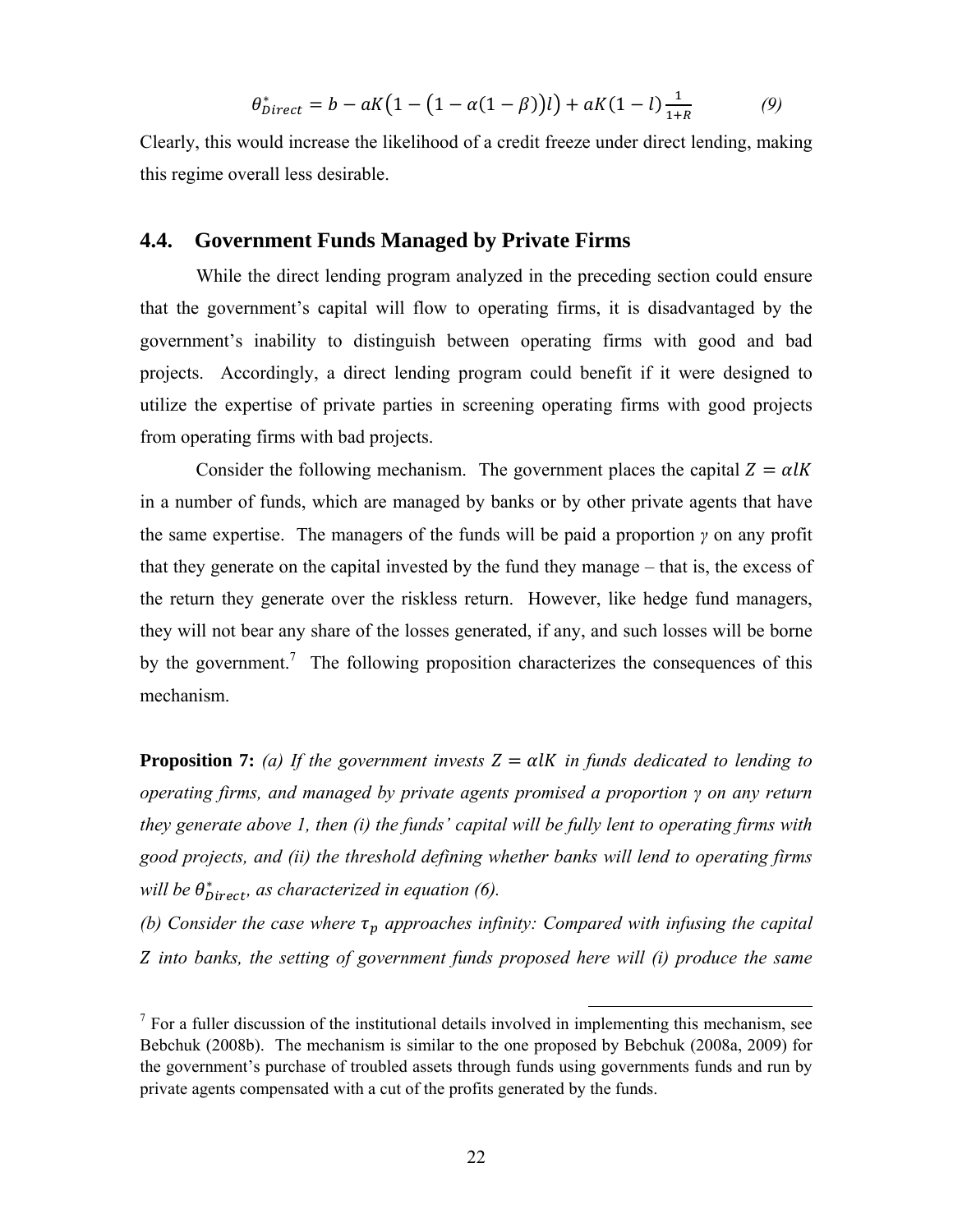total wealth if  $\theta$  exceeds  $\theta^*_{Bank}$ , (ii) produce a higher total wealth if  $\theta$  is between  $\theta^*_{Direct}$ and  $\theta_{Bank}^*$ , and (iii) produce a lower total wealth if  $\theta$  is lower than  $\theta_{Direct}^*$ .

*(c) Ex-ante, when choosing the policy, the government should choose to inject capital to the banking system, rather than to place it with private funds, when R is sufficiently low, and y is sufficiently low.* 

**Remarks:** (i) *The Decisions of the Government Funds' Managers*: The design of the mechanism ensures that the government's capital invested in the funds will be fully provided to operating firms with good projects. Because the government will fully bear the losses, the managers will have no reason to avoid lending the funds given to them. Furthermore, because the managers will be promised a cut of the profits, they will have an incentive to screen operating firms with good projects from operating firms with bad projects, and their dominant strategy will be to lend funds only to firms with good projects.

 (ii) *The Effect on Banks' Lending Threshold*: Because the government funds program, like the direct lending program, will ensure that an amount of  $Z = \alpha l K$  will be lent to operating firms, the threshold for banks' lending to operating firms will be the same as the threshold, defined in equation (6), that would result from the direct lending program under the assumption that all operating firms have positive externalities for other operating firms.

 (iii) *Comparison with the Direct-Lending Program*: Relative to the direct-lending program, the government funds mechanism has the advantage of not involving loans to operating firms with bad projects; as a result, the government funds program performs better in a comparison with infusion of capital into banks. While the government funds program does not have this cost of the direct-lending program, it does, like the directlending program, provide capital to firms in circumstances in which  $\theta$  is below  $\theta_{\text{Direct}}^*$ , which are circumstances in which even funding good operating firms is inefficient (because not enough of them are being funded).

(iv) *Comparison with Infusion of Capital into Banks:* In circumstances in which  $\theta$ exceeds  $\theta_{Bank}^*$ , where infusion of capital will be sufficient to produce a credit thaw, the government funds mechanism will perform neither better nor worse than infusion of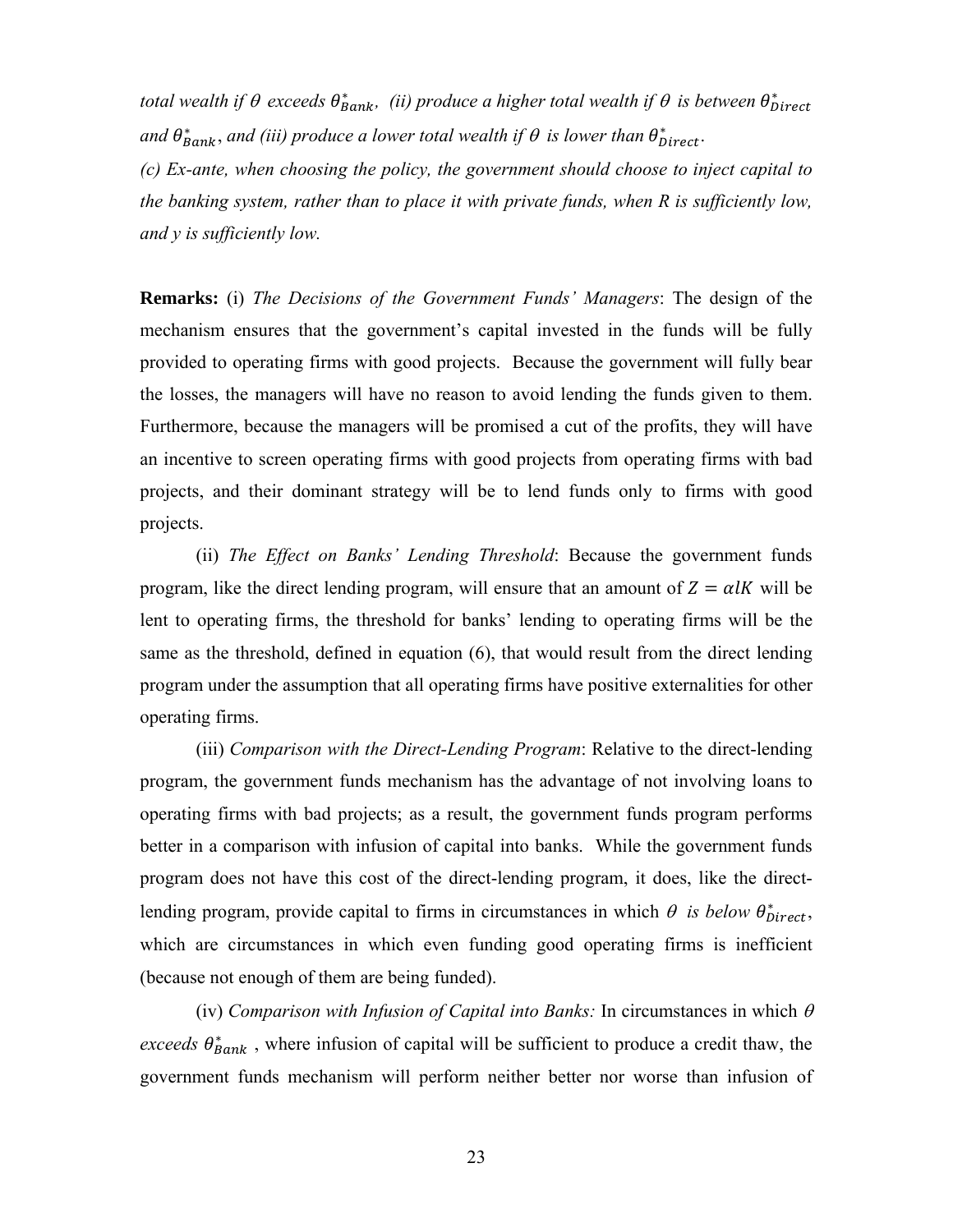capital. In this case, both mechanisms will lead to providing *K* to operating firms with good projects. (In these circumstances, the direct-lending program performs worse than capital infusion into banks, because it involves lending to operating firms with bad projects.)

In circumstances in which  $\theta$  is between  $\theta_{Direct}^*$  and  $\theta_{Bank}^*$ , the government funds mechanism will be superior to infusion of capital to banks. In these circumstances, the infusion of capital will not eliminate an inefficient capital freeze, and no funding will be provided to operating firms. In contrast, in these circumstances, under the government funds mechanism, both the capital in the government funds and the capital in the hands of the banks will be provided to operating firms.

Finally, when  $\theta$  is lower than  $\theta_{Direct}^*$ , the government funds mechanism will produce inferior results. In this case, the operation of government funds will not lead banks to lend to operating firms, and the lending by the government funds will produce losses.

(v) *Ex-ante choice between the two policy measures*: Given that the government funds mechanism is worse than infusion of capital to banks only when the fundamental is relatively low, the government would prefer injecting capital to banks only when  $y -$  its prior expectation about the fundamental – is sufficiently low.

#### **4.5. Government Guarantees**

The problem with the mechanisms discussed in the previous two sections is that they create excessive waste by having capital lent to operating firms when their projects fail. Under direct lending by the government (Section 4.3), the problem is most severe because the government, who is uninformed about borrowers' type, blindly lends to firms who have no access to potentially successful projects. Under privately-managed government funds (Section 4.4), the government uses the expertise of private agents in avoiding bad borrowers, but the incentives for private agents to lend are so strong that they lend even in a credit freeze when good projects fail because of the lack of lending by banks. We consider now an alternative mechanism that attempts to encourage lending without wasting government resources. Here, the government just provides banks with guarantees in case their loans to operating firms fail. During the financial crisis of 2008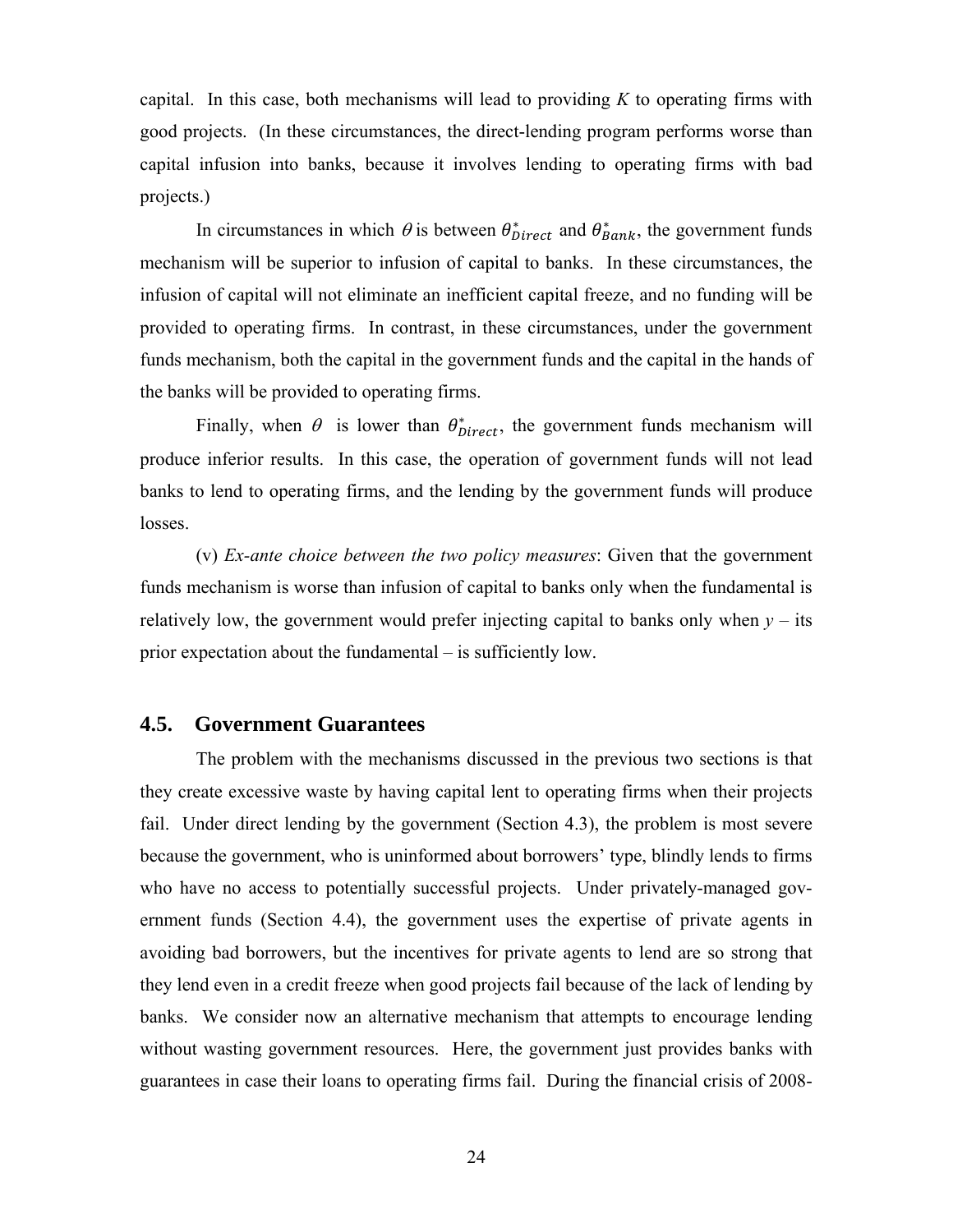2009, governments such as those of the US and the UK used the mechanism of guarantees, though they used it primarily (as in the case of Citigroup) to limit the potential losses of banks on existing loan portfolios. In contrast, our focus is now on encouraging new lending by providing guarantees that limit the losses from new loan portfolios.

Specifically, suppose that the government guarantees a proportion  $\delta$  of a bank's losses. In this case, a lending bank will receive the return  $1 + R$  when projects succeed and  $\delta$  < 1 when projects fail. The following proposition characterizes the consequences of using this mechanism.

**Proposition 8:** *(a) Suppose that the government provides a guarantee covering a proportion δ (between 0 and 1) of banks' losses, that is, the government pays δ when a bank lends and real projects fail. Then, the threshold* θ<sup>\*</sup>, below which a credit freeze occurs is *given by:* 

$$
\theta^* = b - aK(1-l) + aK(1-l)\Phi\left(\frac{\tau_\theta}{\sqrt{\tau_p}}\left(\theta^* - y + \frac{\sqrt{\tau_\theta + \tau_p}}{\tau_\theta}\Phi^{-1}\left(\frac{1-\delta}{1+R-\delta}\right)\right)\right),\tag{10}
$$

*which is decreasing in δ.* 

*(b)* At the limit, as  $\tau_p$  approaches infinity, the threshold (denoted as  $\theta_{\text{Guarantees}}^*$ ) is given *by:* 

$$
\theta_{Guarantees}^* = b - aK(1 - l) + aK(1 - l)\frac{1 - \delta}{1 + R - \delta} \tag{11}
$$

*Then, when the government provides full guarantees (* $\delta = 1$ *), all banks lend and projects fail only when they are inefficient*  $(\theta \leq b - aK(1 - l))$ . *Otherwise, banks do not always lend, and projects sometimes fail even though they are efficient*  $(\theta > b - aK(1-l))$ *.* 

**Remarks:** (i) *The Nature of the Mechanism:* Government guarantees reduce the threshold below which crises occur because they make it more attractive for banks to lend. Considering the case where banks' signals are very precise (consider the limit case of part (b)), the attraction in this mechanism is that the government essentially does not need to provide any capital. Above  $\theta_{Guarantees}^*$ , where banks lend, the government's guarantee of providing capital if loans fail is sufficient to get the economy out of a credit freeze. Hence, banks lend and loans do not fail, so the government does not need to provide the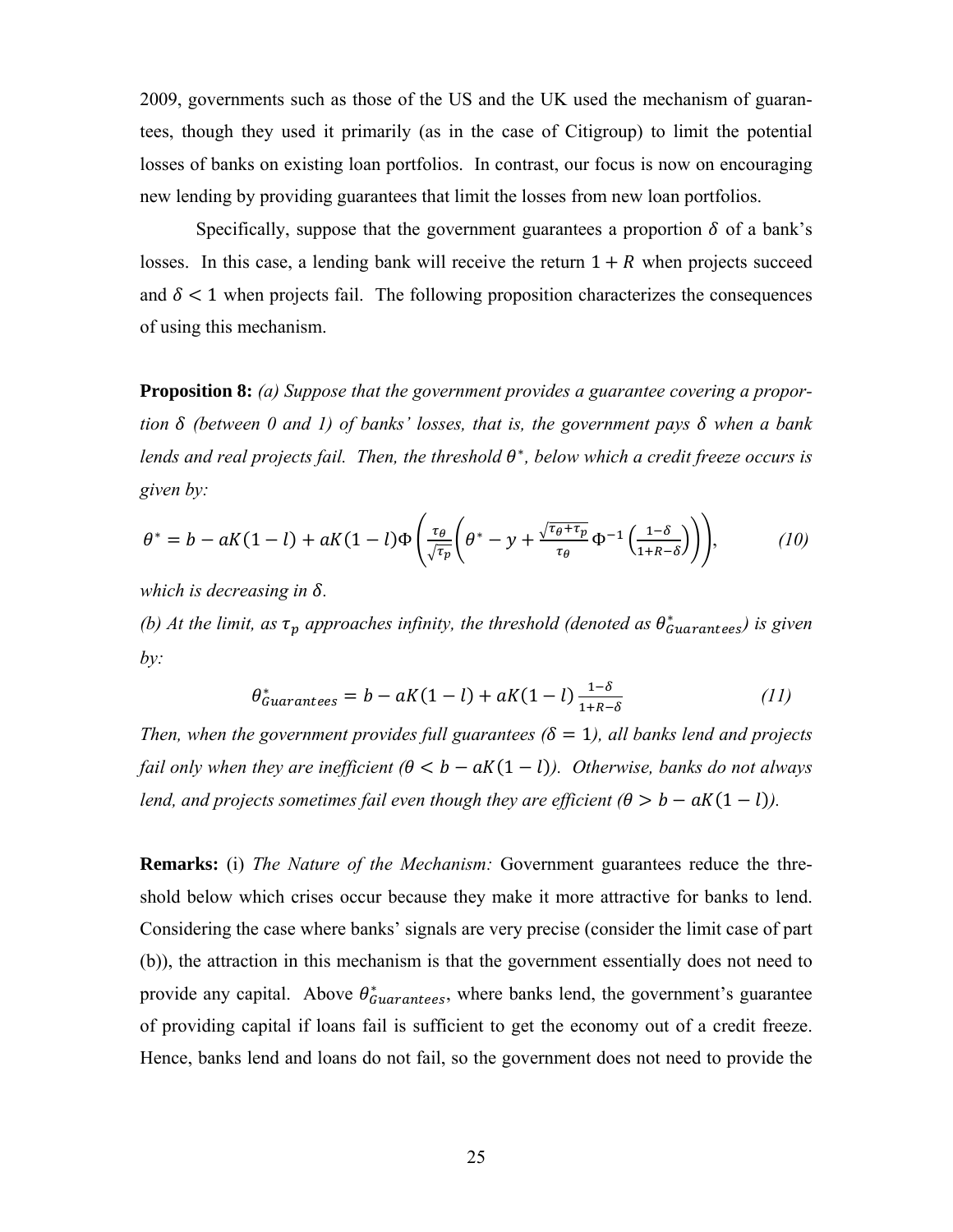capital. Below  $\theta_{Guarantees}^*$ , where banks do not lend, there are no loans made, and hence no loans that fail. This implies that the government's guarantees again do not lead to any capital being spent. In sum, this mechanism leads to an improvement in the threshold below which a credit freeze occurs without any actual cost.

 (ii) *Comparing this Mechanism with Previous Ones*: It is hard to provide a sharp comparison. Such comparison depends on the extent to which the guarantees can reduce the threshold  $\theta^*$ . This, in turn, depends on the level of the guarantees  $\delta$ . It would be tempting to conclude that the government should increase  $\delta$  very close to 1,<sup>8</sup> but this is not so easy. Essentially, while the mechanism does not lead to actual costs, its validity depends on the credibility of the government in providing the guarantees. That is, banks have to believe that the government will indeed be able to pay back a proportion  $\delta$  of the losses. Hence, there is a budget constraint in the background that has to be considered. The solution is for the government to increase  $\delta$  (still below 1) until this budget constraint becomes binding. A reasonable case to consider is where the maximum guarantee provided by the government is equal to its available capital  $Z = \alpha l K$ . The maximum that the government will have to pay is when all banks lend and fail. This will cause a liability of  $\delta(1-l)K$ , implying that  $\delta$  cannot exceed  $\frac{\alpha l}{(1-l)}$ . The following proposition compares the government guarantees mechanism with the government funds mechanism (considered in the previous section) for this level of guarantees (assuming that  $\frac{a}{(1-l)} < 1$ , i.e., that the government's available capital is smaller than the capital left in the banking sector).

**Proposition 9:** *(a) Suppose that the government provides a guarantee*  $\delta = \frac{\alpha l}{(1-l)} < 1$ *, and* that  $\tau_p$  approaches infinity. Then the threshold under the guarantee regime ( $\theta_{\text{Guarantees}}^*$ ) is higher than under the funds regime  $(\theta_{\text{Direct}}^*)$ , implying that the latter is more effective *in preventing a credit freeze.* 

<sup>&</sup>lt;sup>8</sup> There is a problem in setting  $\delta = 1$ , because at that level of guarantees, banks always lend and the government will have to bail them out sometime. Setting  $\delta$  very close but still below 1 ensures that banks (who have infinitesimally precise signals) never lend when projects fail.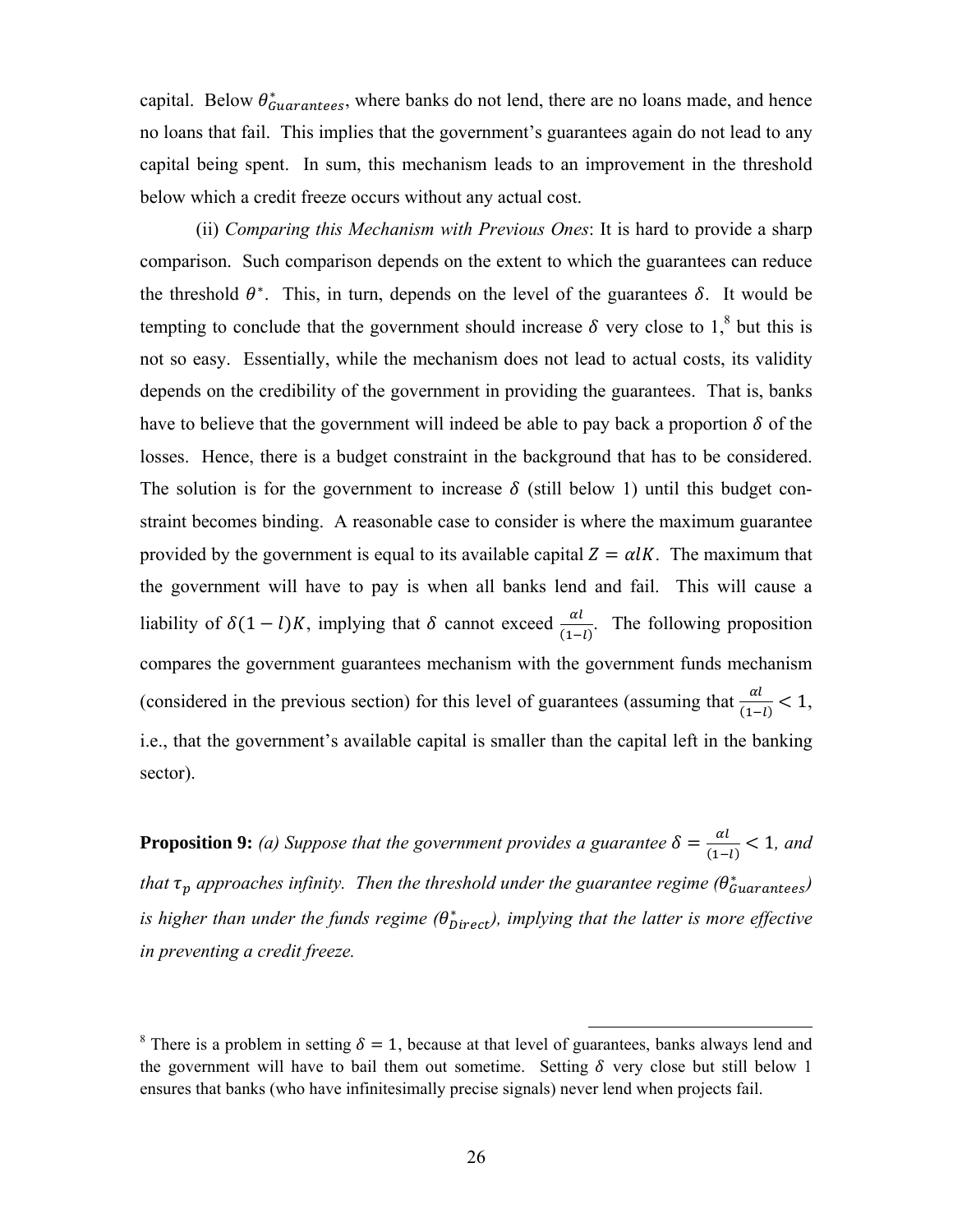*(b) Compared with the government funds regime, providing guarantees as proposed here will (i) produce a lower total wealth if*  $\theta$  *exceeds*  $\theta_{\text{Guarantees}}^*$ , *(ii) produce a lower total* wealth if  $\theta$  is between  $\theta_{\text{Direct}}^*$  and  $\theta_{\text{Guarantees}}^*$ , and (iii) produce a higher total wealth if  $\theta$  is lower than  $\theta_{\text{Direct}}^*$ .

*(c) Ex-ante, when choosing the policy, the government should choose to provide guarantees, rather than to place capital with private funds, when y is sufficiently low.* 

**Remark:** The advantage of the guarantees regime over the funds regime is that it avoids the waste of government's capital when there is a credit freeze. This is because in the guarantees regime, the government's capital does not get invested, while in the funds regime it gets invested in projects that end up failing because of the coordination failure. The disadvantage, however, is that under the guarantees regime, there are overall more realizations of the fundamental with a credit freeze, since the government's investment is more efficient in breaking the coordination failure. Also, under a credit thaw in the guarantees regime, the government's capital does not get invested. Overall, government guarantees offer a better solution when *y* is relatively low. In that, the guarantees regime is closer to the injection of capital to banks considered in Section 4.2. Direct comparison between the two (not reported here, for brevity) reveals that capital injection to banks dominates the guarantees regime when  $R > \delta$ , while the guarantees regime may be preferred when  $R < \delta$ .

# **4.6. Government Funds Managed by Private Firms Exposed to Downside Risk**

In this section, we search for a mechanism that will combine the advantages of previously discussed mechanisms and thus achieve better results. Such a mechanism should make the government's capital available to the economy so as to incentivize banks to lend their capital above  $\theta_{Direct}^*$  (like the mechanisms in Sections 4.3 and 4.4), and at the same time it should avoid lending the government's capital to bad projects or to good projects in a credit freeze (like the mechanisms in Sections 4.2 and 4.5).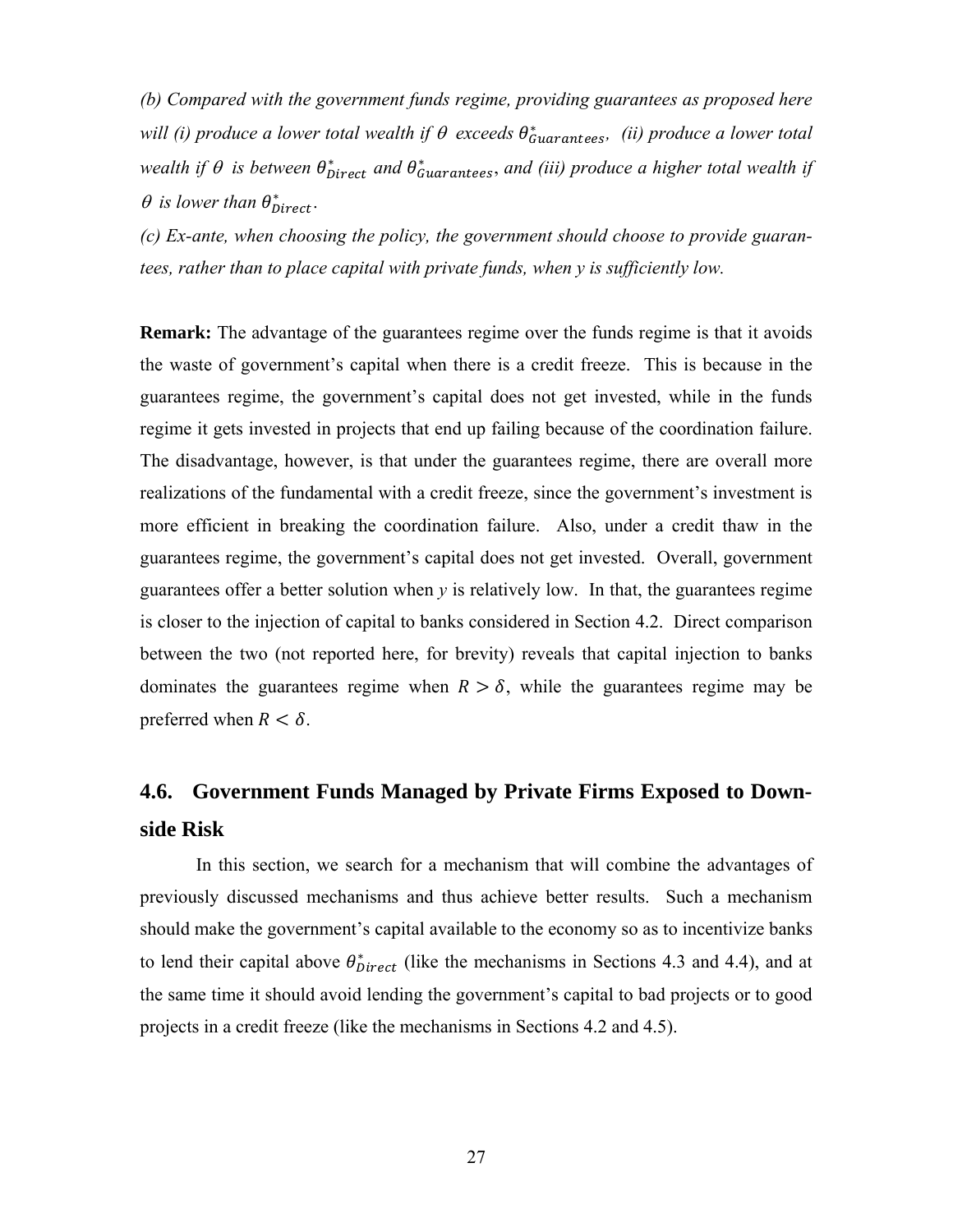Suppose that, like in Section 4.4, the government sets up a continuum *[0,K]* of private funds, each one receiving  $\alpha l$  of government capital, but unlike in that section, the government imposes some downside risk on the managers of these funds. Specifically, assume, like in Section 4.4, that managers get  $\gamma > 0$  on any dollar return they achieve above *1*, but, unlike in Section 4.4., they are penalized by  $c > 0$  on any dollar return they achieve below *1*.

The mechanism examined in this section is similar to that of the Term Asset-Backed Securities Loan Facility (TALF) developed by US authorities during the 2008- 2009 crisis. Under this government program, public capital was provided to finance certain portfolios of new loans on a non-recourse basis. Under the terms of financing, the private manager was able to capture the upside in the event the loans turned out to be profitable and had to bear only part of the downside, with the remainder absorbed by the government's capital.

In the game we are now considering, there are effectively two types of players: banks and fund managers.<sup>9</sup> Banks face the same tradeoff as before: if they lend to operating firms, they will get a net return of *R* if their projects succeed and *-1* if they fail. For fund managers, lending to operating firms will yield a net return of  $\gamma R$  if their projects succeed and  $-c$  if they fail. The amount of capital managed by banks is  $(1$  $l$ )K, while the amount that is managed by the funds is  $\alpha l$ K. Hence, denoting the proportion of banks that decide to lend to operating firms as  $n<sub>B</sub>$  and the proportion of funds that decide to lend to operating firms as  $n_F$ , the mass of operating firms *L* that will receive lending is given by  $L = n_B(1 - l)K + n_F \alpha lK$ .

The following proposition summarizes the equilibrium results under this policy mechanism.

**Proposition 10:** *(a) Suppose that the government invests*  $Z = \alpha K$  *in funds managed by private agents, who receive a proportion γ on any return they generate above 1 and a penalty of proportion c on any return they generate below 1, and consider the case where* 

<sup>&</sup>lt;sup>9</sup> Note that the same agent can act both as a bank and as a fund manager. His incentives to lend will be different between the two roles due to the compensation structure. Moreover, due to risk neutrality, lending decisions will be completely independent between the two roles, and hence we can effectively analyze the game as having two types of agents.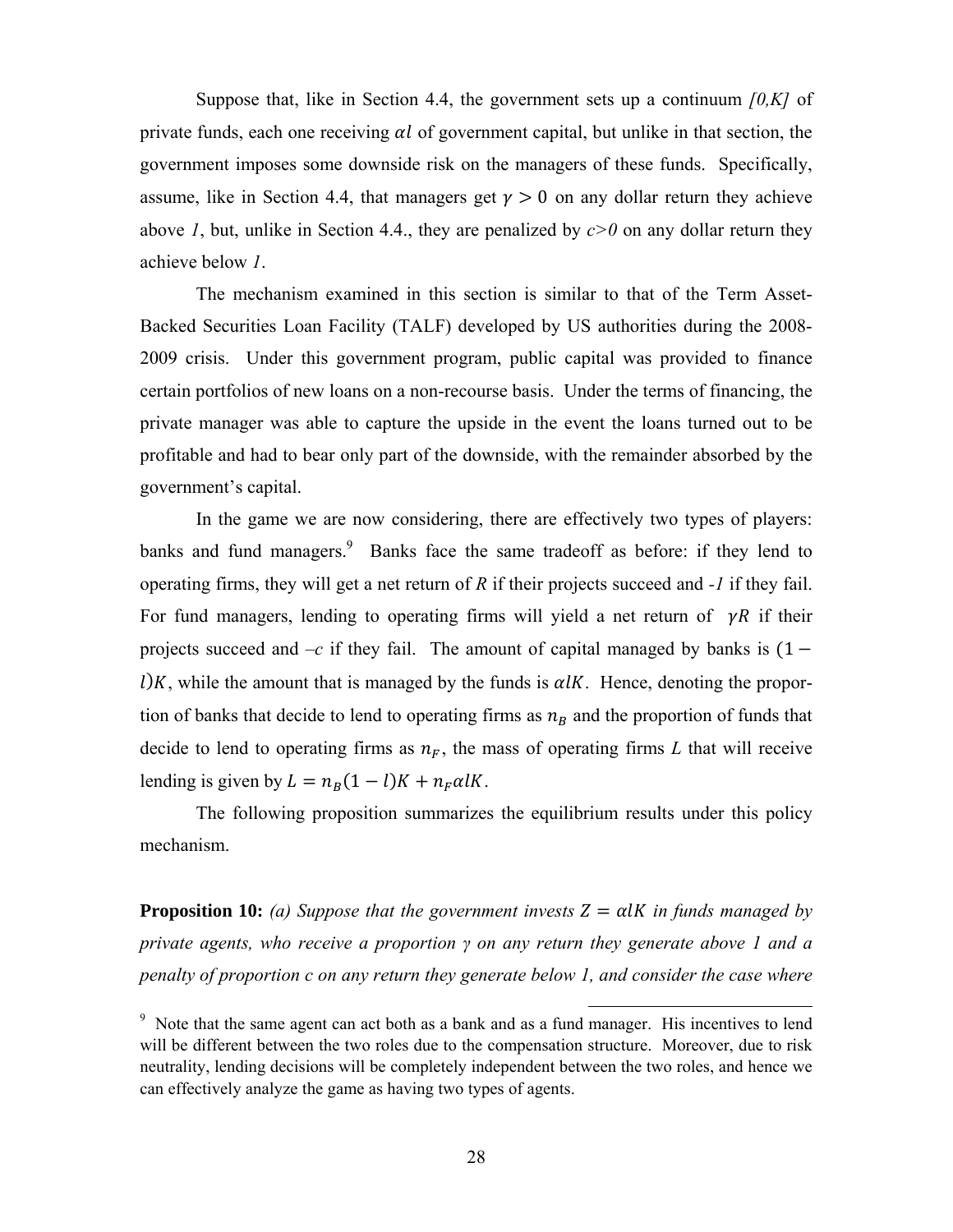$\tau_p$  approaches infinity. Then, banks and funds will lend to (good) operating firms and *projects will succeed when*  $\theta$  *is above:* 

$$
\theta_{RiskyFunds}^{*} = b - aK \left( \frac{R}{\frac{c}{\gamma} + R} \alpha l + \frac{R}{1 + R} (1 - l) \right) \tag{12}
$$

*(b)* As the penalty c approaches 0, the threshold  $\theta_{RiskyFunds}^{*}$  converges to  $\theta_{Direct}^{*}$  and so *the solution of setting privately-managed government funds with downside risk dominates the solutions proposed in Sections 4.2-4.5.* 

**Remarks:** (i) *Fund Managers' Incentive Structure*: Inspecting Equation (12), we can see that when the fundamental is at the threshold  $\theta_{RiskyFunds}^{*}$ , proportion  $\frac{R}{1+R}$  of banks lend to operating firms. This is similar to the behavior of banks in any of the previous mechanisms.<sup>10</sup> At the same time, the proportion of fund managers that lend when the fundamental is  $\theta_{RiskyFunds}^{*}$  is  $\frac{R}{\tilde{y}+R}$ . Hence, the ratio between the downside penalty *c* and the upside gain  $\gamma$  that fund managers are exposed to changes their incentive to lend relative to banks. Reducing this ratio makes fund managers more eager to lend, and this lowers the threshold  $\theta_{RiskyFunds}^*$ .

(ii) *Optimal Level of Downside Risk*: In general, there is a tradeoff in setting the level of downside risk *c* (or more precisely, the ratio  $\frac{c}{\gamma}$ ). Reducing the exposure of fund managers to downside risk makes credit freezes less likely, but also increases the likelihood that fund managers will lend the government's capital to failing projects. Hence, reducing the downside risk gets us closer to the mechanisms discussed in Sections 4.3 and 4.4. Interestingly, in the limit of precise private information (as  $\tau_n$  approaches infinity), it is optimal to set the downside risk to be infinitesimally small. Since fund managers have very precise information, they know almost surely when the economy is going to be in a credit freeze, and thus even a tiny downside risk is sufficient to deter

<sup>&</sup>lt;sup>10</sup> This behavior stems from the fact that banks find it optimal to lend only if they think that the probability of success, i.e., the probability that the fundamental is above the threshold, is at least  $\frac{1}{1+R}$ , while at the threshold, the posterior probability that the fundamental is above the threshold is uniformly distributed across agents between 0 and 1.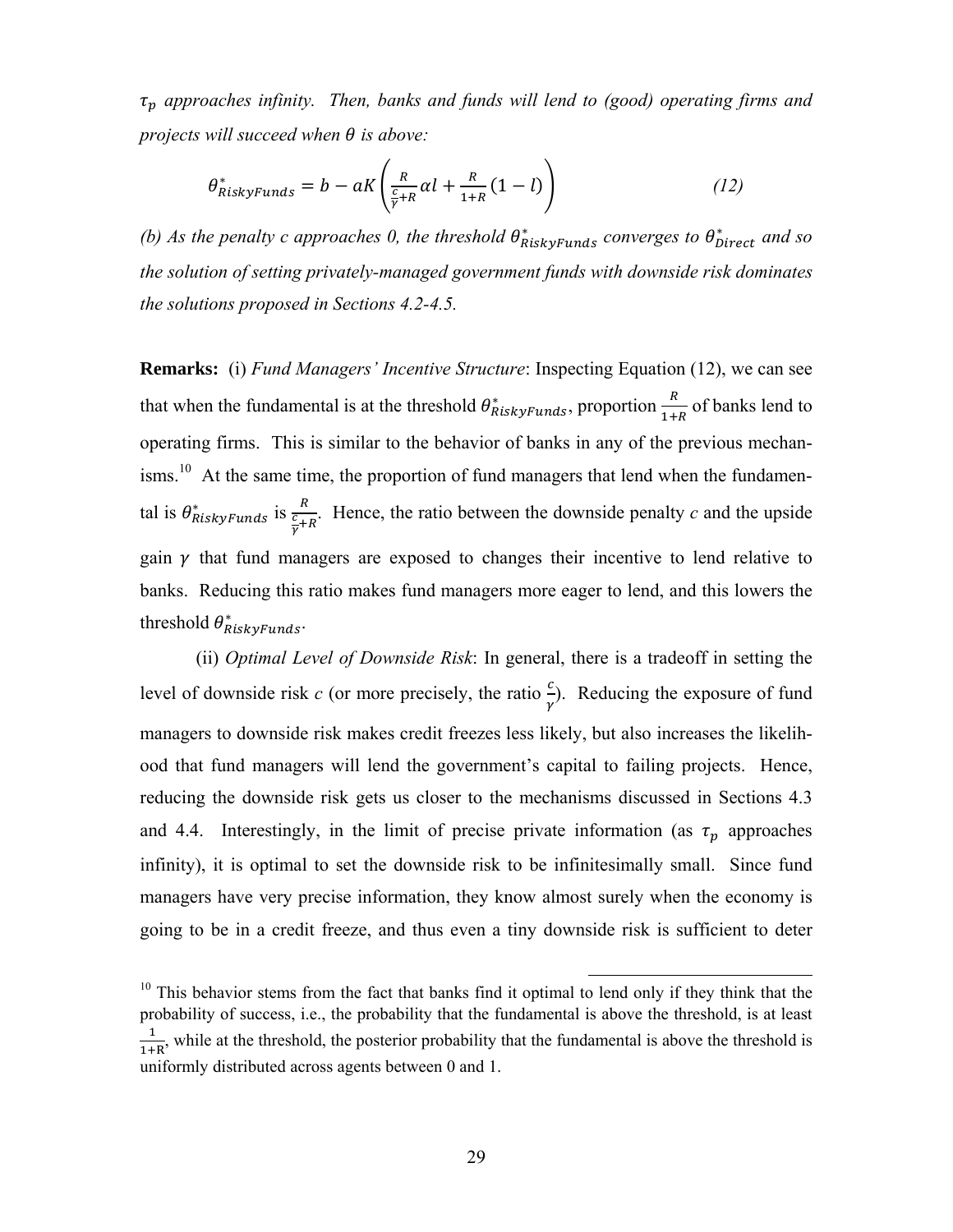them from lending in a credit freeze. At the same time, the incentive effect of cutting the downside risk to be infinitesimally small encourages banks to lend, so that the creditfreeze threshold is pushed down to  $\theta_{Direct}^*$ . Hence, in the limit of precise information, setting up government funds managed by private agents who are exposed to minimal downside risk emerges as the optimal solution combining the advantages of the mechanisms analyzed in previous sections. Away from the limit of precise private information, the cost of reducing downside risk is likely to have more effect, leading to an interim solution with regard to the optimal level of downside risk.<sup>11</sup>

*(iii) Equivalence to direct infusion with certain lending commitment*: The key of the mechanism described here is that private agents with lending expertise get to lever up their profit from lending to operating firms by using government capital. An alternative way to achieve the same outcome is to have the government allocating its capital to banks under the condition that they lend this capital in addition to a certain specified amount of their own capital to operating firms. We analyzed this alternative mechanism and found that it can achieve the outcome in this section, no matter what is the amount of banks' own capital that must be lent together with the government's capital. Essentially, increasing the amount required from banks ensures more private money is lent when the government's money is lent, but reduces banks' incentives to lend. These two effects cancel out with each other, leading always to the same outcome, which is the outcome in Proposition 10b. Details of this analysis are available upon request.

### **5. Concluding Remarks**

In financial crises, banks may contract credit to nonfinancial borrowers as a product of rational and efficient response to the deterioration in the future repayment ability of such borrowers. This paper shows, however, how rational choices by banks may produce an inefficient outcome. It develops a model of credit freezes that are inefficient but arise from the rational and self-fulfilling expectations of financial institutions. In this equilibrium, banks would be collectively better off if they were all willing to extend loans to a

 $11$  As is usually the case in global-games models, the expressions for the thresholds away from the limit do not lend themselves to tractable comparative-statics analysis (see the expression in the proof of Proposition 10).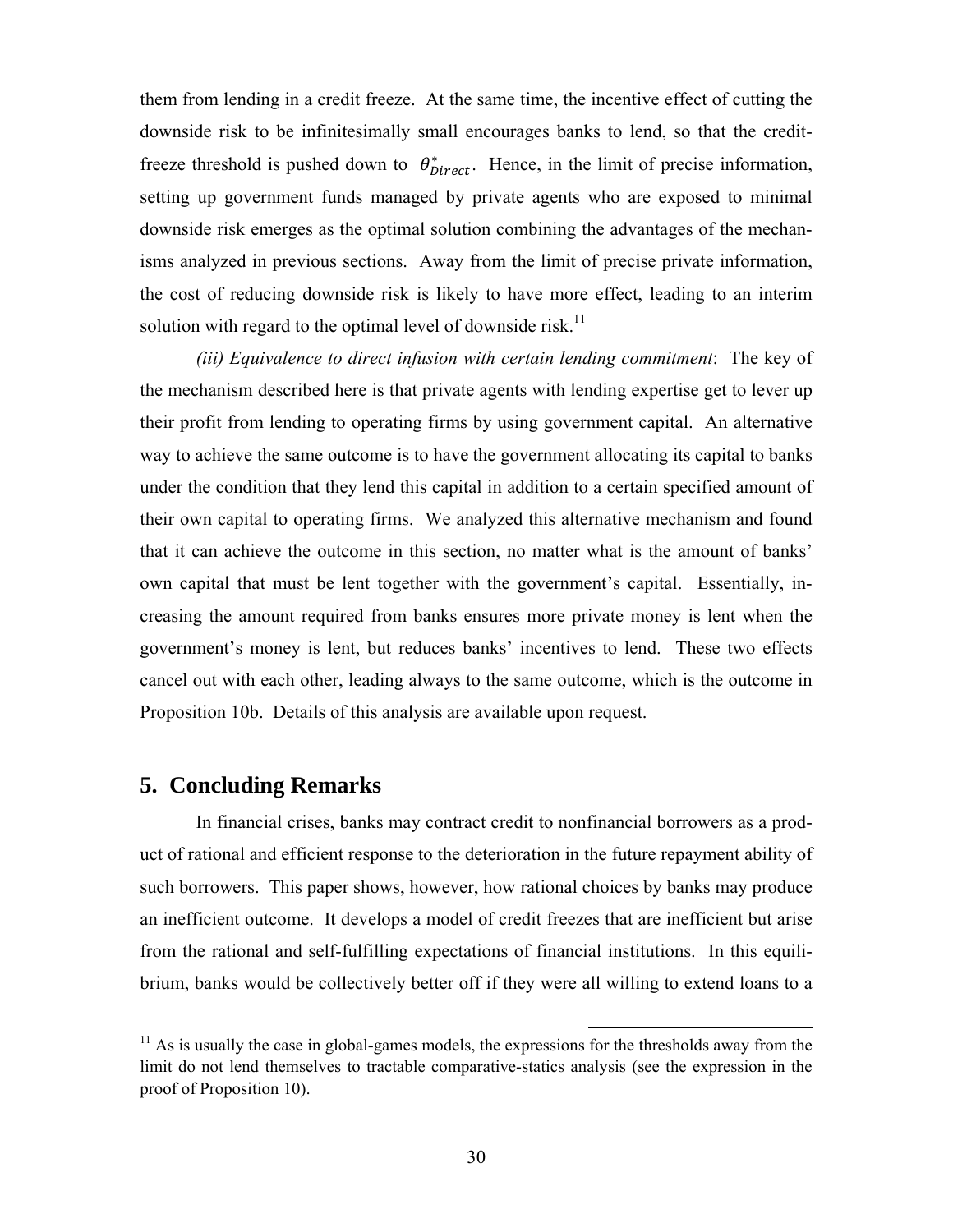set of operating firms, but each of them avoids doing so out of self-fulfilling expectations that others will do as well. Our model enables identifying the circumstances in which an inefficient credit freeze can be expected to arise. In such circumstances, efficiency will be served by getting the economy out of the inefficient credit freeze equilibrium, and the developed model has been seen to be useful for studying and assessing government policies that can be considered for this purpose.

Our analysis has shown that interest rate cuts and infusion of capital into the financial sector can be expected to eliminate an inefficient credit freeze in certain circumstances but not in others. Even with ample capital and with low return on hoarded cash, banks may fail to extend loans to operating firms when they believe that their projects, even though worthy in an environment in which other such firms obtain financing, will fail in an environment in which credit to other firms is frozen. If such circumstances arise, governments may look beyond interest rate cuts and capital enhancement to get the economy out of the credit freeze.

Our analysis has examined several supplemental or alternative measures, including ones used by authorities in the course of the recent financial crisis. While direct lending by the government to nonfinancial borrowers can address certain problems resulting from coordination failure among banks, it forgoes the benefits of expert screening of such borrowers by private parties. We have accordingly analyzed mechanisms that harness the screening expertise of private agents and identified features that determine their effectiveness. Our analysis provides a framework for assessing the benefits and limits of using standard and nonstandard policies to address a self-fulfilling credit market freeze.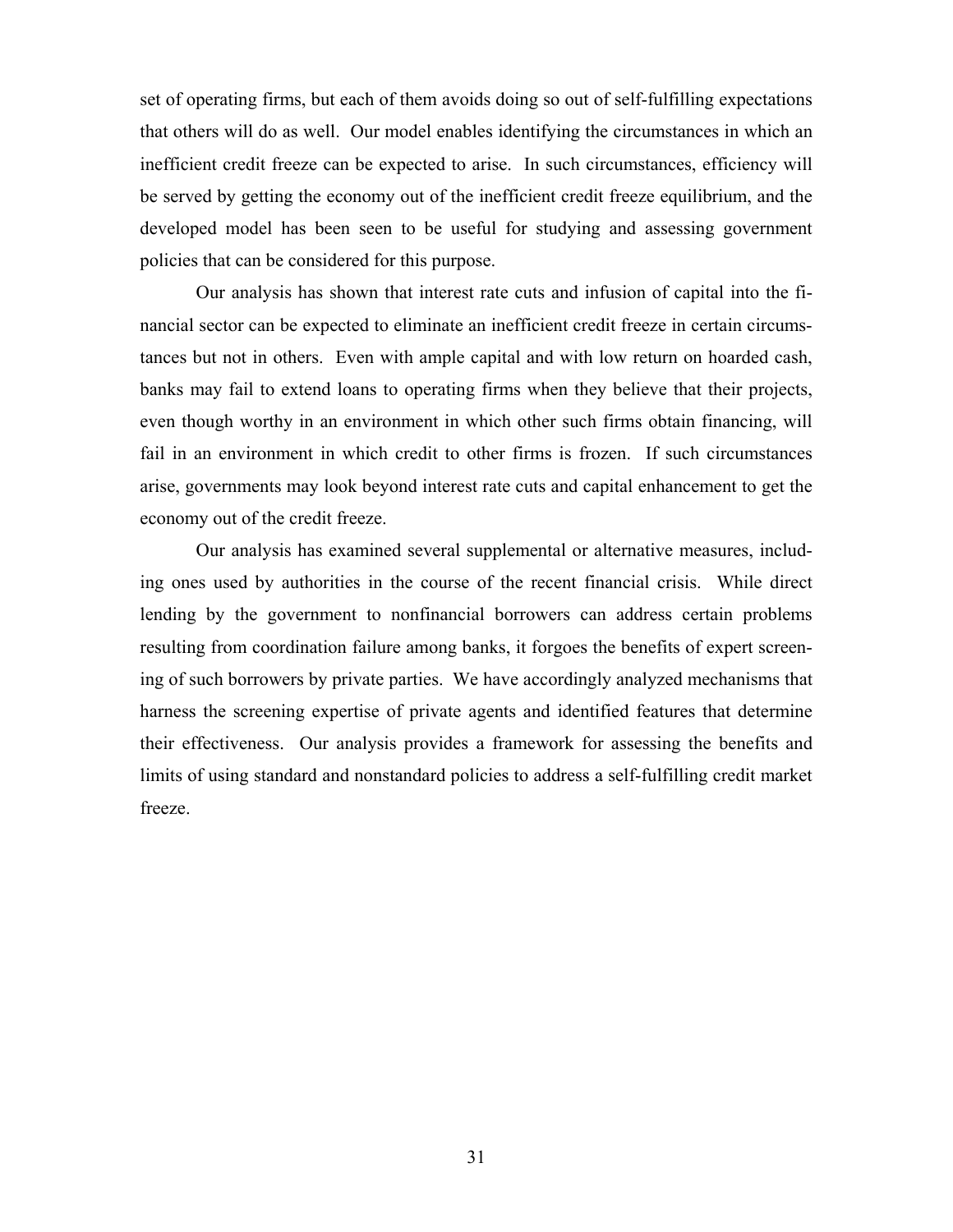# **Appendix**

**Proof of Proposition 1:** The proof follows Morris and Shin (2004b). The arguments in their proof (which we don't repeat here, for brevity) establish that there can only be a threshold equilibrium, where banks lend if and only if their signal is above some common  $x^*$ . Given this result, we now characterize the threshold equilibrium and show that it is unique.

Given  $x^*$ , there is a unique threshold fundamental  $\theta^*$ , at which investment projects are on the margin between failure and success. This is given by:

$$
\theta^* = b - aK \left( 1 - \Phi \left( \sqrt{\tau_p} (x^* - \theta^*) \right) \right)
$$

Here,  $\Phi\left(\sqrt{\tau_p}(x^* - \theta^*)\right)$  is the proportion of banks receiving a signal below  $x^*$  and withdrawing from lending when the fundamental is exactly  $\theta^*$ .

This gives us the first equation for the two unknowns  $x^*$  and  $\theta^*$ . The second equation comes from the fact that at the threshold signal  $x^*$  a bank has to be indifferent between lending to firms and investing in the risk-free asset. When bank *i* observes signal  $x_i$ , his posterior distribution of  $\theta$  is normal with mean  $\frac{\tau_{\theta}y+\tau_{p}x_i}{\tau_{\theta}+\tau_{p}}$  and precision  $\tau_{\theta} + \tau_{p}$ . He knows that lending to firms yields  $(1 + R)$  if and only if the fundamental is above  $\theta^*$ , while not lending yields  $(1 + r)$  with certainty. The indifference condition is then given by:

$$
\left(1 - \Phi\left(\sqrt{\tau_{\theta} + \tau_p} \left(\theta^* - \frac{\tau_{\theta} y + \tau_p x^*}{\tau_{\theta} + \tau_p}\right)\right)\right) (1 + R) = 1 + r
$$

Which can be developed as follows:

$$
\theta^* - \frac{\tau_{\theta} y + \tau_p x^*}{\tau_{\theta} + \tau_p} = \frac{\Phi^{-1} \left( 1 - \frac{1+r}{1+R} \right)}{\sqrt{\tau_{\theta} + \tau_p}}
$$

Leading to:

$$
\theta^* - x^* = \frac{-\tau_\theta(\theta^* - y)}{\tau_p} + \frac{\sqrt{\tau_\theta + \tau_p} \Phi^{-1} \left(1 - \frac{1 + r}{1 + R}\right)}{\tau_p}
$$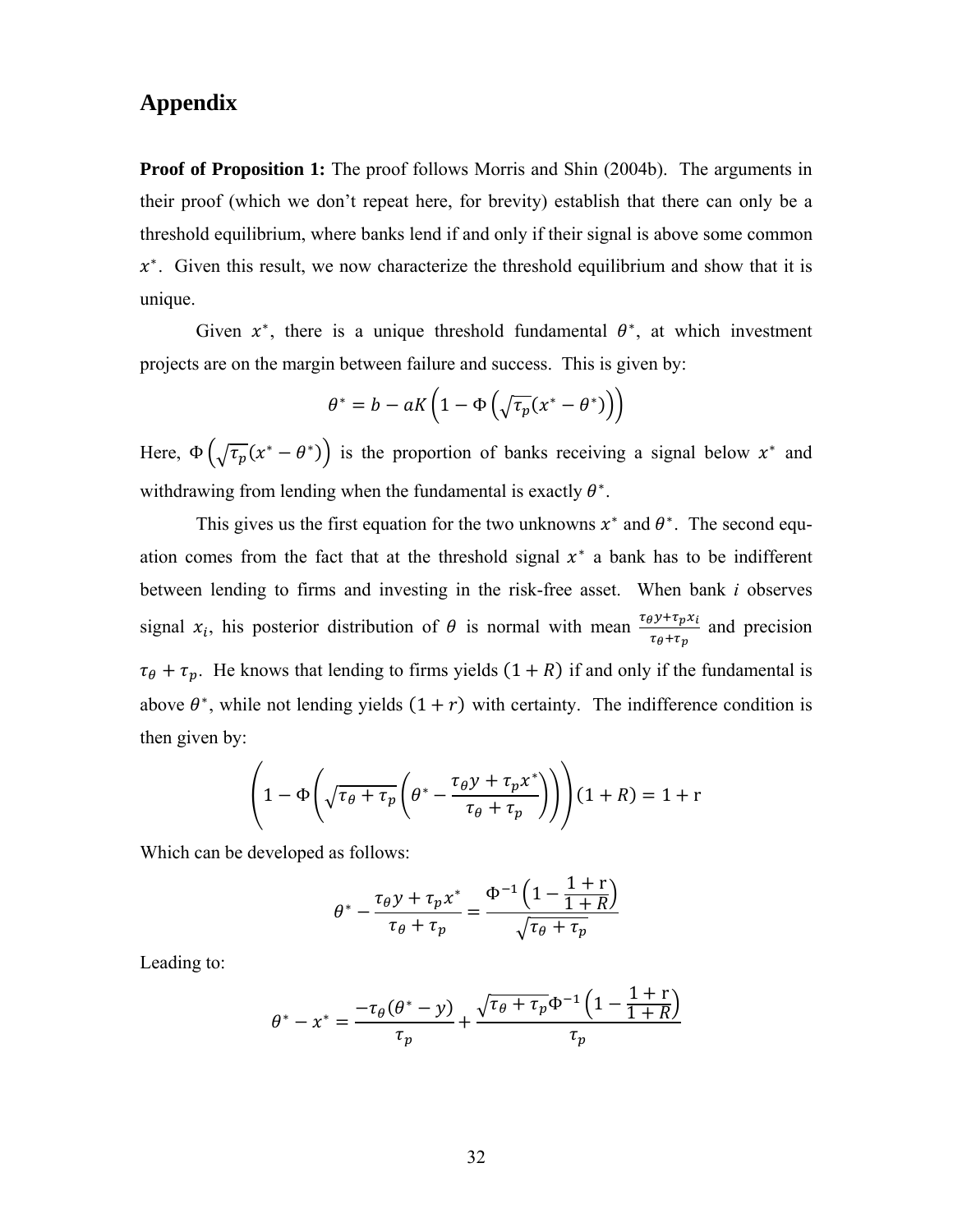Plugging this in the first equation, we get:

$$
\theta^* = b - aK \left( 1 - \Phi \left( \sqrt{\tau_p} \left( \frac{\tau_\theta(\theta^* - y)}{\tau_p} - \frac{\sqrt{\tau_\theta + \tau_p} \Phi^{-1} \left( 1 - \frac{1+r}{1+R} \right)}{\tau_p} \right) \right) \right)
$$

Which yields the equation in the proposition statement:

$$
\theta^* = b - aK + aK\Phi\left(\frac{\tau_\theta}{\sqrt{\tau_p}}\left(\theta^* - y + \frac{\sqrt{\tau_\theta + \tau_p}}{\tau_\theta}\Phi^{-1}\left(\frac{1+r}{1+R}\right)\right)\right)
$$

The left-hand side is the 45-degree line with respect to  $\theta^*$ , and the right-hand side is increasing in  $\theta^*$ , and is bounded between  $b - aK$  and b. A unique solution for  $\theta^*$  is guaranteed when the right-hand side has a slope of less than 1 everywhere. The slope of the right-hand side is given by  $aK\phi(\cdot)\frac{\tau_{\theta}}{\sqrt{\tau_p}}$ , where  $\phi(\cdot)$  is the density of the standard normal evaluated at the appropriate point. Since  $\phi(\cdot) \leq \frac{1}{\sqrt{2\pi}}$ , a sufficient condition for a unique solution is  $\frac{\tau_{\theta}}{\sqrt{\tau_n}} \leq \frac{\sqrt{2\pi}}{aK}$ . **QED**.  $\blacksquare$ 

**Proof of Proposition 2:** Proving the first part of the proposition is straightforward given the proof of Proposition 1. The proof just replaces K with  $K(1 - l)$  to reflect the fact that when a proportion *n* of the banks lend, only  $nK(1 - l)$  capital makes its way to operating firms. Note that the condition for uniqueness is now  $\frac{\tau_{\theta}}{\sqrt{\tau_n}} \leq \frac{\sqrt{2\pi}}{aK(1-l)}$ , which always holds when the condition in Proposition 1 holds.

The second part is proved with the implicit function theorem. Denote

$$
F(\theta^*, l) = \theta^* - b + aK(1 - l) -
$$

$$
aK(1-l)\Phi\left(\frac{\tau_{\theta}}{\sqrt{\tau_p}}\left(\theta^* - y + \frac{\sqrt{\tau_{\theta} + \tau_p}}{\tau_{\theta}}\Phi^{-1}\left(\frac{1+r}{1+R}\right)\right)\right) = 0
$$

Then,

$$
\frac{d\theta^*}{dl} = -\frac{dF(\theta^*,l)}{dF(\theta^*,l)}\Big/ \frac{dl}{d\theta^*}
$$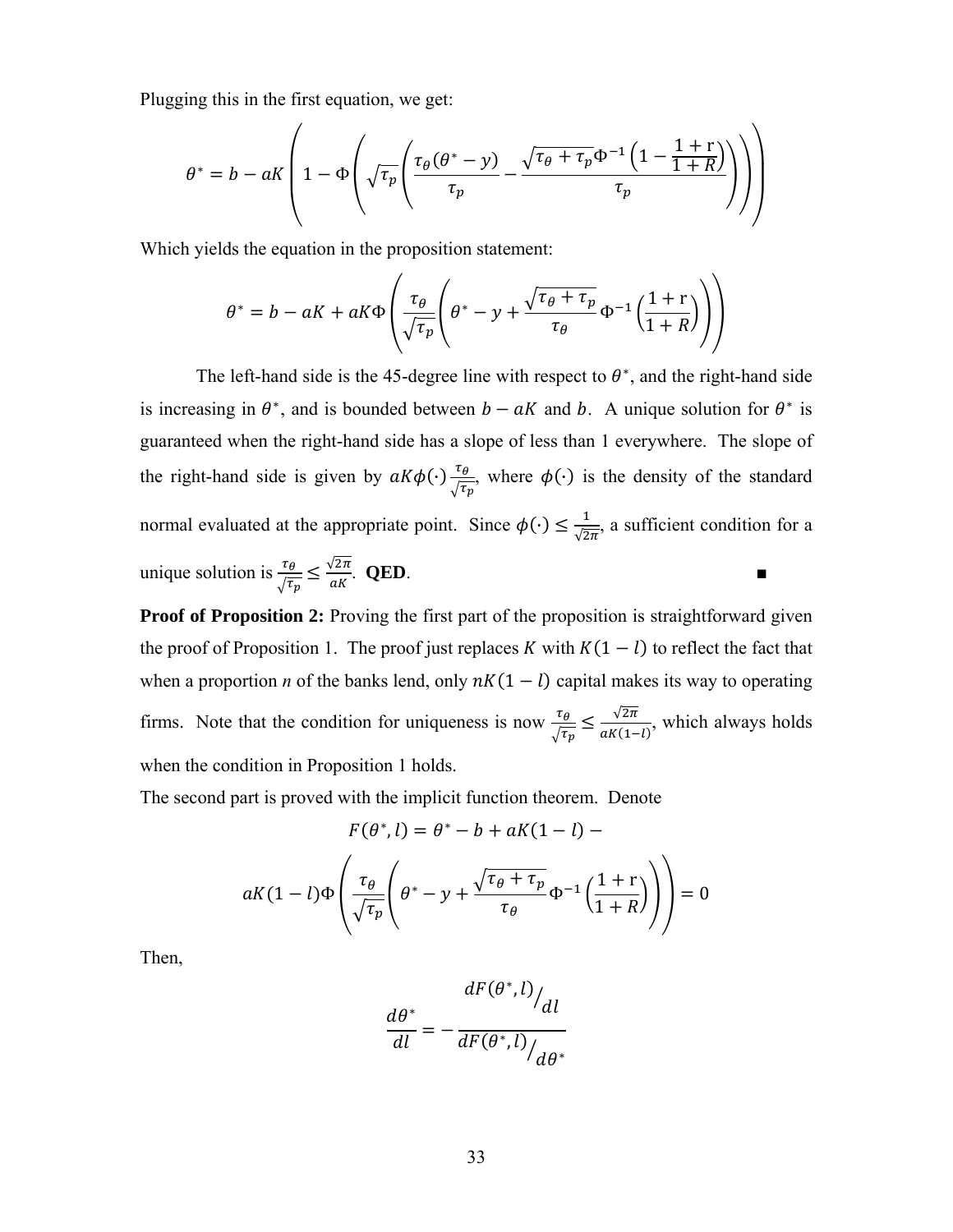We know that

$$
\frac{dF(\theta^*,l)}{dl} = -aK \left( 1 - \Phi \left( \frac{\tau_\theta}{\sqrt{\tau_p}} \left( \theta^* - y + \frac{\sqrt{\tau_\theta + \tau_p}}{\tau_\theta} \Phi^{-1} \left( \frac{1+r}{1+R} \right) \right) \right) \right) \le 0
$$
  

$$
\frac{dF(\theta^*,l)}{d\theta^*} = 1 - aK(1-l) \frac{\tau_\theta}{\sqrt{\tau_p}} \phi \left( \frac{\tau_\theta}{\sqrt{\tau_p}} \left( \theta^* - y + \frac{\sqrt{\tau_\theta + \tau_p}}{\tau_\theta} \Phi^{-1} \left( \frac{1+r}{1+R} \right) \right) \right)
$$

$$
\ge 1 - aK(1-l) \frac{\tau_\theta}{\sqrt{\tau_p}} \frac{1}{\sqrt{2\pi}} \ge 0
$$

It follows that  $\frac{d\theta^*}{dt} \geq 0$ . **QED**.

Proof of Proposition 3: Proving the first part of the proposition is again done using the implicit function theorem. Denote:

 $\blacksquare$ 

$$
F(\theta^*, r) = \theta^* - b + aK(1 - l) -
$$

$$
aK(1 - l)\Phi\left(\frac{\tau_\theta}{\sqrt{\tau_p}}\left(\theta^* - y + \frac{\sqrt{\tau_\theta + \tau_p}}{\tau_\theta}\Phi^{-1}\left(\frac{1+r}{1+R}\right)\right)\right) = 0
$$

Then,

$$
\frac{d\theta^*}{dr} = -\frac{dF(\theta^*, r)}{dF(\theta^*, r)} / \frac{dr}{d\theta^*}
$$

Given that  $\frac{dF(\theta^*,r)}{dr} \le 0$  and  $\frac{dF(\theta^*,r)}{d\theta^*} \ge 0$ , it follows that  $\frac{d\theta^*}{dr} \ge 0$ .

To see why the second part holds, note that, given the capital available to banks  $K(1 \ell$ , not lending to operating firms is efficient only when the fundamental  $\theta$  is below

$$
b - aK(1 - l). \text{ Since } \Phi\left(\frac{\tau_{\theta}}{\sqrt{\tau_p}}\left(\theta^* - y + \frac{\sqrt{\tau_{\theta} + \tau_p}}{\tau_{\theta}}\Phi^{-1}\left(\frac{1+r}{1+R}\right)\right)\right) > 0 \text{ (unless } y \text{ approaches}
$$

infinity),  $\theta^* > b - aK(1 - l)$ . Hence, there is a range of fundamentals for which banks do not lend and projects fail, even though this is inefficient. QED.  $\blacksquare$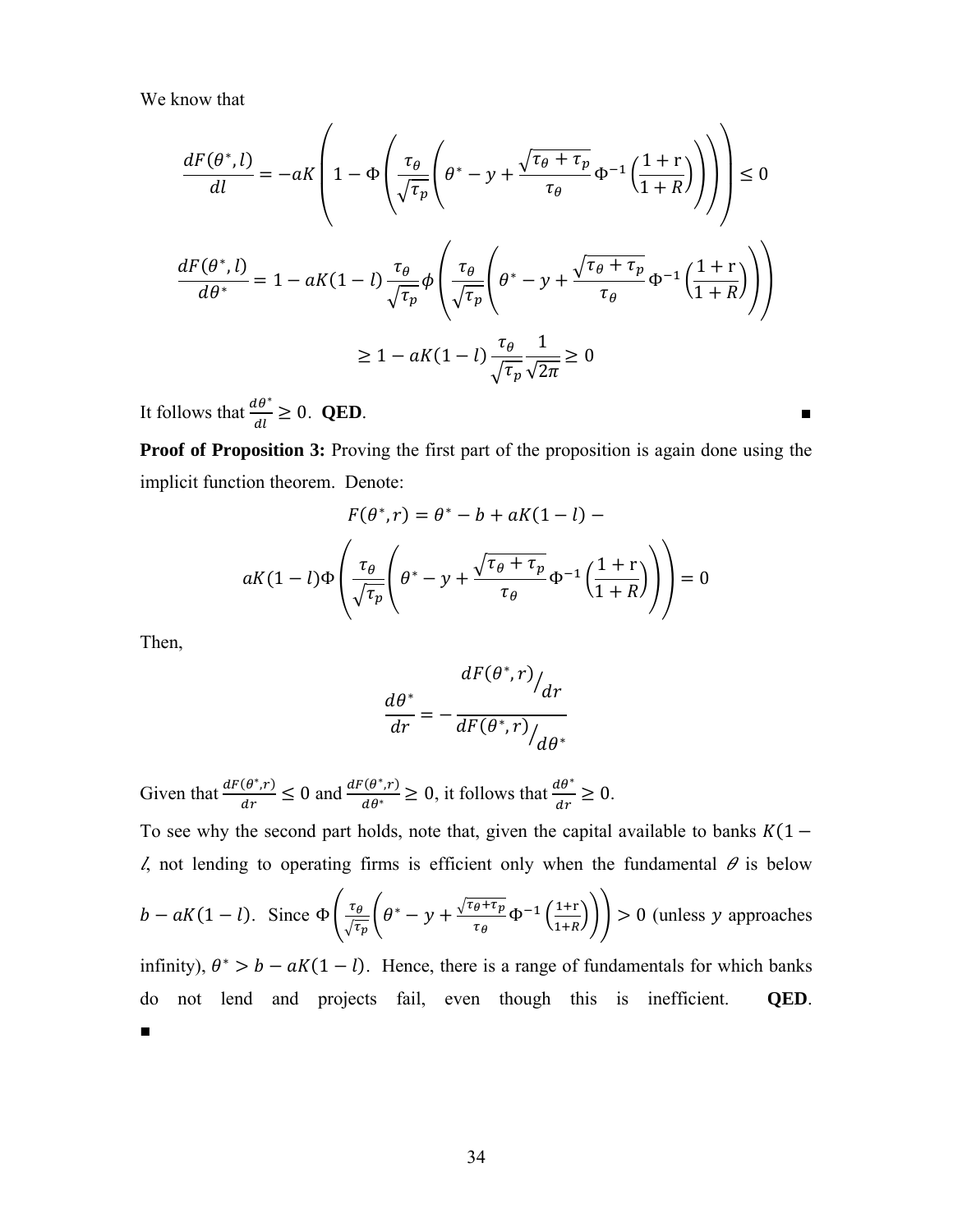**Proof of Proposition 4:** The proof is analogous to the proof of Proposition 3, and thus omitted. **QED** ■

**Proof of Proposition 5:** Equation (6) is based on the same principles behind the construction of equilibrium in Propositions 1 and 2. The only thing to note in equation (6) is that all the government's capital is lent and generates the positive externality. Hence, investment projects fail when the proportion *n* of banks that decide to lend is below  $\frac{b-\theta-a\alpha lK}{\alpha(1-l)K}$ . Having established equation (6) and comparing it with (5) (using the implicit function theorem, as in Propositions 2 and 3) reveals that  $\theta_{Bank}^* > \theta_{Direct}^*$ . **QED Proof of Proposition 6:** The overall wealth in the economy under injection of capital to the banking system is given by  $(1 - (1 - \alpha)l)K$  when the economy is in a credit freeze, and by  $(1 - (1 - \alpha)l)K(1 + R)$  when the economy is in a credit thaw.

The overall wealth in the economy under direct lending to operating firms is given by  $(1-l)K$  when the economy is in a credit freeze, and by  $(1-l + \alpha l(1 \beta K1 + R$  when the economy is in a credit thaw. Note that in a credit thaw, only  $1-\beta$  of the projects financed by the government succeed, as the government cannot tell the difference between good firms and bad firms. In a credit freeze, all the projects financed by the government fail, as even the good firms cannot succeed given that too many of them do not receive financing (if this was not the case, then banks would lend, and there would not be a credit freeze).

Based on these results, we now prove the different parts of the proposition.

(a) Now, when the fundamental  $\theta$  is below  $\theta_{Direct}^*$ , we know that there is a credit freeze under both regimes. Then, since  $(1 - (1 - \alpha)l)K > (1 - l)K$ , the wealth in the economy is higher under infusion of capital to the banking system than under direct lending to firms.

When the fundamental  $\theta$  is above  $\theta_{Bank}^*$ , there is a credit thaw under both regimes. Then, since  $(1 - (1 - \alpha)l)K(1 + R) > (1 - l + \alpha l(1 - \beta))K(1 + R)$ , the wealth in the economy is again higher under capital injection to banks than under direct lending to operating firms.

(b) When the fundamental  $\theta$  is between  $\theta_{Direct}^*$  and  $\theta_{Bank}^*$ , the economy is in a credit thaw under the regime of direct lending and in a credit freeze under the regime of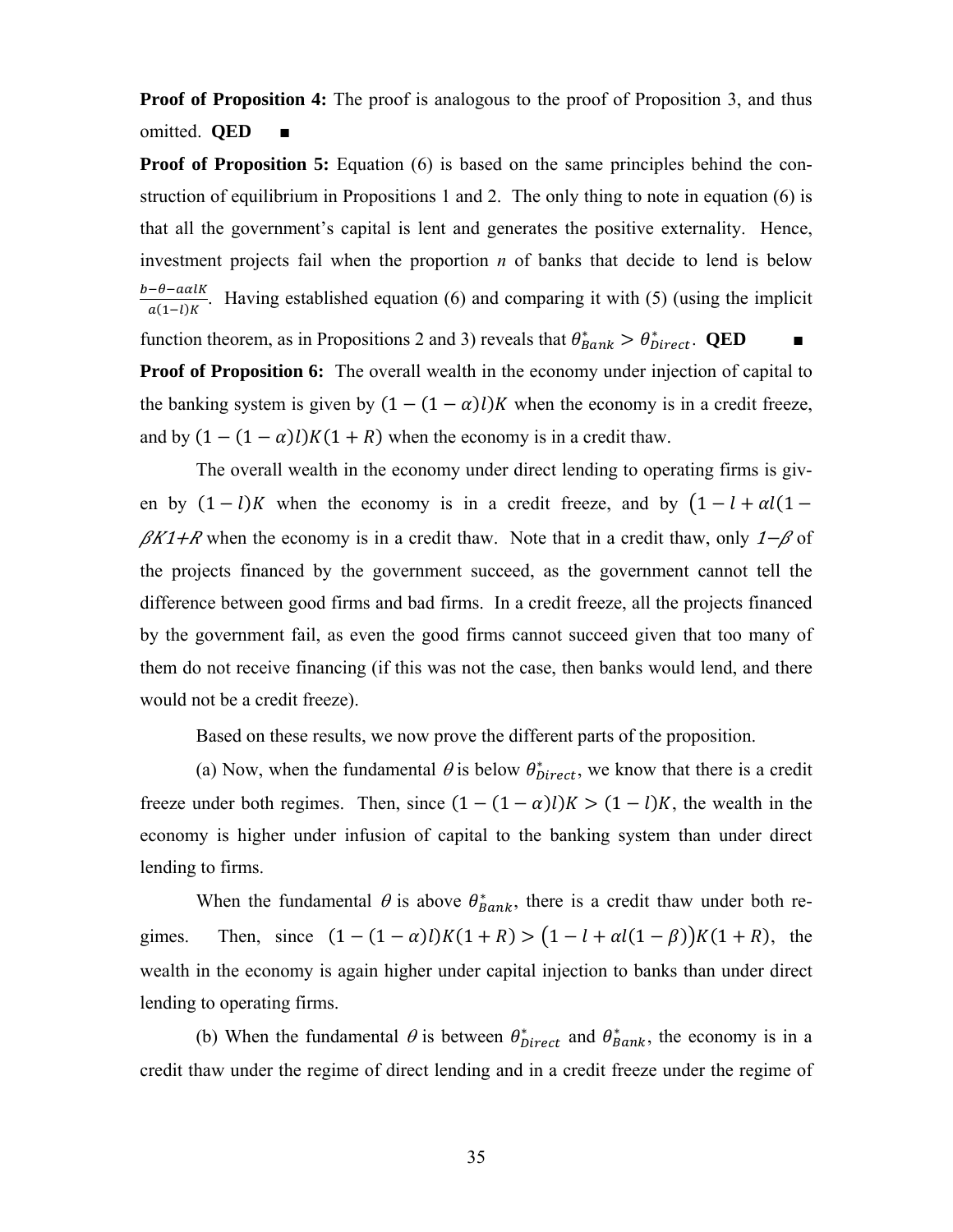injection of capital to banks. Then, there is no obvious ranking between the levels of wealth in the two regimes: Capital injection to banks yields  $(1 - (1 - \alpha)l)K$  and direct lending yields  $(1 - l + \alpha l(1 - \beta))K(1 + R)$ . Overall, a high enough  $\beta$  and/or a small enough *R* makes capital injection better than direct lending.

(c) For the choice of regime, the government should consider all possible realizations of  $\theta$ , weighted by their prior probabilities, and the difference in wealth they generate between the two policy measures. Based on the results above, the expected difference between wealth under capital injection and wealth under direct lending can then be expressed as:

$$
\alpha l K \Phi \left( \frac{\theta_{Direct}^* - y}{\sigma_{\theta}} \right)
$$
  
+  $\left( \alpha \beta l - (1 - l + \alpha l (1 - \beta)) R \right) K \left[ \Phi \left( \frac{\theta_{Bank}^* - y}{\sigma_{\theta}} \right) - \Phi \left( \frac{\theta_{Direct}^* - y}{\sigma_{\theta}} \right) \right]$   
+  $\alpha \beta l K (1 + R) \left[ 1 - \Phi \left( \frac{\theta_{Bank}^* - y}{\sigma_{\theta}} \right) \right]$ 

The statement in (c) then follow directly based on (a) and (b). **QED**. **Proof of Proposition 7:** (a) When choosing whether to lend the government's capital to operating firms or not, banks managing the government's funds always prefer to lend. This is because their only chance to get a return above 1, on which they are compensated, is when they lend. Moreover, given that the noise, with which the banks observe the fundamentals is unbounded (even though it can be very small), they always perceive some probability that lending will generate a return above 1, which will provide compensation for them, while they know that there is no cost in generating a return below 1. Hence, the government's capital always flows to operating firms, generating the threshold  $\theta_{Direct}^*$  characterized in equation (6). Finally, it is straightforward that banks lend to good firms and not to bad firms, as a positive return only comes from the former and the banks can distinguish between the two types.

(b) The second part of the proposition follows similar lines to those used in the proof of Proposition 6. The difference is that when the government sets private invest-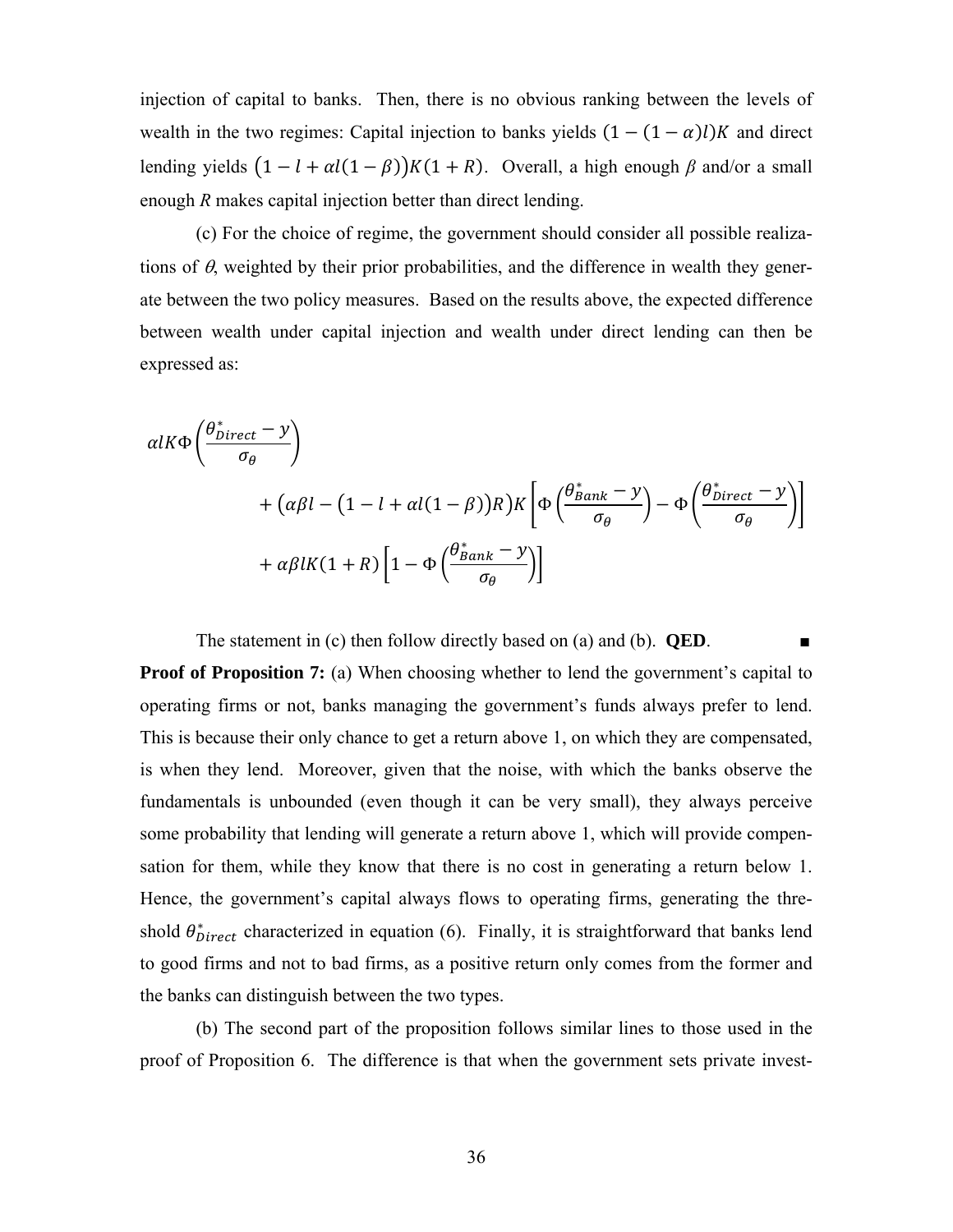ment funds, as opposed to when it lends directly to operating firms, the government's capital does not go to bad firms. Hence, the overall wealth in the economy when the government lends the money via private funds is given by  $(1 - l)K$  when the economy is in a credit freeze (here the government's capital still gets wasted because even good firms fail to produce returns), and by  $(1 - (1 - \alpha)l)K(1 + R)$  when the economy is in a credit thaw. Then, comparing this with the overall wealth levels under infusion of capital to the banks, we get the result stated in part (b) of the proposition.

(c) Based on the results above, the expected difference between wealth under capital injection to banks and wealth under lending via private funds can be expressed as:

$$
\alpha l K \Phi \left( \frac{\theta_{Direct}^* - y}{\sigma_{\theta}} \right) - (1 - (1 - \alpha) l) R K \left[ \Phi \left( \frac{\theta_{Bank}^* - y}{\sigma_{\theta}} \right) - \Phi \left( \frac{\theta_{Direct}^* - y}{\sigma_{\theta}} \right) \right]
$$

The statement in (c) then follow directly. **QED**.

**Proof of Proposition 8:** The proof follows similar steps to those in Propositions 1, 2, and 3. **OED.** 

**Proof of Proposition 9:** (a) We need to show that:

$$
b - aK(1 - (1 - \alpha)l) + aK(1 - l)\frac{1}{1 + R} < b - aK(1 - l) + aK(1 - l)\frac{1 - \delta}{1 + R - \delta}
$$

This can be developed as follows:

$$
-(1 - (1 - \alpha)l) + (1 - l)\frac{1}{1 + R} < -(1 - l) + (1 - l)\frac{1 - \delta}{1 + R - \delta}
$$
\n
$$
-\alpha l + (1 - l)\frac{1}{1 + R} < (1 - l)\frac{1 - \delta}{1 + R - \delta}
$$
\n
$$
(1 - l)\left(\frac{1 + R - \delta - (1 + R)(1 - \delta)}{(1 + R)(1 + R - \delta)}\right) < \alpha l
$$
\n
$$
\frac{\delta R}{(1 + R)(1 + R - \delta)} < \frac{\alpha l}{(1 - l)}
$$

Plugging in  $\delta = \frac{\alpha l}{(1-l)}$ , we get:

$$
R < (1 + R)(1 + R - \delta)
$$
\n
$$
0 < (1 + R)(1 - \delta) + R^2
$$

which is always true.

(b) The government guarantees regime generates an overall wealth of  $(1 (1 - \alpha)l$  K when the economy is in a credit freeze (here the government's capital doesn't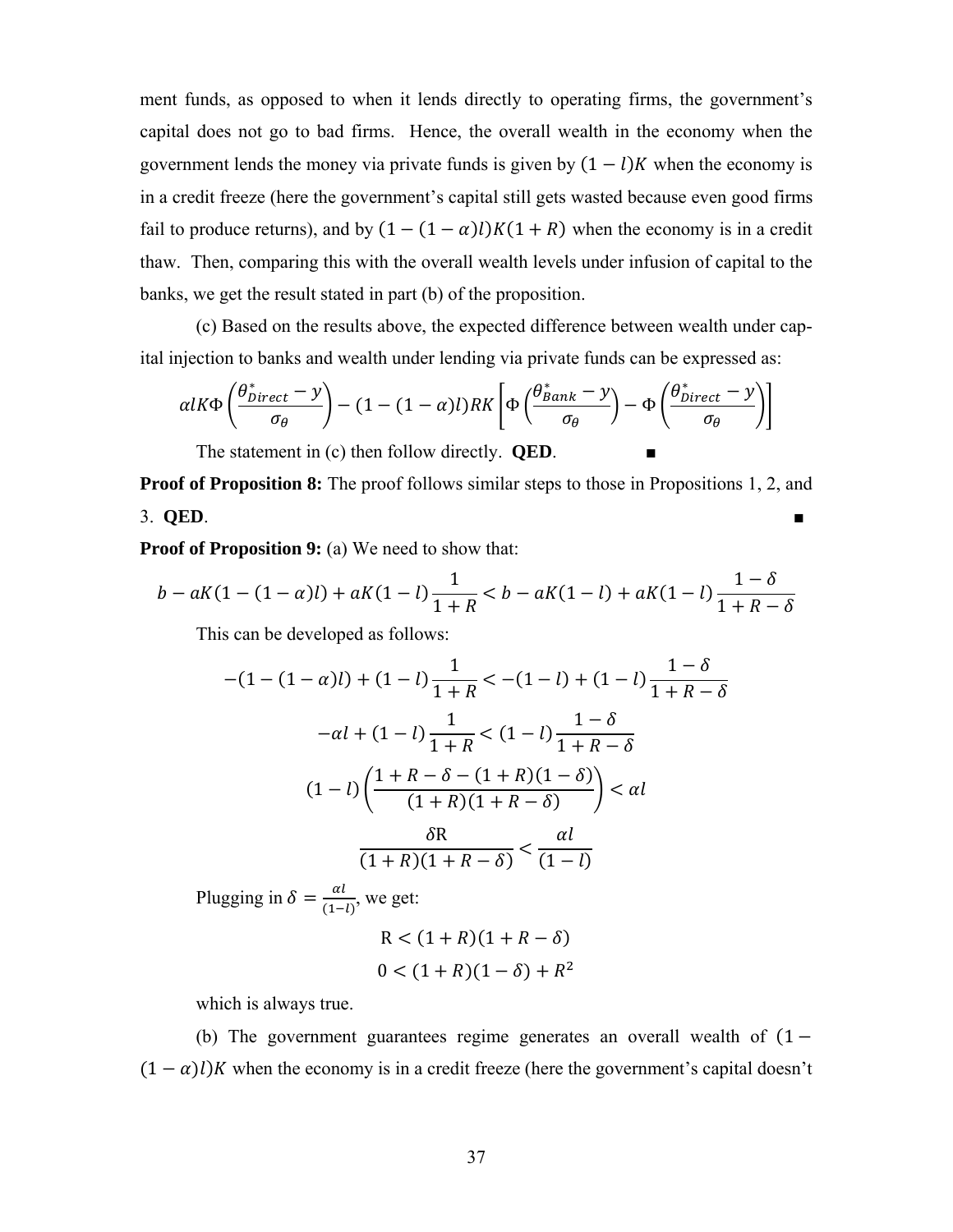gets wasted), and of  $((1 - l)(1 + R) + \alpha l)K$  when the economy is in a credit thaw (here the government's money doesn't get invested in the real projects). Then, comparing this with the overall wealth levels under the government funds program (in Proposition 7), we get the result stated in part (b) of the proposition.

(c) Based on the results above, the expected difference between wealth under the funds regime and wealth under the guarantees regime can be expressed as:

$$
- \alpha l K \Phi \left( \frac{\theta_{Direct}^* - y}{\sigma_{\theta}} \right) + (1 - (1 - \alpha) l) R K \left[ \Phi \left( \frac{\theta_{Guarantees}^* - y}{\sigma_{\theta}} \right) - \Phi \left( \frac{\theta_{Direct}^* - y}{\sigma_{\theta}} \right) \right]
$$

$$
+ \alpha l R K \left[ 1 - \Phi \left( \frac{\theta_{Guarantees}^* - y}{\sigma_{\theta}} \right) \right]
$$

The statement in (c) then follows directly. **QED**.

Proof of Proposition 10: (a) Based on results in the global-games literature (e.g., Goldstein and Pauzner (2004)), the equilibrium will be characterized by two threshold signals: Banks will lend to operating firms if and only if their signal is above  $x_B^*$ , while fund managers will lend if and only if their signal is above  $x_F^*$ . Then, there would be a unique cutoff  $\theta^*$ , such that projects fail below the cutoff and succeed above it. Extending the logic in the proof of Proposition 1, the three thresholds  $x_B^*$ ,  $x_F^*$ , and  $\theta^*$  are determined by the following three equations:

$$
\theta^* = b - aK \left( (1 - 1) \left( 1 - \Phi \left( \sqrt{\tau_p} (x_B^* - \theta^*) \right) \right) + \alpha I \left( 1 - \Phi \left( \sqrt{\tau_p} (x_F^* - \theta^*) \right) \right) \right)
$$

$$
\left( 1 - \Phi \left( \sqrt{\tau_\theta + \tau_p} \left( \theta^* - \frac{\tau_\theta y + \tau_p x_B^*}{\tau_\theta + \tau_p} \right) \right) \right) = \frac{1}{1 + R}
$$

$$
\left( 1 - \Phi \left( \sqrt{\tau_\theta + \tau_p} \left( \theta^* - \frac{\tau_\theta y + \tau_p x_P^*}{\tau_\theta + \tau_p} \right) \right) \right) = \frac{\frac{c}{\gamma}}{\frac{c}{\gamma} + R}
$$

Then,  $\theta^*$  is implicitly determined by the following equation: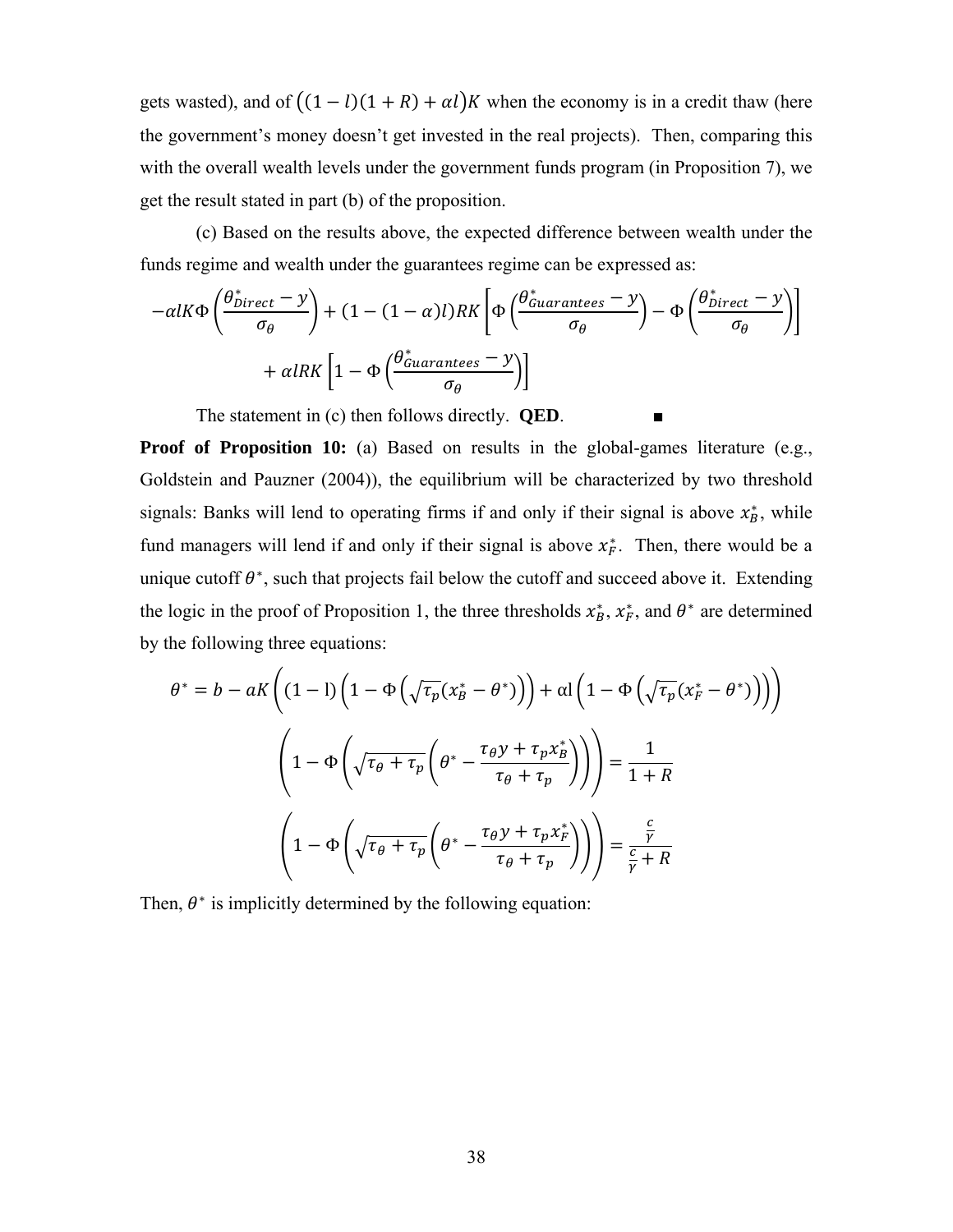$$
\theta^* = b - aK \left( (1 - 1) \left( 1 - \Phi \left( \frac{\tau_\theta}{\sqrt{\tau_p}} \left( \theta^* - y + \frac{\sqrt{\tau_\theta + \tau_p}}{\tau_\theta} \Phi^{-1} \left( \frac{1}{1 + R} \right) \right) \right) \right) + \alpha I \left( 1 - \Phi \left( \frac{\tau_\theta}{\sqrt{\tau_p}} \left( \theta^* - y + \frac{\sqrt{\tau_\theta + \tau_p}}{\tau_\theta} \Phi^{-1} \left( \frac{\frac{c}{\gamma}}{\frac{c}{\gamma} + R} \right) \right) \right) \right)
$$

In the limit of precise information, denoting the threshold as  $\theta_{RiskyFunds}^{*}$ , we get:

$$
\theta_{RiskyFunds}^{*} = b - aK \left( \frac{R}{\frac{c}{\gamma} + R} \alpha l + \frac{R}{1 + R} (1 - l) \right)
$$

(b) From (8) and (12) it is clear that as *c* approaches 0  $\theta_{RiskyFunds}^*$  approaches  $\theta_{Direct}^*$ . Then, because this mechanism achieves the lowest threshold for lending, and does not have government funds lent to failing projects, it maximizes wealth. **QED**. ■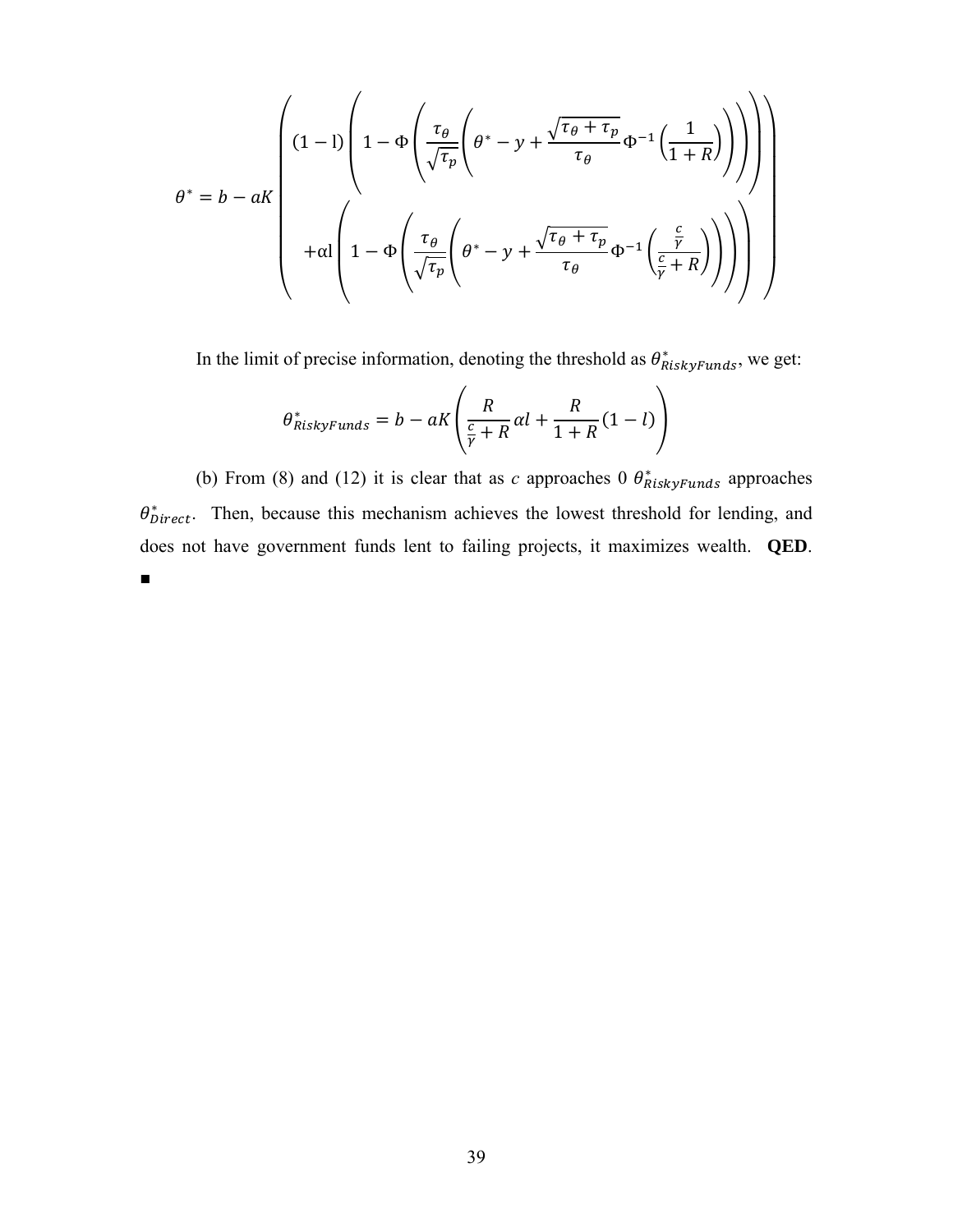## **References**

Acharya, Viral, Douglas Gale, and Tanju Yorulmazer, 2010, Rollover risk and market freezes, *Journal of Finance*, forthcoming.

Allen, Franklin, and Douglas Gale, 1998, Optimal financial crises, *Journal of Finance* 53, 1245-1284.

Almeida, Heitor, Murillo Campello, Bruno Laranjeira, and Scott Weisbenner, 2010, Corporate debt maturity and the real effects of the 2007 credit crisis, University of Illinois, Working Paper.

Bebchuk, Lucian, 2008a, A better plan for addressing the financial crisis, *The Economists' Voice* 5*.* 

Bebchuk, Lucian, 2008b, Unfreezing credit markets, Harvard Law School John M. Olin Center for Law and Economics, Discussion Paper No. 622.

Bebchuk, Lucian, 2009, Buying Troubled Assets, *Yale Journal on Regulation*, 26, 343- 358**.**

Benmelech, Effi, and Nittai Bergman, 2009, Credit traps, Harvard University, Working Paper.

Bernardo, Antonio, and Ivo Welch, 2004, Liquidity and financial market runs, *Quarterly Journal of Economics* 119, 135-158.

Brunnermeier, Markus, 2009, Deciphering the liquidity and credit crunch of 2007-08, *Journal of Economic Perspectives* 23, 77-100.

Carlsson, Hans, and Eric van Damme, 1993, Global games and equilibrium selection, *Econometrica* 61, 989-1018.

Chamley, Christophe, 1999, Coordinating regime switches, *Quarterly Journal of Economics* 114, 869-905.

Chen, Qi, Itay Goldstein, and Wei Jiang, 2010, Payoff complementarities and financial fragility: evidence from mutual fund outflows, *Journal of Financial Economics* 97, 239-262.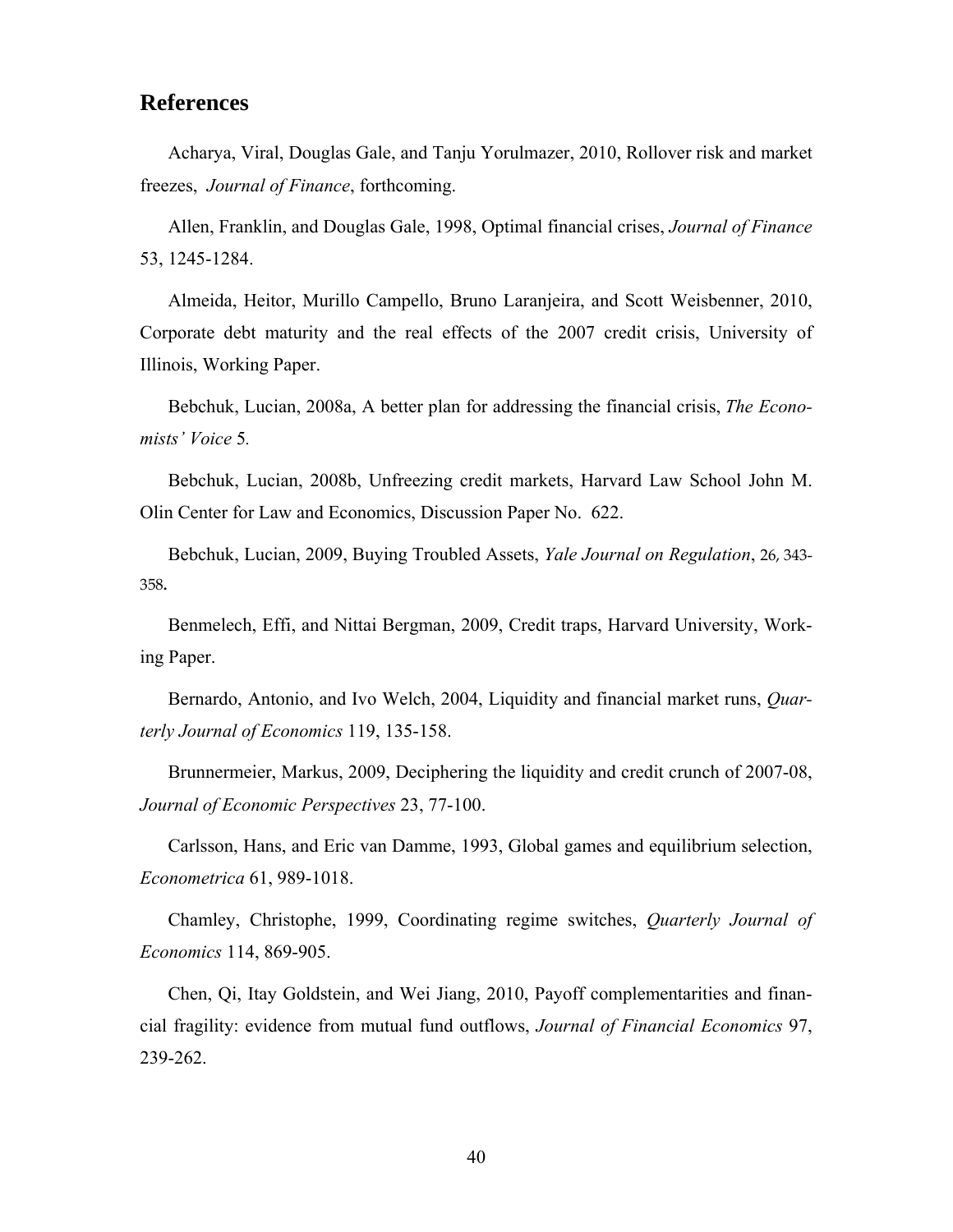Cooper, Russell, and Andrew John, 1988, Coordinating coordination failures in Keynesian models, *Quarterly Journal of Economics* 103, 441-463.

Corsetti, Giancarlo, Bernardo Guimaraes, and Nouriel Roubini, 2006, International lending of last resort and moral hazard: A model of IMF's catalytic finance, *Journal of Monetary Economics* 53, 441-471.

Diamond, Douglas, and Philip Dybvig, 1983, Bank runs, deposit insurance, and liquidity, *Journal of Political Economy* 91, 401-419.

Diamond, Douglas, and Raghuram Rajan, 2010, Fear of fire sales, illiquidity seeking, and credit freezes, *Quarterly Journal of Economics*, forthcoming.

Goldstein, Itay, 2010, Fundamentals or panic: lessons from the empirical literature on financial crises, in: J. Caprio (Ed.), *Encyclopedia of Financial Globalization*, Elsevier, forthcoming.

Goldstein, Itay, and Ady Pauzner, 2004, Contagion of self-fulfilling financial crises due to diversification of investment portfolios, *Journal of Economic Theory* 119, 151- 183.

Goldstein, Itay, and Ady Pauzner, 2005, Demand deposit contracts and the probability of bank runs, *Journal of Finance* 60, 1293-1328.

Hertzberg, Andrew, Jose M. Liberti, and Daniel Paravisini, 2010, Public information and coordination: evidence from a credit registry expansion, *Journal of Finance*, forthcoming.

Ivashina, Victoria, and David Scharfstein, 2010, Bank lending during the financial crisis of 2008, *Journal of Financial Economics* 97, 319-338.

Morris, Stephen, and Hyun S. Shin, 1998, Unique equilibrium in a model of selffulfilling currency attacks, *American Economic Review* 88, 587-597.

Morris, Stephen, and Hyun S. Shin, 2003, Global games: theory and applications, in: M. Dewatripont, L.P. Hansen, S.J. Turnovsky (Eds.), *Advances in Economics and Econometrics*, Cambridge University Press.